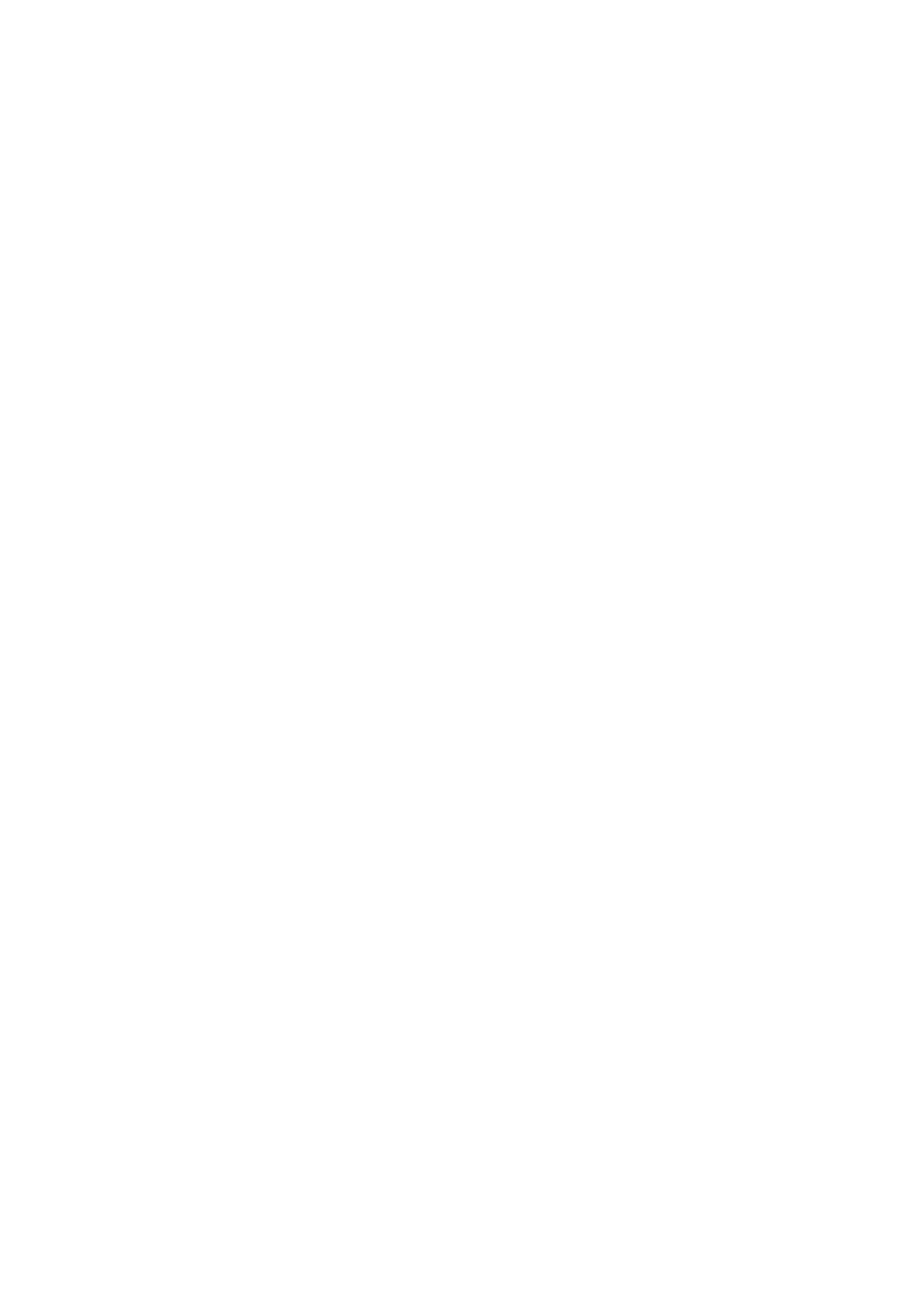# **Biological effects of bioactive components and extracts derived from edible plants commonly used in human nutrition**

**TABLE OF CONTENTS** 

**Abstract** 2

**Preface** 3

**Part 1: Assessment of** *in vitro* **antioxidant activity of common vegetables** 

1. Effect of domestic freezing and cooking on antioxidant activity of edible vegetables 5

**Part 2: Evaluation of biological effects of extracts derived from edible plant: the cases of kale and basil**

- 2. Influence of agronomic techniques on the antioxidant activity of aqueous extracts from palm tree kale in protecting cardiomyocytes from oxidative stress and the stress of the stress and the stress of the stress of the stress and the stress of the stress of the stress of the stress of the stress of the stress of the stress
- 3. Effect of cultivar on the protection of cardiomyocytes from oxidative stress by essential oils and aqueous extracts of basil and a set of the set of the set of the set of the set of the set of the set of the set of the set of the set of the set of the set of the set of the set of the set of the set of the set of the set

**Part 3: Vegetable bioactive compounds, beyond antioxidant activity: the case of green tea** 

4. Effect of green tea extract on cultured cardiomyocytes: from antioxidant activity to modulation and activation of transcription factors and the set of the set of the set of the set of the set of the set of the set of the set of the set of the set of the set of the set of the set of the set of the set of the set of the se

**Part 4: Regulation of cellular signals from nutritional molecules: antiinflammatory role of bioactive compounds** 

5. Nutritional modulation of interleukin-23 receptor and regulation of derived pro-inflammatory cytokines as potential regulator of bowel inflammation and the state of the 45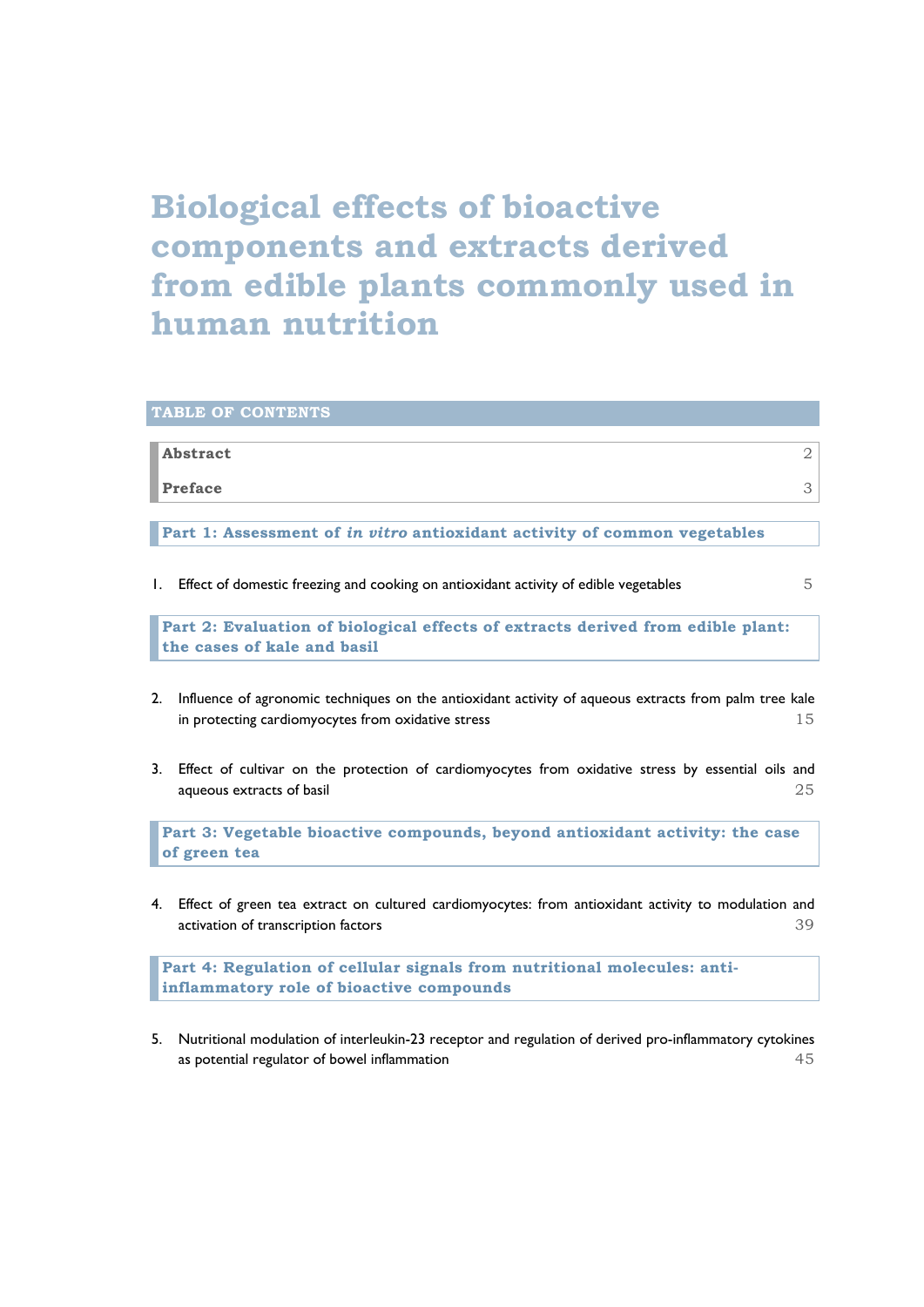` Biological effects of bioactive components and extracts derived from edible plants commonly used in human nutrition

### **ABSTRACT**

The main aim of this PhD research project was the evaluation of the biological effects of bioactive compounds derived from edible plants, with particular attention on their possibility to counteract oxidative damage and inflammation.

After a preliminary study of *in vitro* antioxidant activity, regarding the modification eventually occurring after home freezing and cooking of edible vegetables, cultured mammalian cells were used as experimental model systems.

Soluble extract and essential oils derived from different cultivars of Brassicaceae and Lamiaceae were tested as possible tools for the counteraction of the oxidative damage due to reactive oxygen species (ROS), underlining differences related to cultivar and agronomic techniques.

Since accumulating evidence indicates that phytochemicals exhibit several additional properties in complex biological systems, a nutrigenomic approach was used to further explain the biological activity of a green tea extract, and to evidence the anti-inflammatory role of bioactive compounds derived from different foods.

Overall, results obtained could contribute to a better understanding of the potential health benefit of plant foods.

### Keywords

Antioxidants, bioactive compounds, gene expression, inflammation, oxidative stress, phytochemicals, transcription factors, vegetables.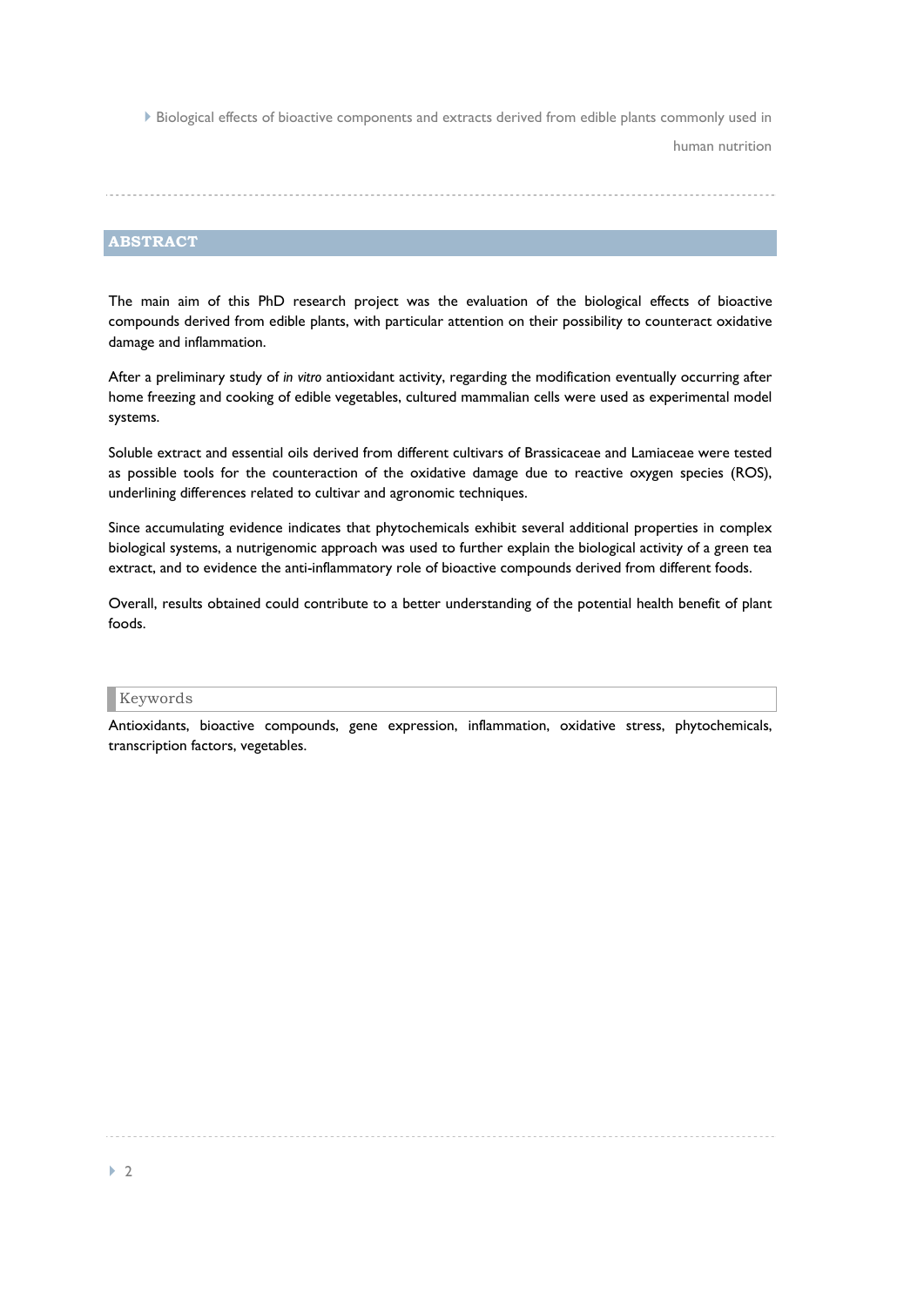` Biological effects of bioactive components and extracts derived from edible plants commonly used in

human nutrition

#### **PREFACE**

Edible plants contain a variety of phytochemicals with biological activities, which act in different ways and interact with different metabolic processes. Notwithstanding, in human nutrition, foods of plant origin are often classified into general categories such as cereals, pulses, fruits, etc. without taking into account the differences exiting among different species or cultivars. These differences account to both macro- and microcomponents, and influence the nutritional value of different plant foods and in their impact on health preservation. Particularly, components generally classified as bioactives may vary greatly among different species and cultivars.

The term "bioactive food component" refers to nonessential biomolecules that are present in foods and exhibit the capacity to modulate one or more metabolic processes, which results in the promotion of better health.

Important factor influencing bioactive content in plant-based foods is processing, particularly cooking and freezing. The changes during postharvest handling, storage conditions, processing, and preparation can be beneficial or detrimental to the total content of healthpromoting phytochemicals.

A number of factors, including genetics and growing conditions (that is, fertilization, moisture, pest, and disease burden, and so on), are known to affect the concentration of plant secondary metabolites. The variability in the composition of bioactive molecules, and consequently in the biological activity, of different plant species and cultivars, in relation to environmental and agronomic factors has been seldom investigated. However, existing data are principally related to *in vitro* determinations and not to biological systems. On the contrary, it would be important to demonstrate phytochemical activity in biological systems before giving dietary indications. The nutritional characterization of different edible

plants, and their classification on the basis of biological activities, such as antioxidant or antiinflammatory, could open the way to further researches evidencing the possibility for traditional crops of bearing nutritional and health claims.

Bioactives have attracted great deal of interest because of their perceived ability to act as highly effective antioxidant agents. Pro-oxidative and pro-inflammatory process are pathophysiological factors in the cause of a vast variety of human disorders. Thus, oxidative stress and inflammatory damage are underlying factors implicated in cancer, neurodegenerative disorders, diabetes, etc. as well as aging. In this context, dietary modulation of the cellular antioxidant and antiinflammatory capacity represents and important strategy to cope with oxidative stress and/or inflammation-mediated pathophysiological disorders.

However, accumulating evidence indicates that phytochemicals exhibit several additional properties in complex biological systems, which may be independent of conventional biological activities. Such novel mechanisms of action include the possibility of influencing gene expression, with consequent modulation of several cell activities. An example of complex interactions between vegetable food and health is provided by green tea, the most commonly consumed beverage around the world. Tea and tea components have a wide range of beneficial healthy effects, such as antioxidant, anti-inflammatory, and chemopreventive. A simplified diagram of the suggested roles of tea components on reduction of inflammation, cancer and improved behavior is represented in **figure 1**.

In conclusion, bioactive food components will play an important role in health maintenance in the future. However, information are needed in regards to the real biological effects of bioactive food components in health promotion and disease prevention.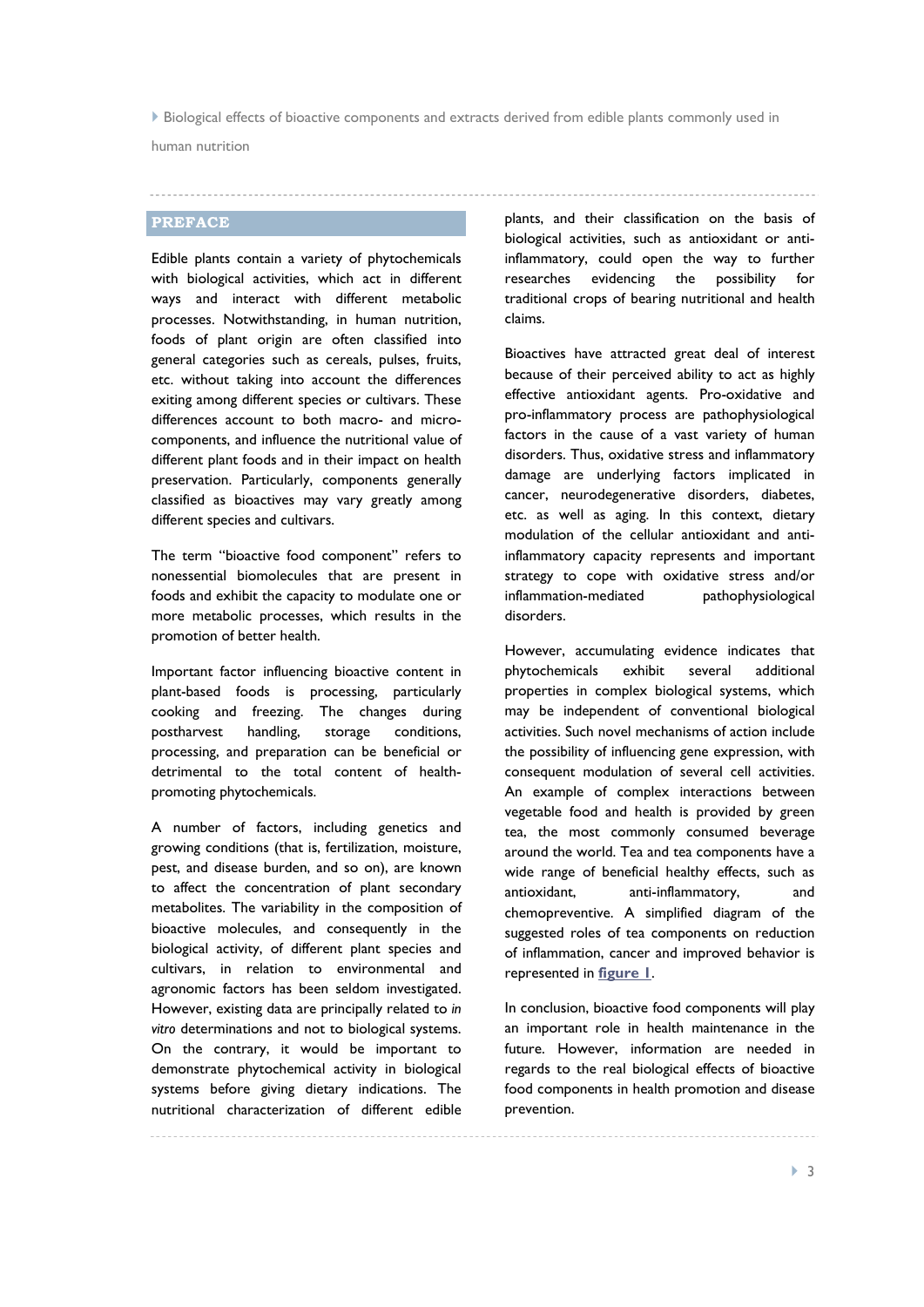**Figure 1.** A simplified diagram of the suggested roles of tea components on reduction of inflammation, cancer and improved behavior. Tea flavanols have anti-inflammatory activity, inhibit COX-2 and iNOS expression by blocking NF-κB activation, and act as blocking and suppressing agents of multistage carcinogenesis. Tea catechins act at multiple brain targets to prevent or delay neuronal death and theanine has been related to improve attention processing and reduce stress.



*(Abbreviations used: COX-2: cyclooxygenase-2; iNOS: inductible nitric oxide synthase; NF-κB: nuclear factor κB; PGE2: prostaglandin E2; RNS: reactive nitrogen species; ROS: reactive oxygen species) (*de Mejia E.G., Ramirez-Mares M.V., and Puangpraphant S. *Bioactive components of tea: cancer, inflammation and behavior*. Brain Behav Immun 2009).

#### References

*Oxidative Stress, Inflammation, and Health*. 2005, edited by Young-Joon Surh, Lester Packer. Taylor & Francis Ltd Boca Raton, FL.

*Phytochemicals in Nutrition and Health*. 2002, edited by Mark S. Meskin, Wayne R. Bidlack, Audra J. Davies, and Stanley T. Omaye. CRC Press, Boca Raton, FL.

*Vegetables, Fruits and Herbs in Health Promotion*. 2001, edited by Ronald R. Watson. CRC Press Boca Raton, FL.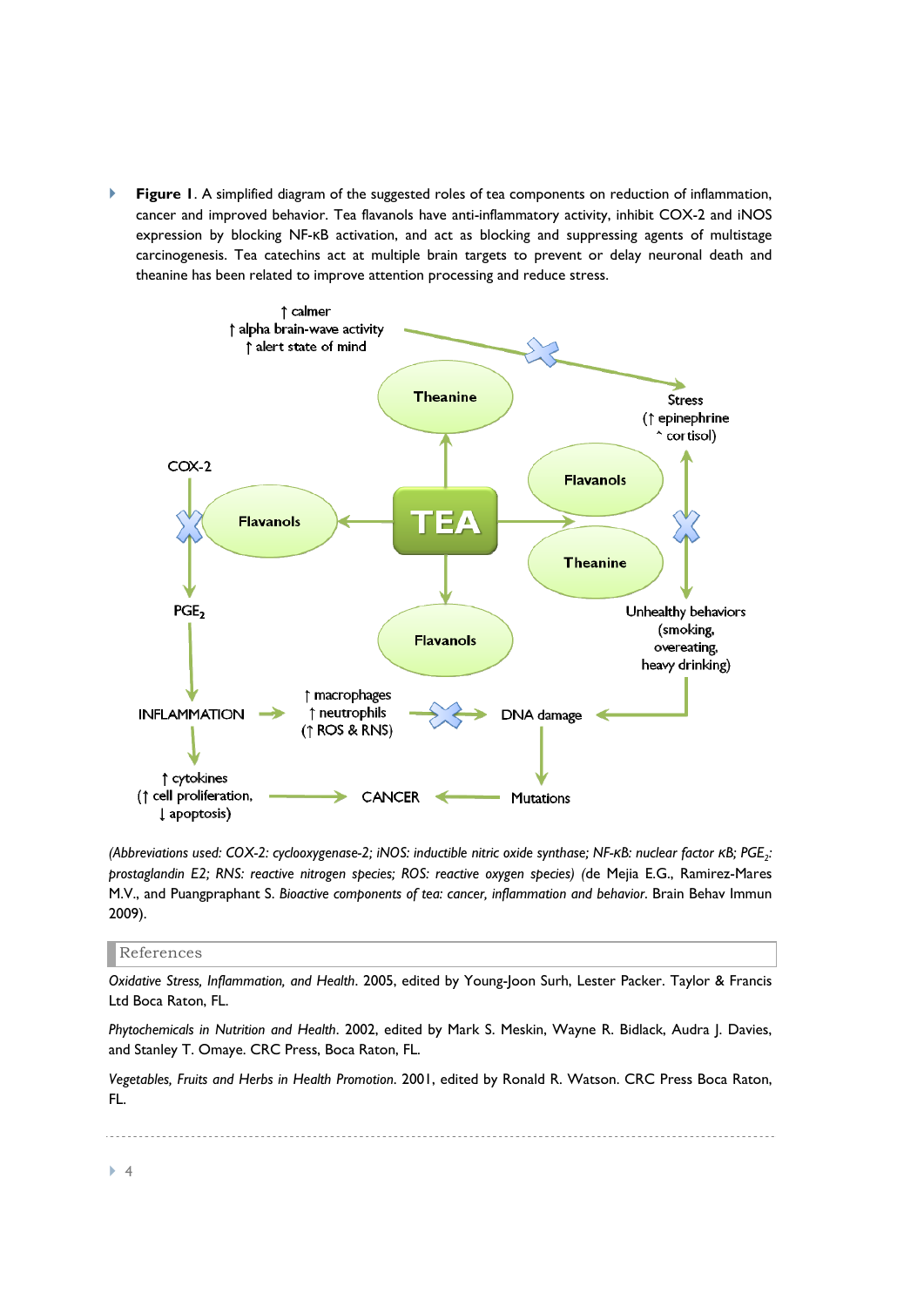$\triangleright$  Effect of domestic freezing and cooking on antioxidant activity of edible vegetables

# **Effect of domestic freezing and cooking on antioxidant activity of edible vegetables**

*Danesi F., Bordoni A. Effect of home freezing and Italian style of cooking on antioxidant activity of edible vegetables. J Food Sci. 2008; 73(6):H109- H112. 1*

# Abstract

 $\overline{a}$ 

*In this study, we analyzed the modifications of antioxidant activity consequent to 3 typical home cooking practices (steaming, boiling, and microwave cooking) in fresh and home frozen vegetables. Six different vegetable species were examined: carrots (Daucus carota L.), zucchini (Cucurbita pepo L.), tomatoes (Solanum lycopersicum L.), green beans (Phaseolus vulgaris L.), peas (Pisum sativum L.), and yellow peppers (Capsicum annuum L.). All vegetables were conventional products and were analyzed in season to minimize differences due to agricultural practice and storage. Cooking and freezing are generally regarded as destructive to antioxidants, and this has fostered a belief among many consumers that* 

*Abbreviation used: AA: antioxidant activity; ABTS: 2,2' azino-bis(3-ethylbenzothiazoline-6-sulfonic acid); PBS: phosphate buffered saline; TAA: total antioxidant activity; TE: Trolox equivalent.* 

*raw vegetables are nutritionally superior to their frozen and/or cooked forms. In the current study, we provide evidence that this is not always the case.* 

# Introduction

Phytochemicals in fruits and vegetables have been receiving increased interest from consumers and researchers for their beneficial health effects on human diseases, mainly due to their antioxidant activity. Epidemiological studies have provided evidence of an inverse association between a vegetable-rich diet and diseases such as cardiovascular diseases<sup>(1, 2)</sup> and cancer<sup>(3)</sup>; however, clinical trials using "nutritional" antioxidants as vitamin C and E have given equivocal results<sup> $(4, 5)$ </sup>. A possible explanation is the presence of other components in foods having higher activity than the well-known nutrient antioxidants. Furthermore, since there are thousands of antioxidants in most foods, the total antioxidant capacity of a given food may result from the integrated and synergistic action of different compounds instead of the sum of each single compound. The concept of total antioxidant activity (TAA) reflects the integrated and, if any, synergic effects of all the antioxidants. It is recognized that foods with high TAA might be protective, and recommendations about a "healthy" diet regard consumption of high amounts of fruit and vegetables.

A number of factors, including genetics and growing conditions (that is, fertilization, moisture, pest, and disease burden, and so on), are known to affect the concentration of plant secondary metabolites having antioxidant activity, therefore modulating their TAA<sup>(6)</sup>. Processing, particularly cooking of food, is another factor that can impact TAA $(7)$ . It is particularly important for vegetables, since some of them are commonly eaten in cooked form. Thus cooking, especially home cooking, is an important issue that needs to be considered in estimating the daily antioxidant intake. Another important topic about antioxidant activity of vegetables is freezing. Although it is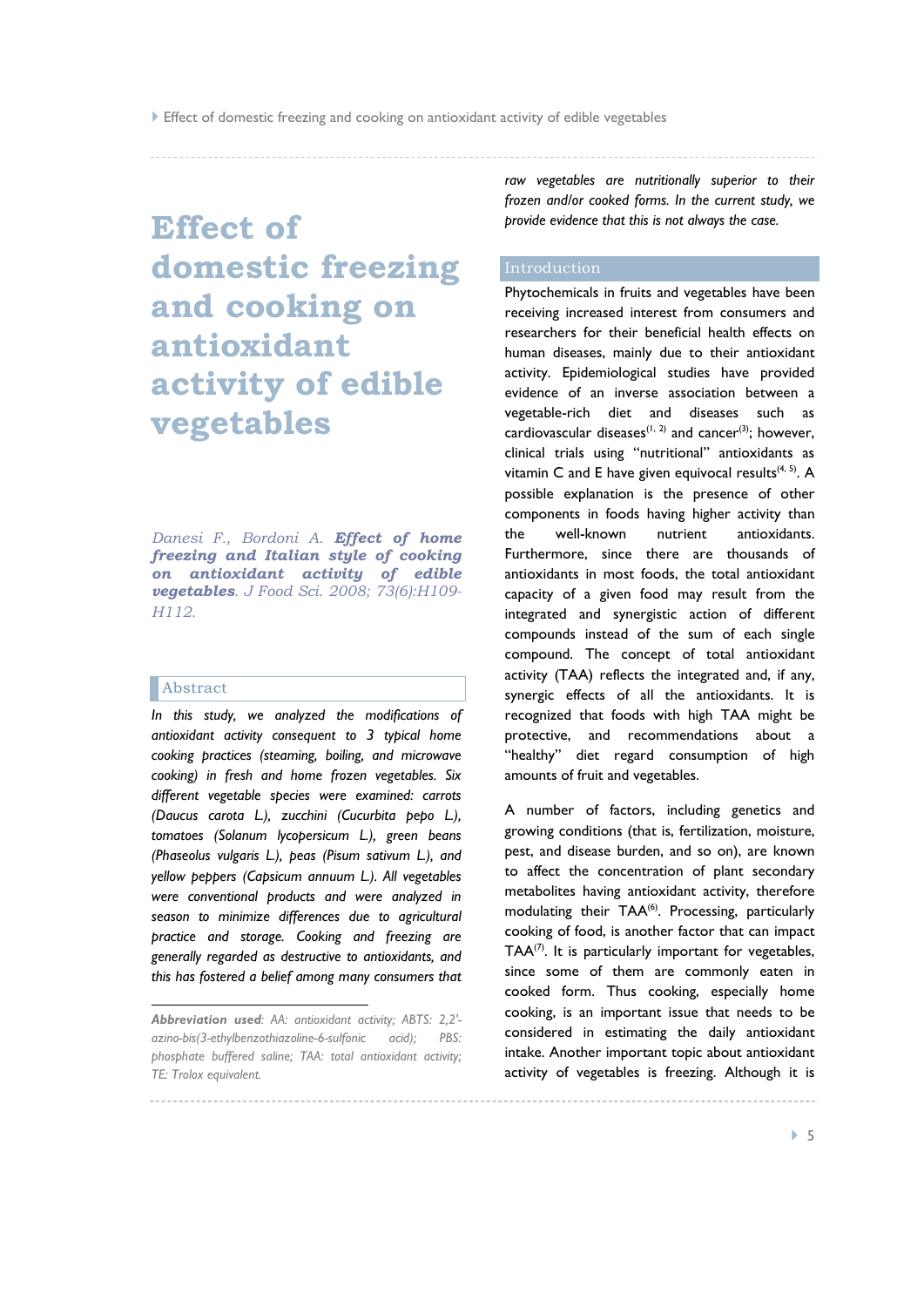known that the nutritional quality of the vegetables depends not only on the nutrient content when harvested but also on the changes occurring during postharvest handling, storage conditions, processing, and preparation<sup> $(8, 9)$ </sup>, few studies have quantified the supposed decrease in TAA of vegetables after freezing and cooking at home.

It is a conventional wisdom that processed fruits and vegetables have a lower nutritional values than their respective fresh commodities, mainly due to the loss of vitamin C content in the processing<sup>(10)</sup>. Knowledge about the effective loss of TAA consequent to home processing may have a significant impact on consumers' food selection and processing.

In this study, we measured the antioxidant activity (AA) related to water soluble antioxidants of 6 different vegetables and compared the results obtained in raw foods to those obtained in cooked (boiled, steamed, and microwave cooked), frozen, and frozen-cooked foods. Vegetables were not thawed before cooking, since thawing significantly reduces the antioxidant components<sup>(9)</sup>.

Six different vegetable species were examined: carrots (*Daucus carota* L.), zucchini (*Cucurbita pepo* L.), tomatoes (*Solanum lycopersicum* L.), green beans (*Phaseolus vulgaris* L.), peas (*Pisum sativum* L.), and yellow peppers (*Capsicum annuum* L.).

All samples were bought in season from a local shop the same day of the analysis. Vegetables were weighed, washed, and dried, and possible petioles were eliminated. Each vegetable sample was divided in 2 parts; the first one was immediately used for the analysis on fresh products, the other was frozen in plastic bags, without blanching, at -18 °C in a conventional home freezer (Electrolux, Stockholm, Sweden). Storage lasted for 6 mo at –18 °C.

# Fresh vegetables

Vegetables were homogenized in a food processor without addition of any solvent, and 20 g of the homogenized material were dissolved in 60 mL of 5 mM phosphate buffered saline, pH 7.4 (PBS), getting a dilution 1:3 (w/v). Yellow pepper (fresh and cooked) samples were diluted 1:10 (w/v), due to their high antioxidant activity. The samples were then filtered and the resulting filtrate was used to determine the antioxidant activity (AA). All phases of homogenization were done in ice and each extract immediately analyzed. Two replicates were prepared from each sample, and at least 3 different samples, bought in different days, were considered for each vegetable.

### Frozen vegetables

Before analysis, frozen vegetables were weighed again to evaluate possible variation induced by freezing, and then they were directly processed as described for fresh vegetables without defrosting.

### Cooked vegetables

Vegetables were cooked using 3 different home processing methods: boiling (20 min in 1.5 L of salty water); steaming (30 min); and microwave (700 W for 5 min, followed by a standing for 2 min). Vegetables were cooked as a whole, without cutting, peeling, and eventually defrosting, and then processed as described for fresh samples. For each sample, the amount of homogenate dissolved in 60 mL PBS was calculated taking into account possible weight variation due to freezing or cooking, and corresponded to 20 g of the fresh, uncooked vegetable.

# Antioxidant activity (AA)

AA was measured using the method of Re et al.<sup>(11)</sup> on the basis of the ability of the antioxidant molecules in the sample to reduce the radical cation of 2,2'-azino-bis(3-ethylbenzothiazoline-6 sulfonic acid) (ABTS), determined by the decolorization of ABTS<sup>+</sup>; and measured as the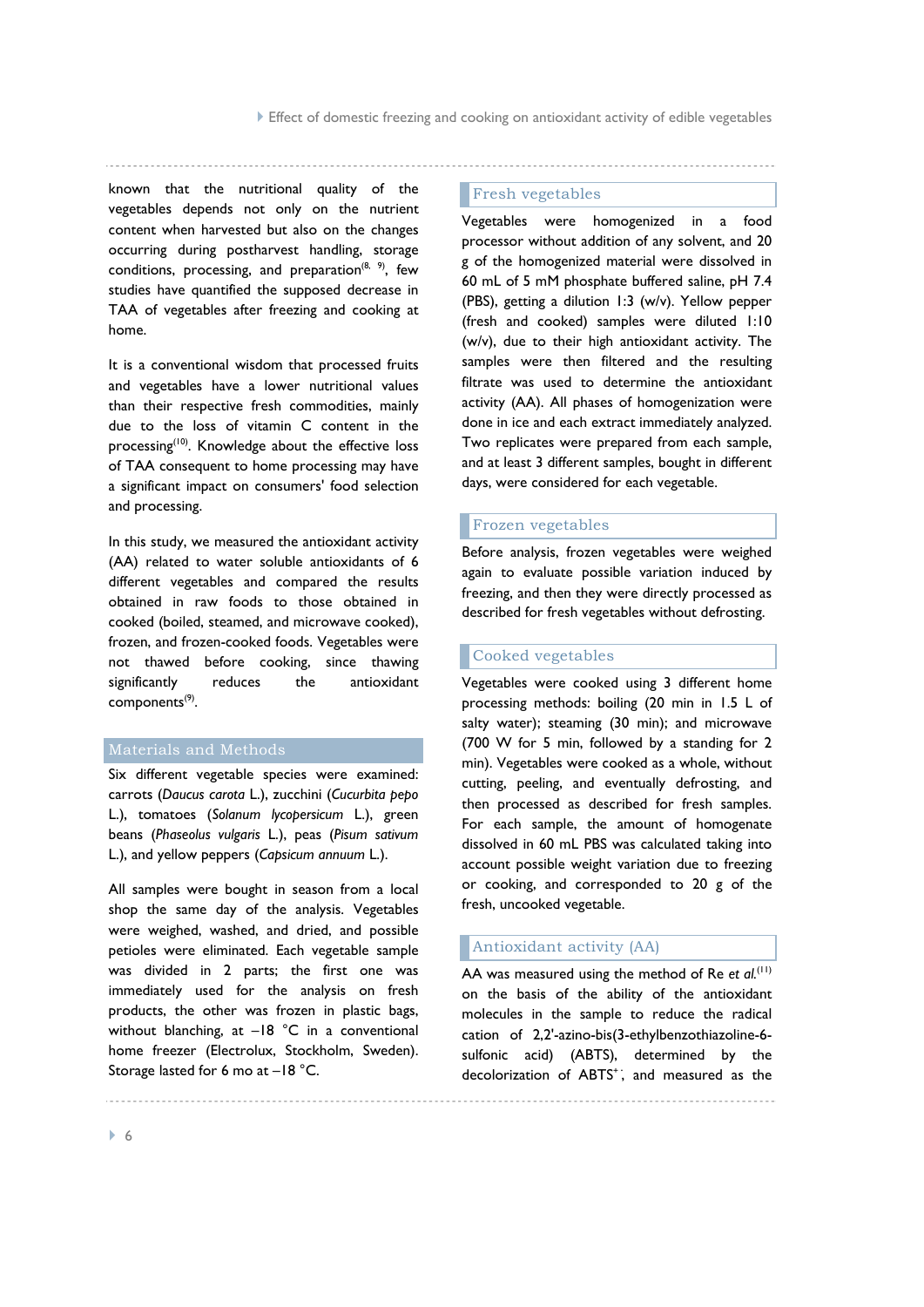$\triangleright$  Effect of domestic freezing and cooking on antioxidant activity of edible vegetables

quenching of the absorbance at 734 nm. Values obtained for each sample were compared to the concentration–response curve of the standard trolox solution and expressed as micromoles of Trolox equivalent (TE).

All data are means  $\pm$  SD. Statistical analyses were carried out using the Student's *t*-test comparing value of fresh cooked vegetables and frozen cooked vegetables with the corresponding fresh uncooked one, and by the 1-way analysis of variance (ANOVA) followed by Bonferroni test to compare the 3 cooking methods for each fresh and frozen vegetable.

Although antioxidants in plant can be divided in lipophilic, hydrophilic, and amphiphatic compounds, and antioxidant activity may be accounted to all components, we decided to assess only the modification of antioxidant activity due to hydrophilic/amphiphatic ones (AA) for 2 reasons: (1) the contribution to total antioxidant activity of lipophilic antioxidant in the examined vegetables is very poor<sup>(12)</sup>; (2) evaluation of the activity of lipophilic antioxidants requires the use of different solvents, causing an extraction of lipophilic components that could be much more

exhaustive than the digestive process, so causing nonphysiological results.

Our results in uncooked foods indicate not only that AA varies in different fresh vegetables according to their qualitative/quantitative content of antioxidants, but also that the effect of home freezing largely depends on the type of vegetables (**Figure 1**). Notably, freezing increased AA in green vegetables (green beans, zucchini, and peas), while decreasing or not affecting it in yellow/red ones (carrots, tomatoes, and yellow pepper). Phenolic compounds are associated not only with AA, but also with color characteristic of vegetables; it is conceivable that compounds related to green color are more resistant to freezing than those related to yellow/red.

The cooking practices differently influenced the AA with respect to raw material, depending on the vegetable considered and the storage condition (fresh or frozen). Vegetables were not peeled before cooking or freezing, since numerous phenolic compounds are located in the periderm of vegetables<sup> $(13)$ </sup>; it has been demonstrated that in onions the greatest loss of flavonoids takes place during the preprocessing step, where the onion is peeled, trimmed, and chopped $^{(14)}$ .

**Figure 1**. Antioxidant activity (AA) in fresh and frozen vegetables. AA was determined as reported in Methods, and is expressed in μmol Trolox equivalent (TE) per gram vegetable.



*Data are means ± SD of 6 different samples in each condition. Statistical analysis was done by the Student's t-test comparing frozen and the corresponding fresh vegetable: \*\*\*P < 0.001.*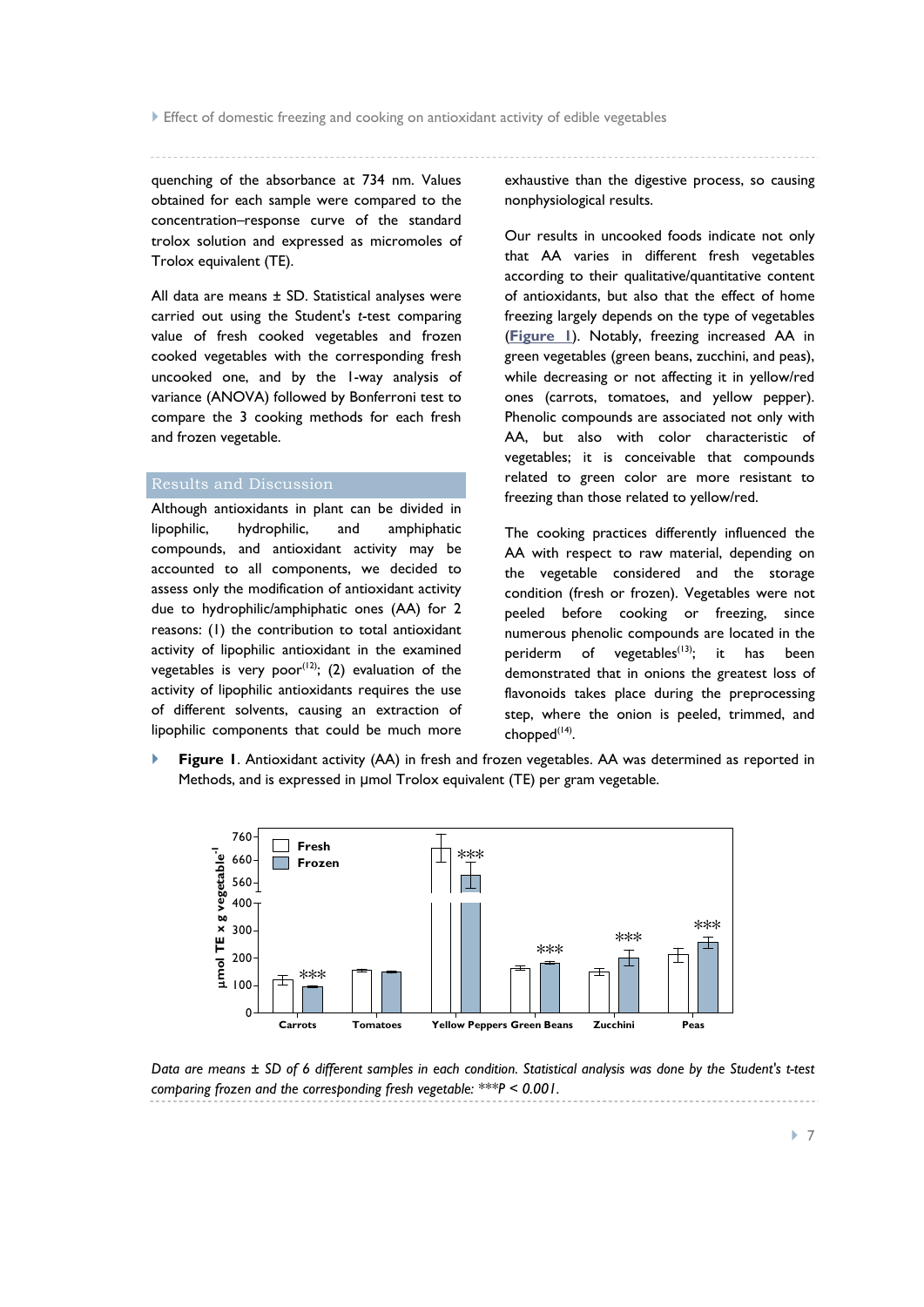$\blacktriangleright$  Effect of domestic freezing and cooking on antioxidant activity of edible vegetables

` **Figure 2**. Modification of AA in fresh and frozen yellow/red vegetables after cooking. AA was determined as reported in Methods, and is expressed in μmol Trolox equivalent (TE) per gram vegetable. AA of fresh uncooked vegetables was set as 100, and modifications due to cooking are indicated as increase or decrease with respect to 100. Data refer to carrots (A), red tomatoes (B), and yellow peppers  $(C)$ , and are means  $\pm$  SD of 6 samples in each condition.



*Statistical analysis was done by the Student's t-test comparing value of fresh cooked vegetables and frozen cooked vegetables with the corresponding fresh uncooked one (\*P < 0.05; \*\*P < 0.01; \*\*\*P < 0.001) and by the 1-way ANOVA followed by Bonferroni test comparing the 3 cooking methods for each fresh and frozen vegetable (carrots, fresh P < 0.001; red tomatoes, frozen P < 0.01; yellow pepper, frozen P < 0.01).* 

| Regarding orange/red vegetables, AA of fresh   | (Figure 2A), in agreement with the data of              |
|------------------------------------------------|---------------------------------------------------------|
| carrots was increased or unaffected by cooking | Talcott and Howard <sup>(15)</sup> , who observed a 70% |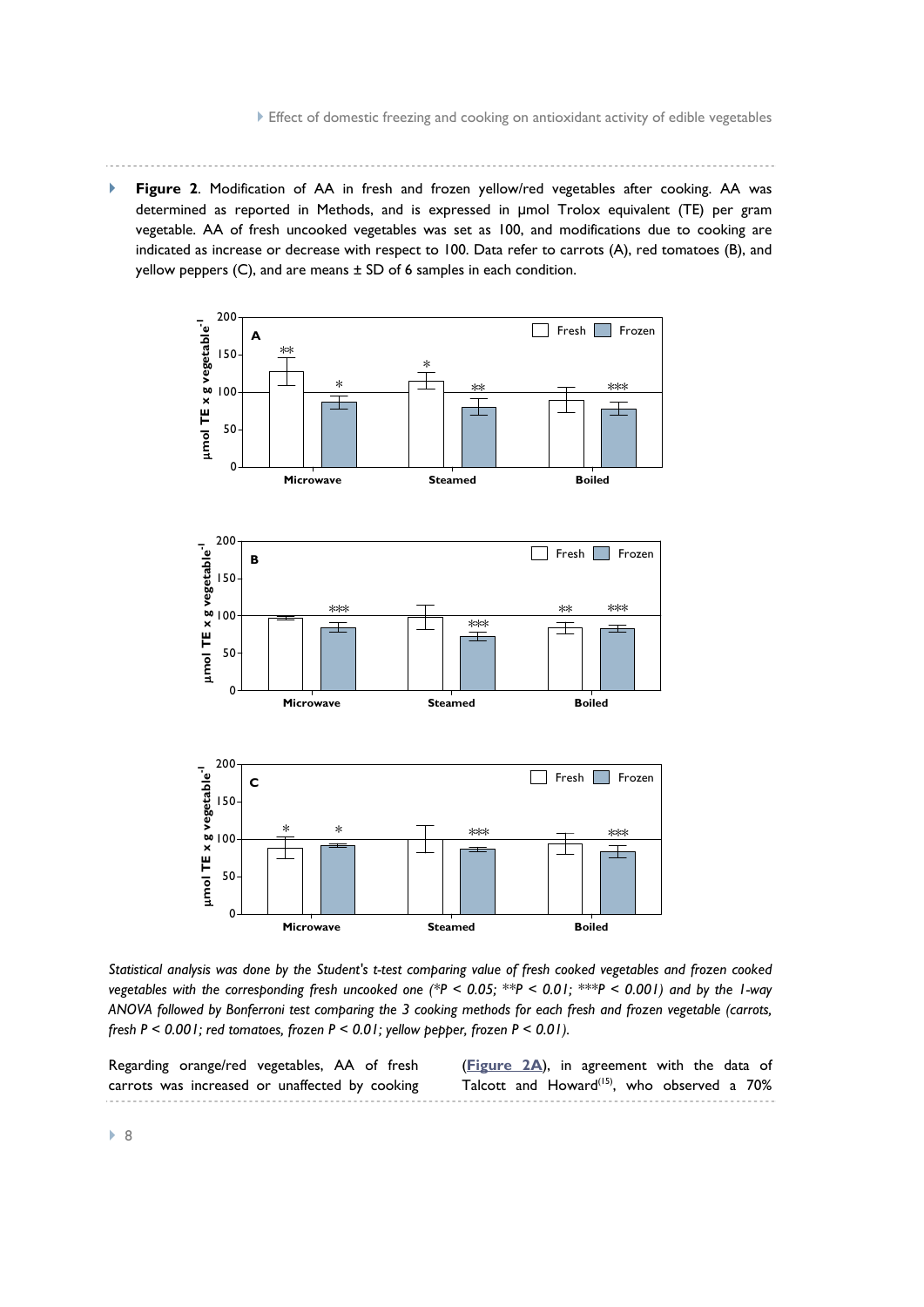$\triangleright$  Effect of domestic freezing and cooking on antioxidant activity of edible vegetables

increase of carrot total soluble phenolics immediately after thermal processing. The increase in AA due to thermal process has been mainly attributed to transformation of chlorogenic acid, the predominate phenolic acid in carrots, into caffeic acid<sup>(16)</sup>. Statistical analysis indicated boiling as the worst cooking practice in fresh carrots. Since phenolic antioxidants are water soluble and can be leached from vegetable tissues by processing in water, this can explain the highest AA decrease after boiling. In frozen carrots, AA was significantly decreased by cooking; it is conceivable that freezing had altered the peel barrier, allowing a loss of antioxidants during the cooking procedures.

AA in fresh tomatoes was decreased by boiling, while in frozen tomatoes it was significantly affected by all cooking procedures (**Figure 2B**). Tomato is widely consumed either fresh or after processing into various (cooked) products, and its consumption has been proposed to reduce the risk of several chronic diseases. These health protective effects have been widely attributed to the presence of key antioxidants such as lipidsoluble lycopene and β-carotene as well as watersoluble vitamin C, and compounds of intermediate hydrophobicity such as quercetin glycosides, naringenin chalcone, and chlorogenic acid. All of these are known to contribute significantly to the antioxidant activity of tomato<sup> $(17)$ </sup>. In the literature, there are several reports on the effects of processing on tomato compounds, or on the total antioxidant potential of the processed tomato materials, and a number of studies indicate that the content of carotenoids and vitamin C may be negatively affected by various thermal treatments such as boiling, frying, drying, and microwaving $(18)$ . Little is known about the effects of thermal treatments on tomato (poly)phenolic antioxidants, including flavonoids. Since in this study we measured only AA related to hydrophilic compounds, our results indicate a loss of watersoluble molecules due to cooking. This loss was higher in frozen tomatoes, possibly due to the alteration of the peel barrier. This decrease in AA

is in agreement with the recent study of Capanoglu *et al.*<sup>(19)</sup>, who showed that processing significantly affects the levels of antioxidants and many other metabolites present in commercial tomato paste.

AA was decreased by microwave cooking in fresh yellow pepper and by all cooking practices in frozen *Capsicum annul* (**Figure 2C**), allowing hypothesizing that both freezing and high frequency may alter the barrier effect of peel, therefore causing antioxidant loss. The higher decrease in AA in frozen yellow peppers after cooking could be related to the reported decrease in ascorbic acid content due to the exposure to low temperature<sup>(20)</sup>.

Among green vegetables, AA of fresh green beans was reduced by boiling and increased by steaming (**Figure 3A**), in agreement with Masrizal *et al.*(21), who observed that boiling of green beans causes the major loss of vitamin C. Steaming and microwave cooking reduced AA in frozen green beans; this decrease could be mainly attributed to the loss of ascorbic acid, since green beans do not retain their vitamin C very well. Lee and  $Kader<sup>(22)</sup>$ categorizing different vegetables as being good, moderate, or poor in their retention of ascorbic acid, and designated green beans as poor.

Fresh zucchini appeared very sensitive to cooking, their AA decreasing independently from the practice used. Conversely, AA of frozen zucchini did not decrease after cooking, with microwave practice actually increasing it (**Figure 3B**). Little data are available in the literature on cooked zucchini, but the negative effect of boiling is in agreement with Andlauer *et al.*.

Finally, AA of fresh peas was modified by boiling only (**Figure 3C**), probably due to the least percentage loss of vitamin C in these vegetables compared to others<sup> $(24)$ </sup>. Accordingly to Hunter and Fletcher, who showed, after a 20% loss during blanching, no further loss of ascorbic acid during freezing of peas, frozen peas appeared particularly resistant to AA loss due to cooking (**Figure 3C**).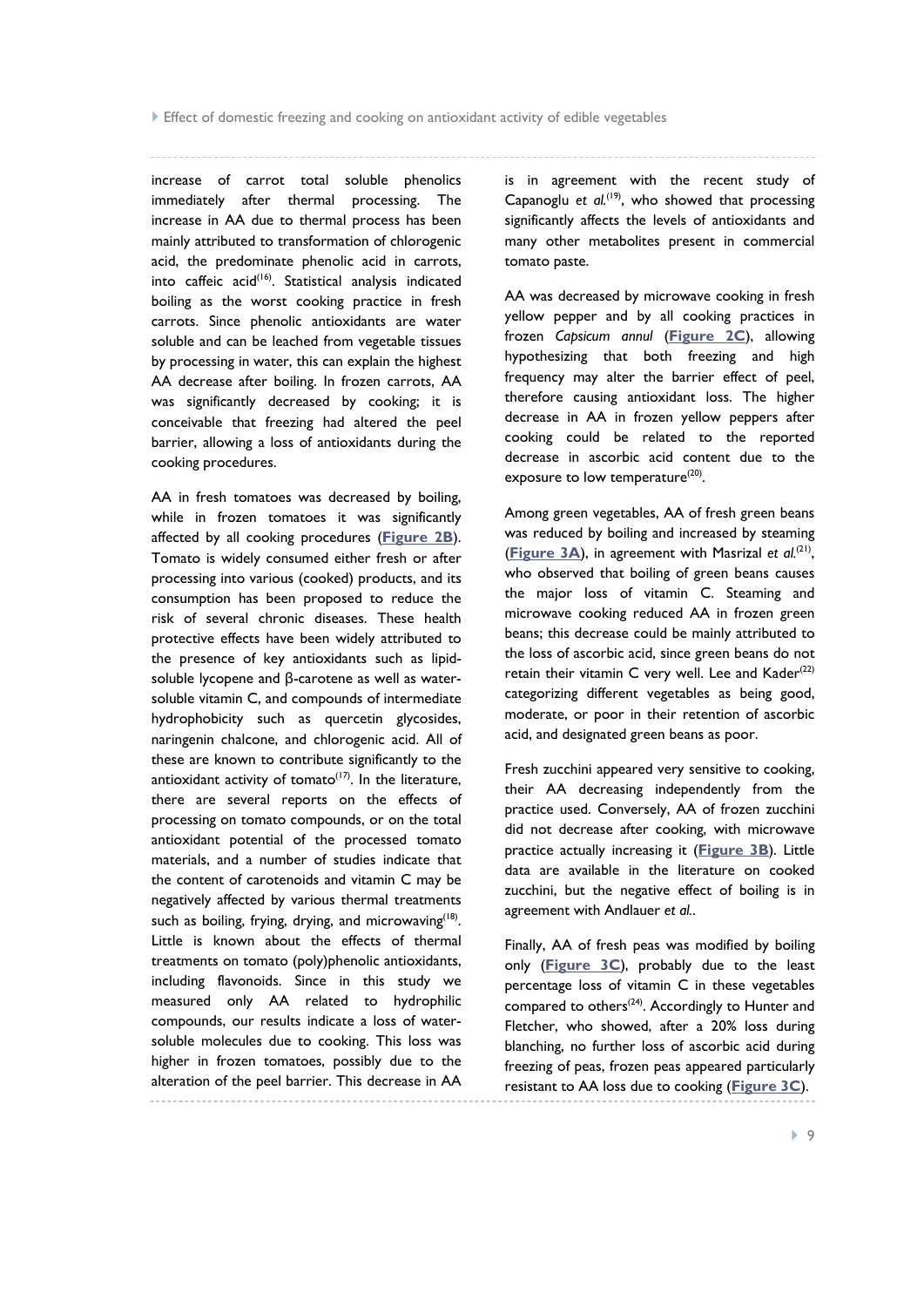**Effect of domestic freezing and cooking on antioxidant activity of edible vegetables** 

**Figure 3**. Modification of AA in fresh and frozen green vegetables after cooking. AA was determined as reported in Methods, and is expressed in μmol Trolox equivalent (TE) per gram vegetable. AA of fresh uncooked vegetables was set as 100, and modifications due to cooking are indicated as increase or decrease with respect to 100. Data refer to green beans (A), zucchini (B), and peas (C), and are means ± SD of 6 samples in each condition.



*Statistical analysis was done the Student's t-test comparing value of fresh cooked vegetables and frozen cooked vegetables with the corresponding fresh uncooked one (\*P < 0.05; \*\*P < 0.01; \*\*\*P < 0.001) and by the 1-way ANOVA followed by Bonferroni test comparing the 3 cooking methods for each fresh and frozen vegetable (green beans, fresh P < 0.001; zucchini, fresh P < 0.001; peas, fresh P < 0.001).* 

 $\blacktriangleright$  10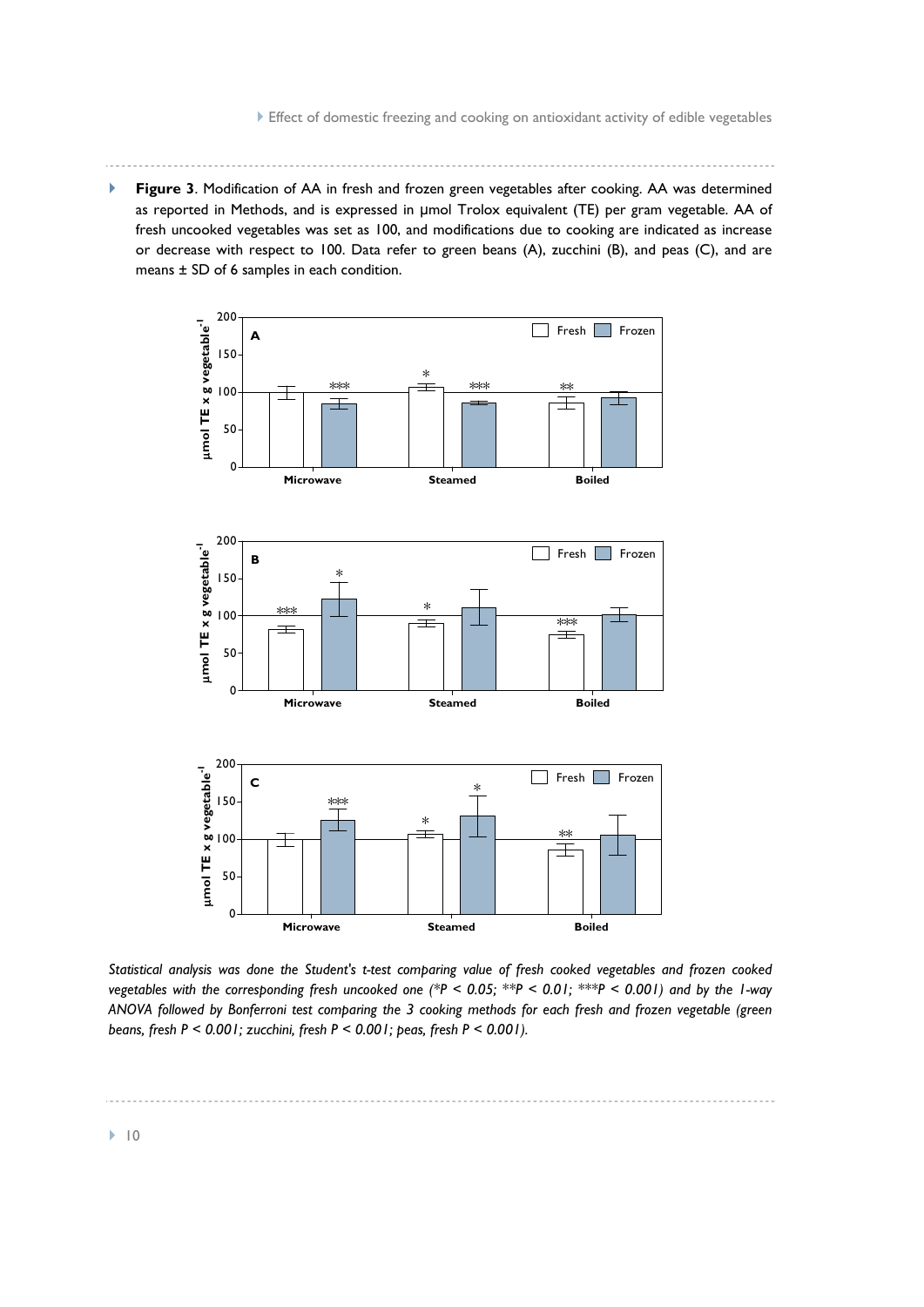$\triangleright$  Effect of domestic freezing and cooking on antioxidant activity of edible vegetables

Our results partially agree with those of Ewald *et al.*(14), who reported small effects on flavonoid content due to cooking of green beans and peas.

The antioxidant profile has been recognized to represent an important parameter to predict the impact of food on human health, and a growing body of evidence suggests that compounds with antioxidant activity play a major role in explaining the benefits of vegetable consumption.

Cooking and freezing are generally regarded as destructive to antioxidants, so supporting the consumers' assumption that only fresh vegetables are healthy. It is documented that vitamin C is lost during processing, but ascorbic acid represents only a minor part of the AA, polyphenols being very important antioxidant compounds even in vegetables where the vitamin is present in high concentration<sup> $(26)$ </sup>. Notwithstanding, there are limited data on polyphenol content, and even less data on AA, of cooked vegetables. Information on AA in terms of the food as eaten needs to be generated, taking into account that home cooking still represents the most frequent method of food processing, and it is applied in different ways not only to fresh foods but also to frozen ones. One of the main differences between home freezing and industrial deep-freezing is the blanching procedure, which is generally not used in home practice. Studies performed on deep-frozen vegetables do not allow us to understand the impact of low temperatures on antioxidant activity of vegetables, since blanching often modifies it much more than freezing<sup>(25, 27)</sup>.

In this study, we have shown that the assumption that frozen vegetables have a lower antioxidant potential than fresh ones is not a universal truth, but depends on the vegetable considered. Cooking negatively affects green vegetables AA more than freezing, and frozen cooked vegetables often present a higher AA than the corresponding fresh ones. Conversely, frozen yellow/red vegetables are more susceptible to AA loss due to cooking than the corresponding fresh ones. This

has to be carefully considered since frozen vegetables are always cooked before consumption. Regarding cooking practice, boiling often appears to be the worst practice in terms of AA preservation.

Overall, changes in AA appeared dependent on the type of vegetable considered, as already reported by Turkmen *et al.*<sup>(28)</sup>, and on the type of cooking practice.

### Conclusions

Nowadays, consumers are aware of the need to consume a variety of fresh vegetables to get the most complete antioxidant support<sup> $(29)$ </sup>; however, many people do not have the opportunity to eat fresh vegetables every day and frequently use frozen vegetables, and many vegetables are consumed as cooked. The aim of this study was neither a classification of different plant foods on the basis of their total antioxidant activity nor the analysis of the modifications occurring in single antioxidant molecules after thermal treatment, but the evaluation of AA modification occurring in the same sample of vegetable food after freezing, cooking, and freezing/cooking. Our results indicate that, at least for hydrophilic molecules, changes in AA due to home processing are very different in different vegetables. This is probably related to their different contents of vitamins, carotenoids, and phenolic compounds, which act synergistically but are differently sensitive to processing. Overall, the decrease in AA occurring after home processing is relatively small, and it is not likely to cause a significant decrease in antioxidant intake, at least in the considered conditions. Notwithstanding, it remains that home processing is an important issue that needs to be considered in estimating the daily total antioxidant intake, and better measurements and understanding of AA on common foods may help nutritionists.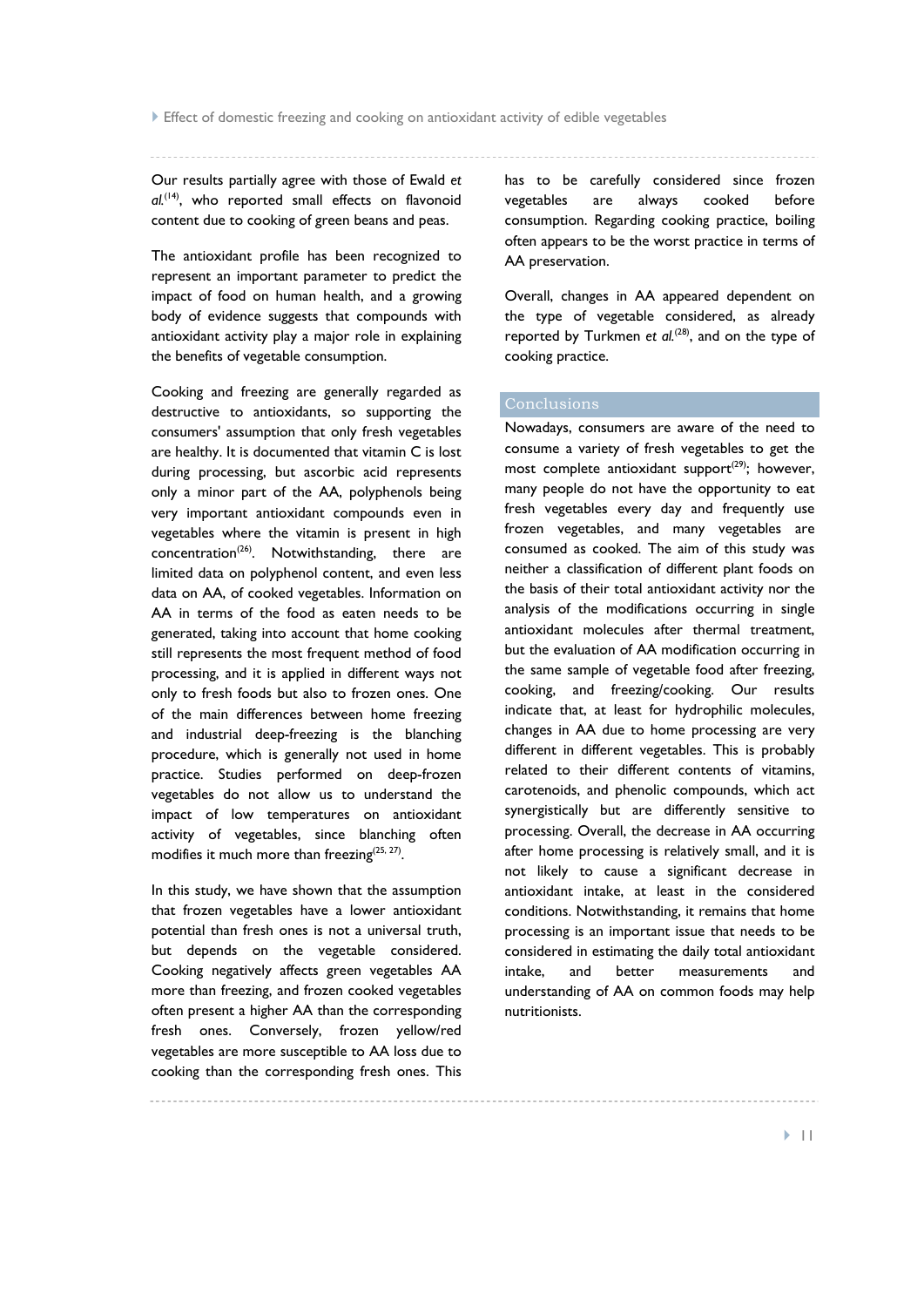$\triangleright$  Effect of domestic freezing and cooking on antioxidant activity of edible vegetables

Acknowledgments

This study was partially supported by Italian MIUR (PRIN 2005). The authors thank Dr. Enrica Ricci and Dr. Massimo Guidetti for their skillful technical assistance.

#### References

- 1. Dauchet L. et al. *Fruit and vegetable consumption and risk of coronary heart disease: a meta-analysis of cohort studies.* J Nutr 2006, **136**(10): 2588-2593.
- 2. He F.J., Nowson C.A., and MacGregor G.A. *Fruit and vegetable consumption and stroke: meta-analysis of cohort studies.* Lancet 2006, **367**(9507): 320-326.
- 3. Riboli E. and Norat T. *Epidemiologic evidence of the protective effect of fruit and vegetables on cancer risk.* Am J Clin Nutr 2003, **78**(3 Suppl): 559S-569S.
- 4. Emmert D.H. and Kirchner J.T. *The role of vitamin E in the prevention of heart disease.* Arch Fam Med 1999, **8**(6): 537- 542.
- 5. Hercberg S., Galan P., and Preziosi P. *Antioxidant vitamins and cardiovascular disease: Dr Jekyll or Mr Hyde?* Am J Public Health 1999, **89**(3): 289-291.
- 6. Kalt W. *Effects of Production and Processing Factors on Major Fruit and Vegetable Antioxidants.* J Food Sci 2005, **70**(1): R11-R19.
- 7. Papas A. *Determinants of antioxidant status in humans.* Lipids 1996, **31**(1): S77-S82.
- 8. Howard L.A. et al. *Beta-Carotene and Ascorbic Acid Retention in Fresh and Processed Vegetables.* J Food Sci 1999, **64**(5): 929-936.
- 9. Nursal B. and Yücecan S. *Vitamin C losses in some frozen vegetables due to various cooking methods.* Nahrung/Food 2000, **44**(6): 451-453.
- 10. Dewanto V., Wu X., and Liu R.H. *Processed sweet corn has higher antioxidant activity.* J Agric Food Chem 2002, **50**(17): 4959-4964.
- 11. Re R. et al. *Antioxidant activity applying an improved ABTS radical cation decolorization assay.* Free Radic Biol Med 1999, **26**(9- 10): 1231-1237.
- 12. Wu X. et al. *Development of a database for total antioxidant capacity in foods: a preliminary study.* J Food Compost Anal 2004, **17**(3-4): 407-422.
- 13. Mercier J., Arul J., and Julien C. *Effect of food preparation on the isocoumarin, 6 methoxymellein, content of UV-treated carrots.* Food Res Int 1994, **27**(4): 401- 404.
- 14. Ewald C. et al. *Effect of processing on major flavonoids in processed onions, green beans, and peas.* Food Chem 1999, **64**(2): 231-235.
- 15. Talcott S.T. and Howard L.R. *Phenolic Autoxidation Is Responsible for Color Degradation in Processed Carrot Puree.* J Agric Food Chem 1999, **47**(5): 2109- 2115.
- 16. Talcott S.T., Howard L.R., and Brenes C.H. *Antioxidant Changes and Sensory Properties of Carrot Puree Processed with and without Periderm Tissue.* J Agric Food Chem 2000, **48**(4): 1315-1321.
- 17. Abushita A.A., Daood H.G., and Biacs P.A. *Change in Carotenoids and Antioxidant Vitamins in Tomato as a Function of Varietal and Technological Factors.* J Agric Food Chem 2000, **48**(6): 2075-2081.
- 18. Takeoka G.R. et al. *Processing Effects on Lycopene Content and Antioxidant Activity of Tomatoes.* J Agric Food Chem 2001, **49**(8): 3713-3717.
- 19. Capanoglu E. et al. *Changes in Antioxidant and Metabolite Profiles during Production of Tomato Paste.* J Agric Food Chem 2008, **56**(3): 964-973.
- 20. Martinez S. et al. *The effects of ripening stage and processing systems on vitamin C content in sweet peppers (Capsicum annuum L.).* Int J Food Sci Nutr 2005, **56**(1): 45-51.
- 21. Masrizal M.A., Giraud D.W., and Driskell J.A. *Retention of vitamin C, iron, and betacarotene in vegetables prepared using different cooking methods.* J Food Qual 1997, **20**(5): 403-418.
- 22. Lee S.K. and Kader A.A. *Preharvest and postharvest factors influencing vitamin C content of horticultural crops.* Postharvest Biol Technol 2000, **20**: 207-220.
- 23. Andlauer W. et al. *Influence of cooking process on phenolic marker compounds of* ----------------------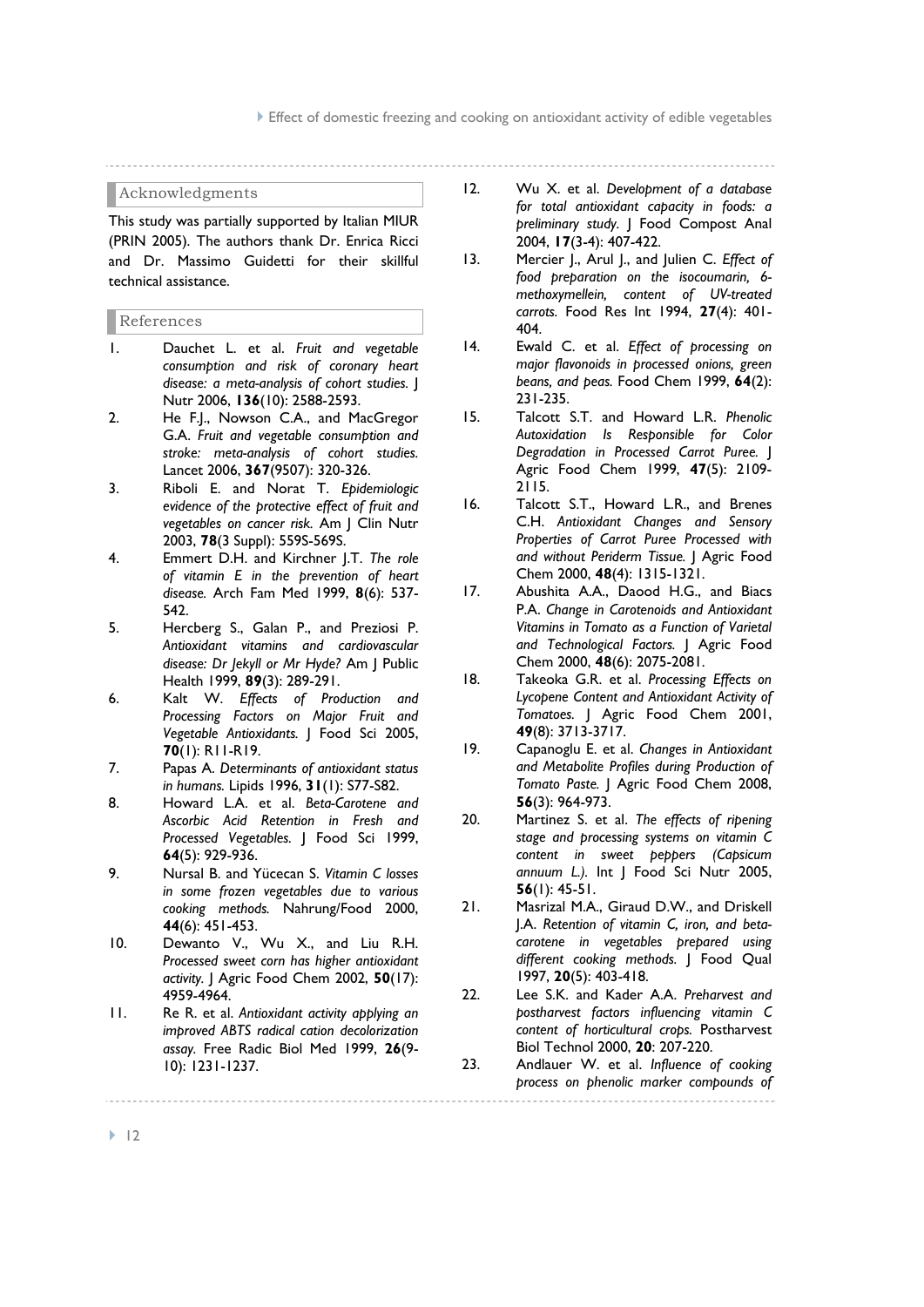$\blacktriangleright$  Effect of domestic freezing and cooking on antioxidant activity of edible vegetables

*vegetables.* Int J Vitam Nutr Res 2003, **73**(2): 152-159.

- 24. McErlain L. et al. *Ascorbic acid loss in vegetables: adequacy of a hospital cook-chill system.* Int J Food Sci Nutr 2001, **52**(3):  $205 - 211$ .
- 25. Hunter K.J. and Fletcher J.M. *The antioxidant activity and composition of fresh, frozen, jarred and canned vegetables.* Innov Food Sci Emerg Technol 2002, **3**: 399- 406.
- 26. Miller N.J., Diplock A.T., and Rice-Evans C.A. *Evaluation of the Total Antioxidant Activity as a Marker of the Deterioration of Apple Juice on Storage.* J Agric Food Chem 1995, **43**(7): 1794-1801.
- 27. Puupponen-Pimiä R. et al. *Blanching and long-term freezing affect various bioactive compounds of vegetables in different ways.* J Sci Food Agr 2003, **83**: 1389-1402.
- 28. Turkmen N., Sari F., and Velioglu Y.S. *The effect of cooking methods on total phenolics and antioxidant activity of selected green vegetables.* Food Chem 2005, **93**(4): 713- 718.
- 29. Prochaska L.J. et al. *Effects of food processing on the thermodynamic and nutritive value of foods: literature and database survey.* Med Hypotheses 2000, **54**(2): 254-262.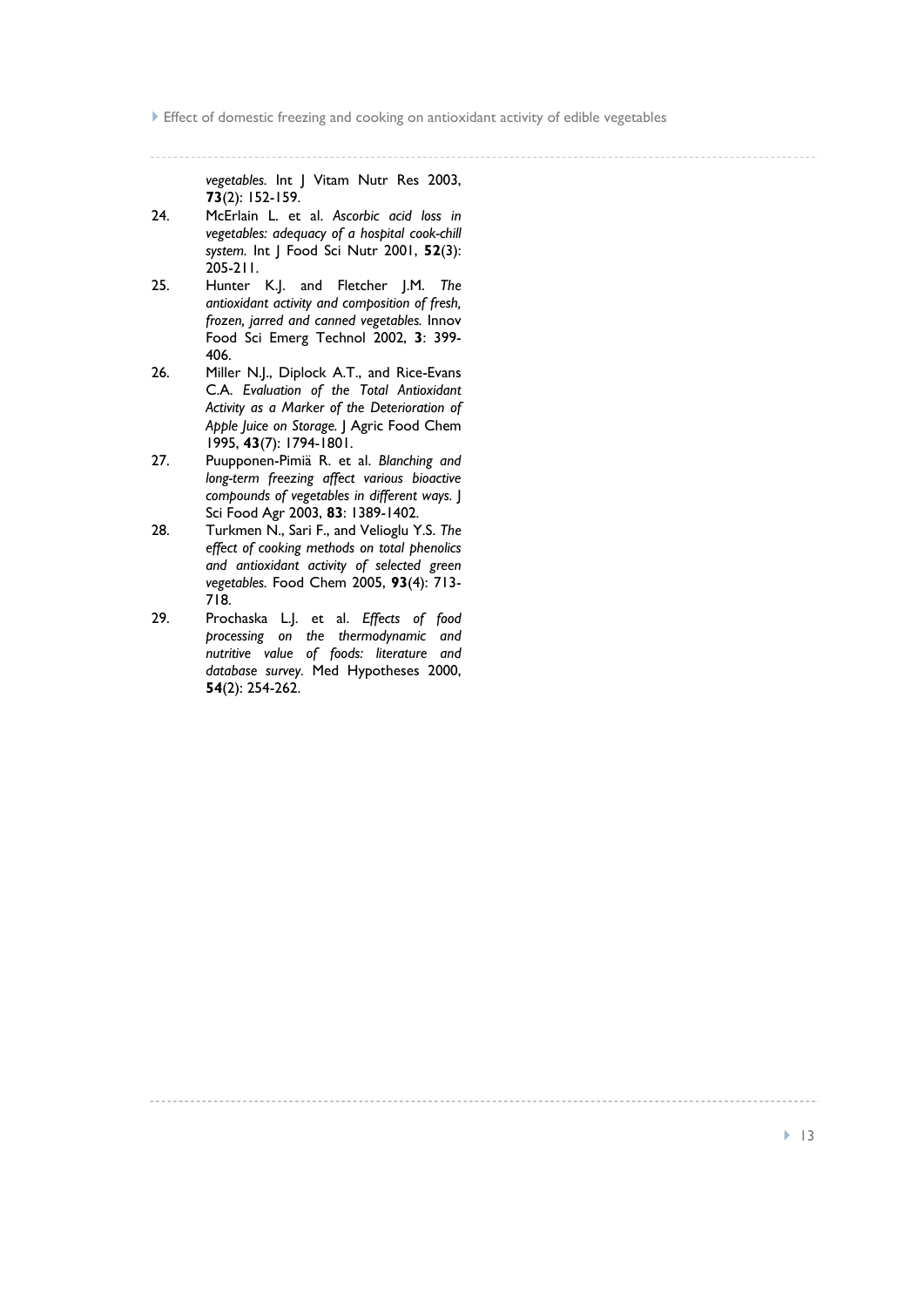$\blacktriangleright$  Effect of domestic freezing and cooking on antioxidant activity of edible vegetables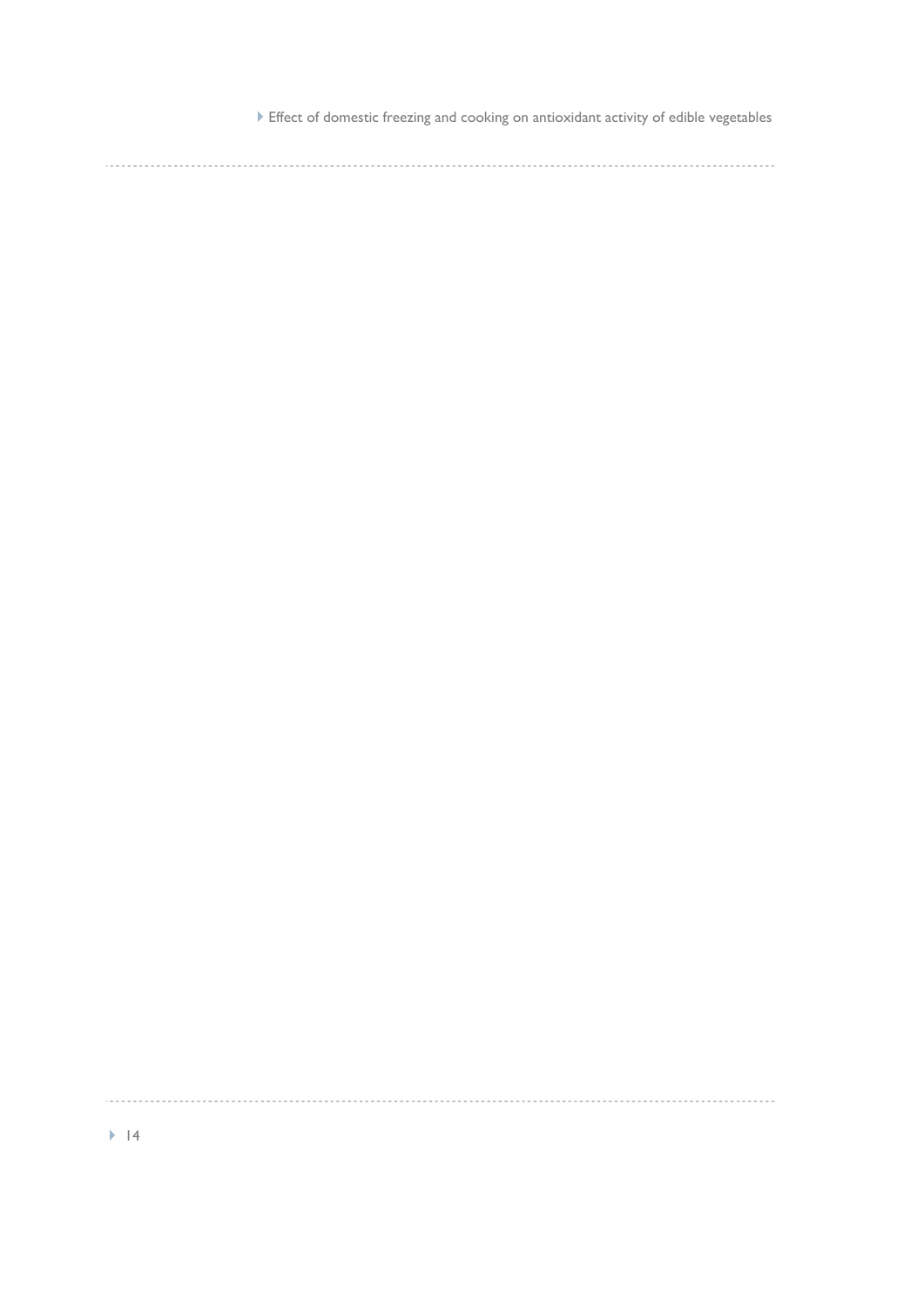` Influence of agronomic techniques on the antioxidant activity of aqueous extracts from palm tree kale in protecting cardiomyocytes from oxidative stress

**Influence of agronomic techniques on the antioxidant activity of aqueous extracts from palm tree kale in protecting cardiomyocytes from oxidative stress**

*Danesi F., Di Nunzio M., Elementi S., Neri R., D'Antuono L.F., Bordoni A. Effectiveness of essential oils and extracts derived from edible plants in protecting cardiomyocytes from oxidative stress. Influence of cultivar and agronomic techniques. 2° Verona International Meeting on Foods, Phytotherapic Compounds and Health, Verona (VR) 29-30 settembre 2007. 1*

l

## **Abstract**

*The present study evaluates the biological effects of extracts derived from a kale cultivar, Palm Tree Kale (Brassica oleracea L., ssp. acephala Dc, var. sabellica L.), cultivated with different agronomic techniques. The study was performed using primary cultures of neonatal rat cardiomyocytes which were grown in media supplemented with different concentrations of the extracts. At confluence cells were submitted to an oxidative stress, in order to evaluate the protective effects of the different supplementations. The final aim of the study was to evaluate the biological activity of Palm Tree Kale extracts, comparing it to the activity of a well-known antioxidant, and to verify if differences in extract composition, as determined by agronomic techniques, may affect their biological activities. The significant differences observed, related not only to the concentration of the supplemented extracts but also to the agronomic techniques used in growing Palm Tree Kale, indicate the importance of the selection of raw material as source of bioactive compounds.* 

1

It is reported that diets rich in fruits and vegetables are protective against chronic diseases such as cancer and heart diseases $(1-3)$ . These protective effects are generally attributed to the presence of various functional components, such as phenolic compounds, vitamin C, vitamin E, provitamins, minerals, and fiber. Many of these compounds have bioactive mechanisms for effectively scavenging reactive oxygen species (ROS) and reducing cell proliferation in cancer cell lines<sup>(4, 5)</sup>. Oxidative stress appears to be the critical factor in the pathogenesis of many diseases because ROS have the ability to damage macromolecules like DNA, protein, and lipids $<sup>(6, 7)</sup>$ .</sup> To minimize the harmful effects of oxidative stress

*Abbreviation used: ABTS: 2,2'-azinobis(3-ethylbenzo-6 thiazoline-6-sulfonic acid); DNA: deoxyribonucleic acid; EBSS: Earl's balanced salt solution; FCS: fetal calf serum; HS: horse serum; LDH: lactate dehydrogenase; MTT: 3-(4,5 dimethyldiazol-2-yl)-2,5-diphenyltetrazolium-bromid; NADH:* 

*nicotinamide adenine dinucleotide (reduced form); ROS: reactive oxygen species; TAA: total antioxidant activity; TC: α-tocopherol; TE: Trolox equivalent; UV: ultraviolet; WTO: World Trade Organization.*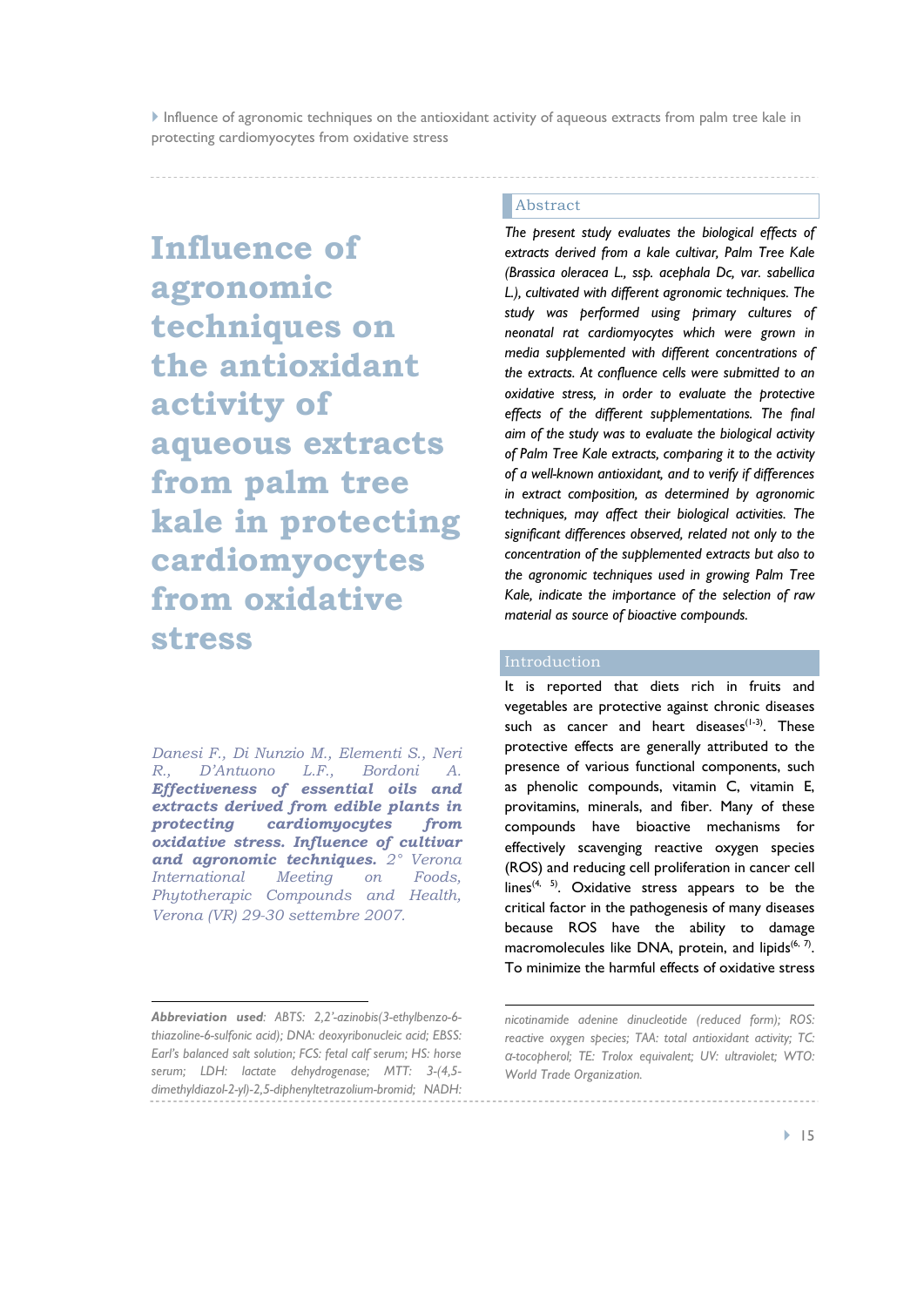` Influence of agronomic techniques on the antioxidant activity of aqueous extracts from palm tree kale in

protecting cardiomyocytes from oxidative stress

in the human body, it is necessary to supply adequate amounts of ROS-scavengers, and fruits and vegetables are considered to be the major contributors of ROS-scavenging antioxidants.

Different vegetables contain different bioactive compounds exerting different effects; in this regard, *Brassicaceae* are of particular interest as they are characterised by the presence of glucosinolates, organic sulphur compounds that, besides determining the organoleptic characteristics of food species, also possess high biological activity, such as antioxidant and antitumoral activity $^{(8, 9)}$ .

Nutrient composition of vegetables is very complex and difficult to assess. Levels of plant metabolites are strongly affected by genetic and environmental factors as well as transportation and storage conditions. Growth factors such as light, temperature, humidity, type of soil, application of fertilizers, damage caused by microorganisms and insects, stress induced by UV radiation, heavy metals, and pesticides all alter metabolite composition of plants $(10)$ . In the literature indeed, the variability in the composition of bioactive molecules, and consequently in the biological activity, of *Brassicaceae* species in relation to agronomic factors has been seldom investigated and existing data are principally related to *in vitro* determinations and not to biological systems. Tests in biological systems are, however, necessary to confirm their real effectiveness as protecting agents.

Therefore, the main objective of this research was to verify the protective effect of extract derived from plants of the same species and cultivar but grown at two plant density (traditional and high), and following different agronomic techniques (two different doses of nitrogen fertilization: 0 and 160  $kg \times ha^{-1}$ ).

Soil mineral nitrogen availability may vary according to the amount of applied nitrogen and crop nitrogen uptake pattern<sup>(11)</sup>. Nitrogen uptake, which is genetically determined, in *Brassica* is higher than in many other food crops. Despite this, a significant part of the nitrogen taken up is lost to the soil in dead leaves, during the growth cycle<sup>(12)</sup>. In contrast to conventional systems, in which synthetic fertilizers containing directly available inorganic nitrogen are used, organic systems rely on the activity of a diverse soil ecosystem to make nitrogen available to plants<sup> $(13)$ </sup> <sup>14)</sup>. It has been shown that nitrogen can become a growth-limiting nutrient in organic production, affecting negatively yield $(14)$ .

In this study we verified the potential protective effects of the different hydrosoluble extracts of Palm Tree Kale, with particular attention to their possibility to counteract the oxidative damage due to ROS. We used primary cultures of neonatal rat cardiomyocytes as model system. The heart is an aerobic organ, and most of the energy required for the contraction and maintenance of ion gradients comes from oxidative phosphorylation. Oxidative stress caused by free radicals plays a crucial role in the pathophysiology associated with cardiovascular diseases; therefore, a great deal of attention has focused on the naturally occurring antioxidant phytochemicals as potential therapy.

Aqueous extracts of Palm Tree Kale were supplemented to cultured cardiomyocytes, and their protective effect was evaluated in both normal conditions and after an oxidative stress, comparing it to the effect of 20 μM α-tocopherol (TC) supplementation. TC is considered to be the most important endogenous antioxidant in cardiac  $cells^{(12)}$ , and it is often used as positive control in studies regarding antioxidant protection in cultured cardiomyocytes.

The final aim of the study was to evaluate the biological activity of Palm Tree Kale extracts, comparing it to the activity of a well-known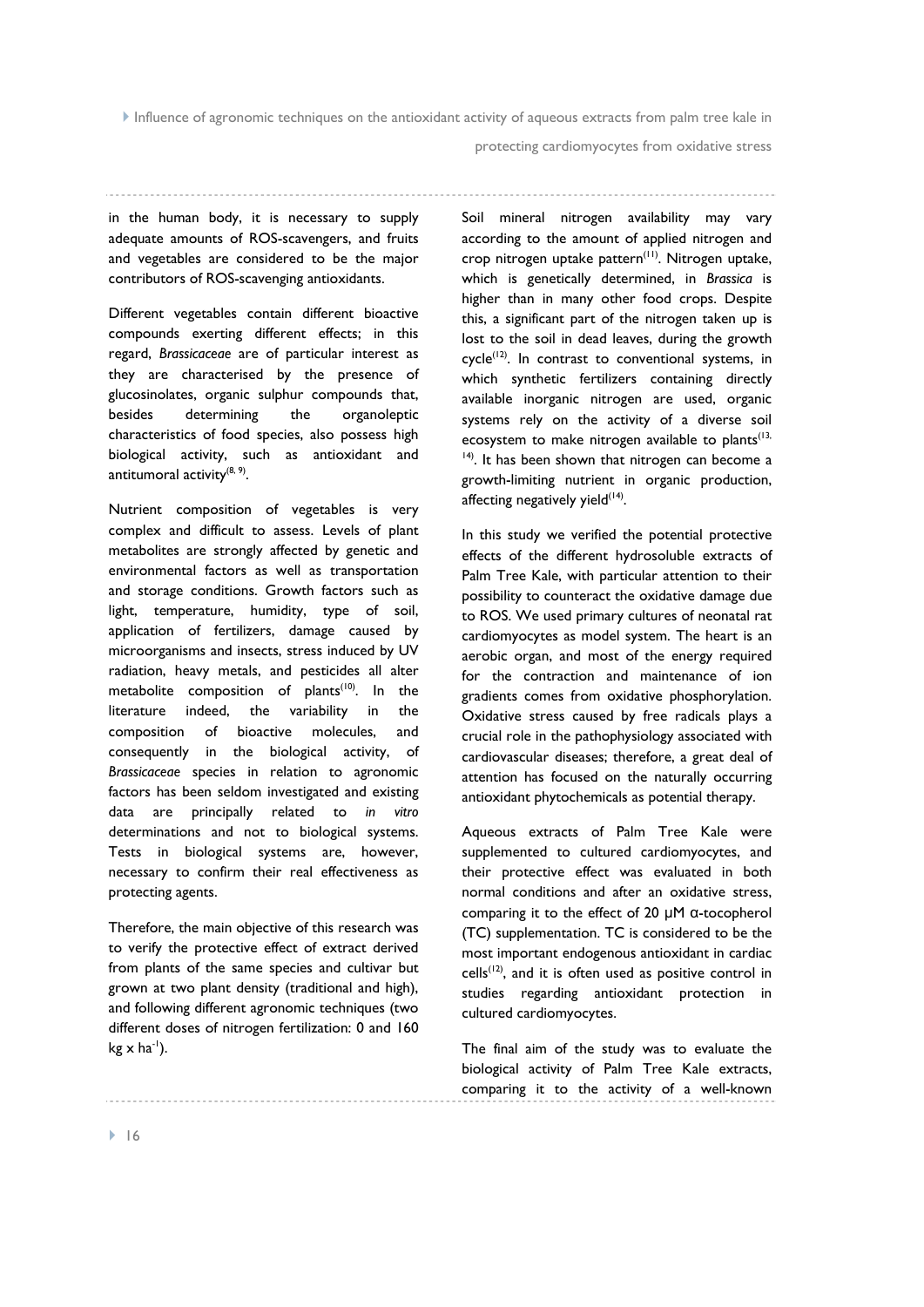` Influence of agronomic techniques on the antioxidant activity of aqueous extracts from palm tree kale in protecting cardiomyocytes from oxidative stress

antioxidant, and to verify if differences in extract composition, as determined by agronomic techniques, may affect their biological activities.

# Materials

Horse serum (HS), fetal calf serum (FCS), Ham F10 culture medium, 2,2′-azinobis(3-ethylbenzo-6 thiazoline-6-sulfonic acid) (ABTS), Trolox, αtocopherol, and other biochemicals were purchased from Sigma Chemical Co. (St. Louis, MO). α-Tocopherol (TC) was dissolved in ethanol at a concentration of 5 mM and kept at −20 °C until use. All of the chemicals and solvents were of the highest analytical grade.

Palm Tree Kale seeds were obtained by a local seed company based in Cesena and directly sown in the open field on March 21, 2006, in the Cadriano experimental farm, near Bologna. A base fertilization of 80 kg ha<sup>-1</sup>  $P_2O_5$  and 50 K<sub>2</sub>O was applied, pre-sowing. No phytochemicals or irrigation were applied. The experimental theses were:

- A. two planting densities:  $1$  plant m<sup>-2</sup>, corresponding to the plant population of traditional, handpicked, crops;  $240$  plants m<sup>-2</sup>, corresponding to the density adopted in mechanized industrial crops;
- B. nitrogen fertilization in both density plots: a dose of 160 kg ha<sup>-1</sup> nitrogen; a higher density plot was unfertilised control (**table 1**).
- ` **Table 1**. Agronomic techniques used in different theses of Palm Tree Kale.

| type           | plant<br>density          | nitrogen<br>fertilization         |
|----------------|---------------------------|-----------------------------------|
| HD-0N          | 240 plant $m-2$           | $0 \text{ kg}$ N ha <sup>-1</sup> |
| <b>HD-160N</b> | 240 plant $m-2$           | 160 kg N ha <sup>-1</sup>         |
| <b>TD-160N</b> | $1$ plant m <sup>-2</sup> | 160 kg N ha <sup>-1</sup>         |

The plots were arranged in a randomised block experimental design with three replications. Mature leaves were harvested on June 21 2006.

# Methods

# Aqueous Extracts Preparation

Twenty g of lyophilized Palm Tree Kale leaves, ground to a fine powder in a mill, were mixed by magnetic stirrer with 500 mL of boiling water and then filtered over Whatman no. 1 paper. The filtrates were frozen and lyophilized in a lyophilizer at 5 mmHg pressure and at −50 °C and then redissolved to solubilize the amount of lyophilized extract derived from 100 mg of fresh leaves in 1 mL of sterile bidistilled water. The obtained solutions were filtered on 0.20 μM filters (Whatman Europe, U.K.) and then used for cardiomyocytes supplementation.

Aqueous Extracts Analysis

Total phenol content of the aqueous extracts was determined according to Gao et al.<sup>(15)</sup>, with slight modifications: 100 mg of lyophilized material was extracted with 0.99 mL of 80% (v/v) ethanol + 0.01 mL of 36% (v/v) HCl.

# Total Antioxidant Activity (TAA) of Extracts

TAA was measured using the method of Re *et al.*(16), based on the capacity of antioxidant molecules to reduce the radical cation of ABTS, determined by the decoloration of ABTS\*, and measured as the quenching of the absorbance at 734 nm. Values obtained for each sample were compared to the concentration−response curve of the standard Trolox solution and expressed as micromoles of Trolox equivalent (TE).

# Cell Cultures

Primary cultures of cardiomyocytes were obtained from the ventricles of newborn Wistar rats according to the method of Yagev et al.<sup>(17)</sup>.

------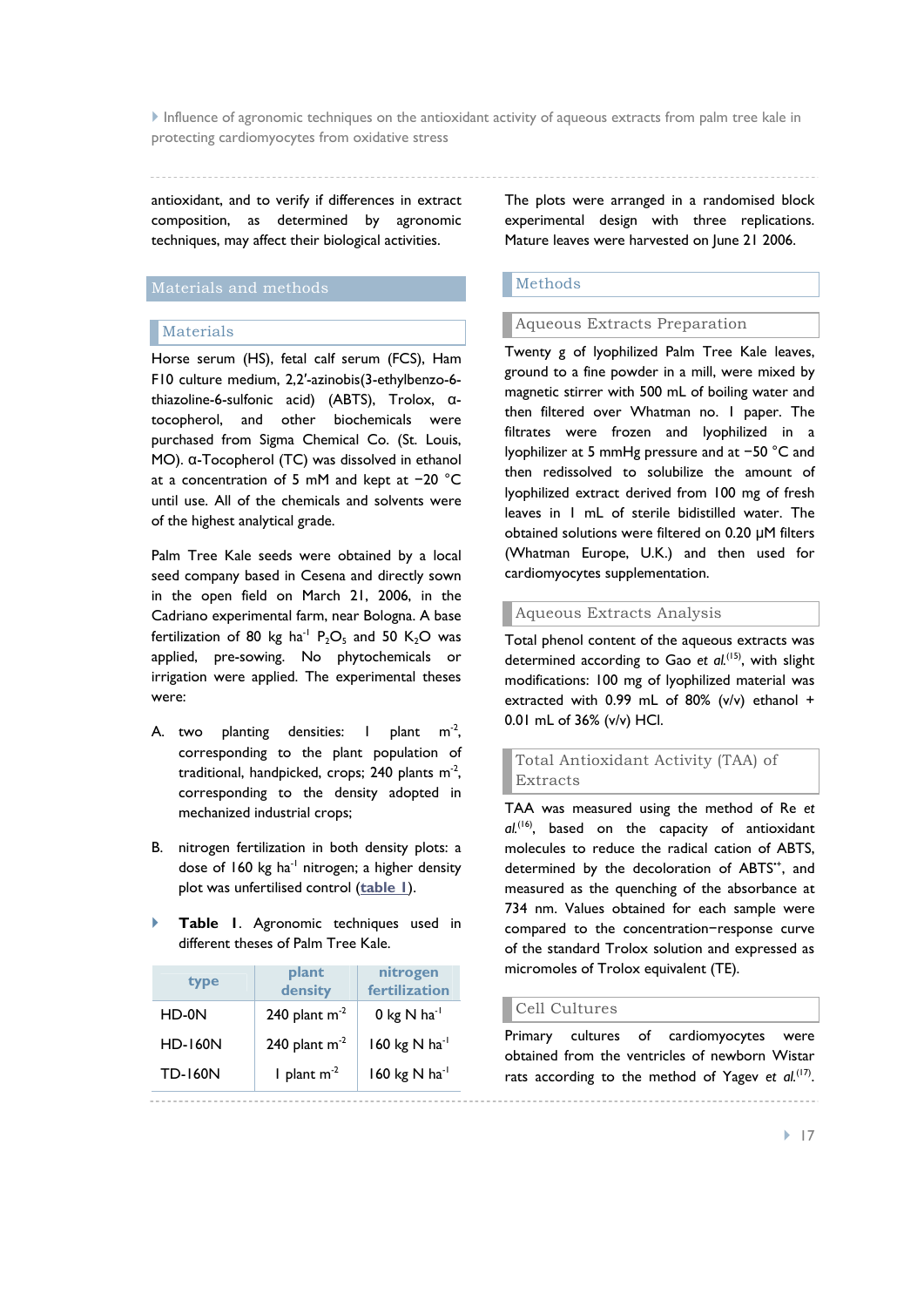$\blacktriangleright$  Influence of agronomic techniques on the antioxidant activity of aqueous extracts from palm tree kale in

protecting cardiomyocytes from oxidative stress

The investigation conforms to the *Guide for the Care and Use of Laboratory Animals* published by the U.S. National Institutes of Health (NIH Publication 85-23, revised 1996). To obtain pure cultures avoiding the presence of fibroblasts, cells were preplated twice before the final seeding, and the absence of cells other than cardiomyocytes was verified microscopically. Cells were randomly divided in the control, grown in Ham F10 medium plus 10% fetal calf serum plus 10% horse serum, and supplemented cardiomyocytes, grown in the same medium but supplemented with different concentrations of extract solutions (10 or 20 μL mL<sup>-1</sup> medium), or with 20 μM TC. Media were changed every 48 h, the last medium change being 48 h before the experiments. At complete confluence in a monolayer, media were removed and substituted with Earl's Balanced Salt Solution (EBSS), pH 7.4 (116 mM NaCl, 5.4 mM KCl, 0.9 mM  $NaH_2PO_4.2H_2O$ , 26 mM  $NaHCO_3$ , 1.8 mM CaCl<sub>2</sub>, 0.8 mM MgSO<sub>4</sub>  $-7H$ <sub>2</sub>O).

To cause an oxidative stress, some cells received EBSS buffer added with 0.1 mM hydrogen peroxide. After 1 h, EBSS buffer was removed and collected for the determination of lactate dehydrogenase activity; cardiomyocytes were washed three times with 0.9% NaCl, and cell proliferative activity was assayed.

# Lactate Dehydrogenase (LDH) Activity in Media

Cardiomyocyte plasma membrane integrity was assessed by measuring the release of LDH to the EBSS buffer. Enzyme activity was determined spectrophotometrically by measuring NADH levels at 340 nm<sup> $(18)$ </sup>.

# Cell Proliferative Activity

Cell proliferative activity was measured using the 3-(4,5-dimethyldiazol-2-yl)-2,5-diphenyltetrazolium bromide (MTT) colorimetric assay<sup> $(19)$ </sup>. The test is

based on the capacity of mitochondrial dehydrogenase in viable cells to convert MTT reagent to a soluble blue formazan dye. Briefly, after a washing with 0.9% NaCl, 1 mL of MTT reagent diluted in RPMI-1640 medium modified without phenol red (1 mg mL<sup>-1</sup>) was added to each dish, and the cell cultures were incubated for 3 h at 37°C. After removal of the medium, the cells were lysed with isopropanol for 15−20 min. Formazan production, which is proportional to cell vitality, was determined spectrophotometrically at 560 nm.

# Statistical Analysis

The reported data are the means of at least three samples obtained from different cell cultures. Statistical analysis was carried out by means of the one-way and two-way ANOVA, and by the Students' t test.

The total phenolic content of the different aqueous extracts is reported in **table 2**. HD-0N and HD-160N extracts appeared almost similar, while TD-160N extract revealed a lower phenolic content (p<0.001).

**Table 2.** Total phenolic content (mg GAE  $g^{-1}$ ) lyophilised extract) of Palm Tree Kale lyophilized aqueous extracts.

| type           | total phenolic<br>content |
|----------------|---------------------------|
| HD-0N          | $30.45 \pm 0.02$          |
| <b>HD-160N</b> | $29.68 \pm 0.13$          |
| TD-160N        | $19.25 \pm 0.51$          |

*Data are mean ± SD of 3 samples in each group. Statistical analysis was by one way Anova: p<0.001.*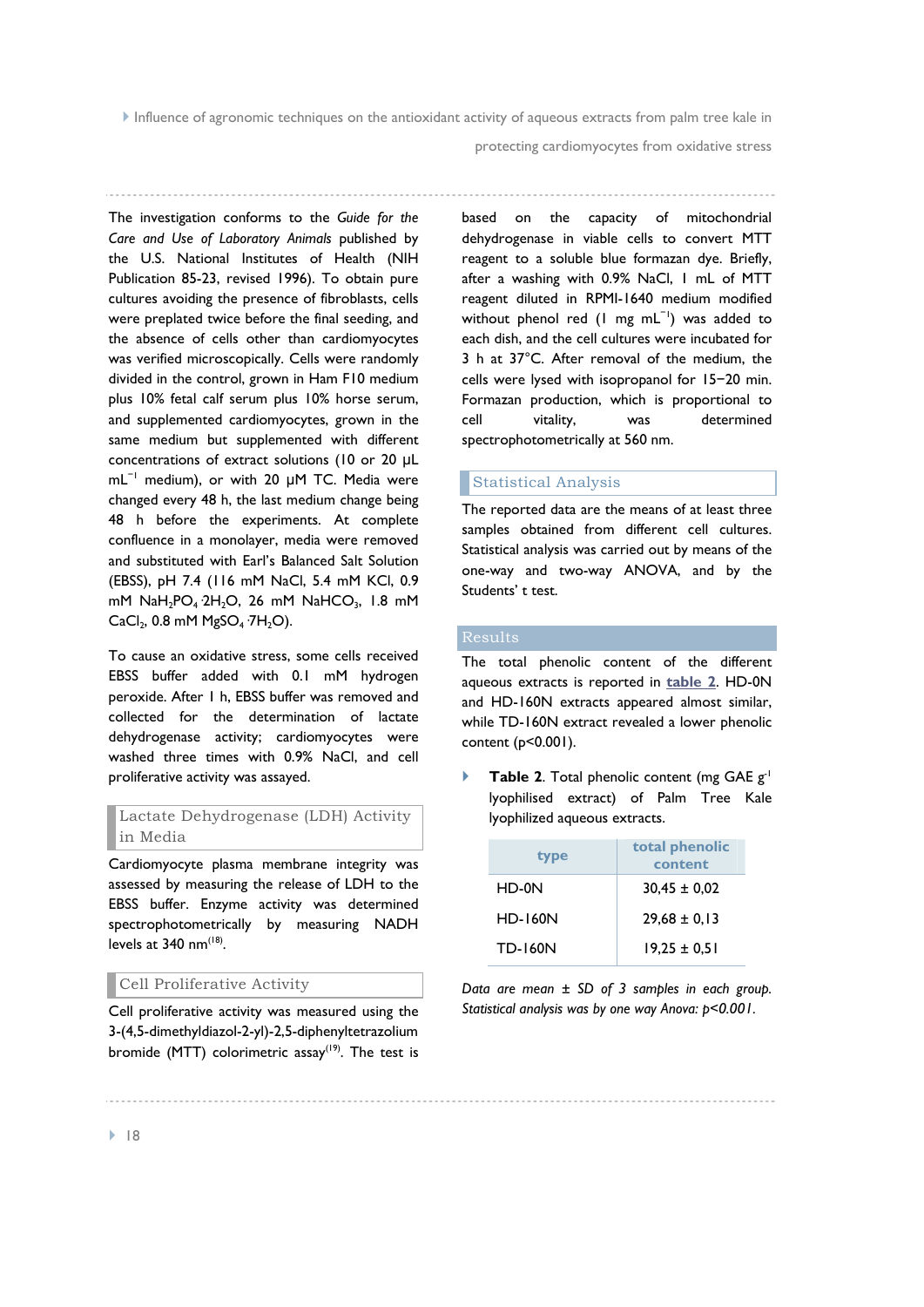` Influence of agronomic techniques on the antioxidant activity of aqueous extracts from palm tree kale in protecting cardiomyocytes from oxidative stress



### **Figure 1.** Total antioxidant activity (TAA) of Palm Tree Kale aqueous extracts.

*TAA is reported as µmol TE x mg<sup>-1</sup> (A) and µmol TE x ml<sup>-1</sup> (B). Data are means*  $\pm$  *SD of three replicates. Statistical analysis was by one way ANOVA: p<0.001 in both cases.* 

Total antioxidant activity was calculated as micromol trolox equivalent (TE)  $\times$  mg<sup>-1</sup> extract (**figure 1A**) and x ml-1 solubilized extract (**figure 1B**). In the first case, according to the lower phenolic content, the *in vitro* TAA of TD-160N extract was lower than the other two. In the second case, TAA of HD-160N extract appeared lower than HD-0N one.

In basal condition, supplementation of cardiomyocytes with Palm Tree Kale aqueous

extracts did not cause modification in LDH release with respect to controls, apart from a slight increase due to TD-160N extract at the lowest dose (**figure 2A**). Proliferative activity was not modified by the supplementation with the lowest concentration of all extracts. Conversely, at the highest dose used a significant increase in cell proliferative activity was detected in comparison to controls, regardless the type of extract used (**figure 2B**).

▶ **Figure 2**. LDH release (A) and proliferative activity (B) in cardiomyocytes supplemented with Palm Tree Kale aqueous extracts.



*Cardiomyocytes were supplemented with Palm Tree Kale aqueous extracts at two concentrations: 10 and 20 µl ml-1 medium. Data are expressed as percent of value in control cells. Statistical analysis was by one day ANOVA among the different extract (10 µl/ml LDH n.s. and MTT n.s.; 20 µl/ml LDH n.s. and MTT p<0.05), and by the Student's ttest in comparison to control cells (\*\* p<0.01; \*\*\* p<0.001).* 

 $| 9$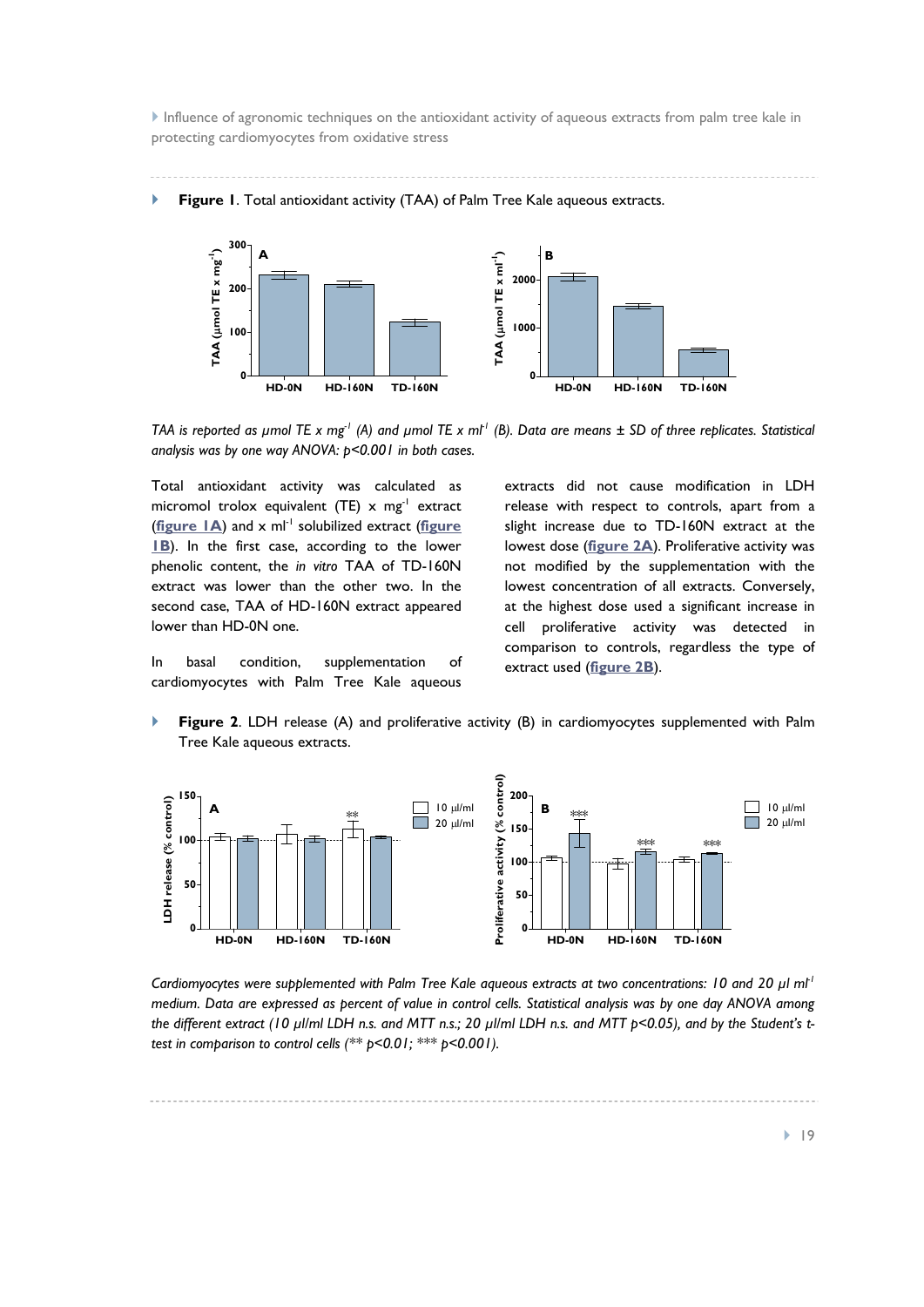$\blacktriangleright$  Influence of agronomic techniques on the antioxidant activity of aqueous extracts from palm tree kale in

protecting cardiomyocytes from oxidative stress

The addition of  $H_2O_2$  to the medium of cardiomyocytes appeared to be cytotoxic, causing a significant increase in LDH release and a significant decrease in cell proliferative activity with respect to basal condition (**figure 3A** and **B**).

**Figure 3. LDH** release (A) and proliferative activity (B) in stressed cardiomyocytes unsupplemented.



*Data are expressed as percent of value in nonstressed unsupplemented cells. Statistical analysis was by the Student's t-test in comparison to non-stressed unsupplemented cells (\*\*\* p<0.001).* 

The increase of LDH release was totally prevented by the supplementation with TC and with Palm Tree Kale extracts at both concentrations. In some cases, LDH release in cells supplemented with Palm Tree Kale extracts was even lower than in control cells in basal condition (**figure 4A**).

**Figure 4.** LDH release (A) and proliferative activity (B) in stressed cardiomyocytes supplemented with tocopherol or Palm Tree Kale aqueous extracts.



*Cardiomyocytes were supplemented with Palm Tree*  Kale aqueous extracts at 10 or 20 µl ml<sup>1</sup> medium *concentration. Data are expressed as percent of value in non-stressed unsupplemented cells. Statistical analysis was by one day ANOVA among the different extract (10 µl/ml LDH n.s. and MTT n.s.; 20 µl/ml*  LDH n.s. and MTT p<0.05), and by the Student's t*test in comparison to unsupplemented, stressed cells (\* p<0.05; \*\* p<0.01; \*\*\* p<0.001).*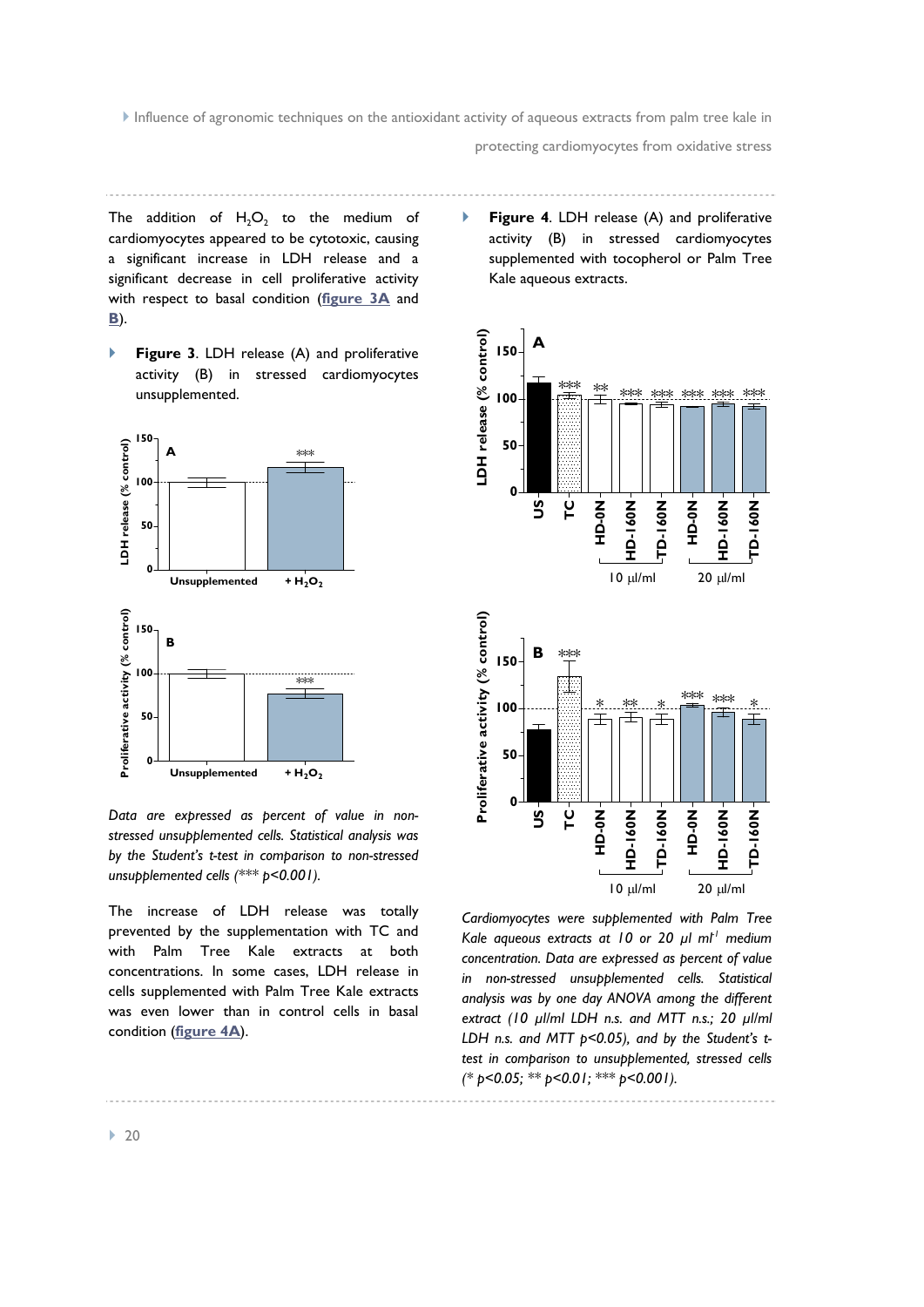` Influence of agronomic techniques on the antioxidant activity of aqueous extracts from palm tree kale in protecting cardiomyocytes from oxidative stress

The decrease in proliferative activity was totally prevented by TC supplementation. Palm Tree Kale extracts also sustained proliferative activity, although to different extent. After supplementation at 10 μg/ml, proliferative activity was higher in cells supplemented with HD-160N extract; this extract was the most efficient, together with HD-0N extract, when supplemented at 20 μg/ml concentration (**figure 4B**).

### Discussion

Results obtained show that, in basal condition, supplementation of cultured cardiomyocytes with different soluble extracts derived from Palm Tree Kale not only had no toxic effect, but also sustained cell vitality. In this light, the most efficient extract was the HD-0N one.

The damage due to exposure to hydrogen peroxide was assessed by the increased release of LDH in the culture medium and by the reduction of cell proliferative activity. Supplementation with Palm Tree Kale extracts counteracted both effects of hydrogen peroxide, protecting cells from oxidative damage. Regarding LDH release, the effect was similar for all extracts at both concentration used, and comparable to the effect of TC supplementation.

TC was supplement at the concentration that is reported as the most effective one in cardiac cells, so it is not surprising that its effect in maintaining cell vitality was higher than for extracts. Notwithstanding, after the oxidative stress proliferative activity was higher in Palm Tree Kale supplemented cells than in unsupplemented ones. This effect appeared clearly dose-dependent, and was lower in TD-160N extract than in the other two.

The lower efficiency in cell protection of TD-160N extract in oxidative condition could be related to the lower content of phenolic compounds. No difference in phenolic content was detected between HD-0N and HD-160N extracts. These two extracts derived from Palm Tree Kale grown at the same plant density (high density), without or with nitrogen fertilization (0 and 160 kg  $\times$  ha<sup>-1</sup>, respectively). It has been reported that fertilization with nitrogen usually accelerates the vegetative growth of plants, although

increased nitrogen availability may decrease the levels of phenolic compounds<sup>(20)</sup>. Although Sousa *et al.*(21) indicate that minimized nitrogen fertilization is necessary to obtain high phenolics content in *Brassica oleracea* var. *costata*, our data indicate that nitrogen fertilization is not a determinant of phenolic content, at least in Palm Tree Kale.

The low impact of nitrogen fertilization on phenolic content is confirmed by the comparison between HD-160N and TD-160N extracts. In fact, notwithstanding the same nitrogen fertilization, these two extracts had different phenolic content. Since HD-160N and TD-160N Palm Tree Kale cultures differed mainly for plant density (high and traditional, respectively), this agronomic parameter seems particularly important in determining phenolic content.

It is interesting to note that TAA of extract reflected phenolic content when expressed per unit weight of extracts. On the contrary, expressing TAA as  $\mu$ mol TE x ml<sup>-1</sup> of extract solutions we found higher value for HD-0N extract. Since the same solutions were used for supplementing cardiomyocytes, we expected a lower protective effect of HD-160N extract solution than HD-0N one. Since it was not the case, our data confirm that measurement of TAA of foods or extracts in *in vitro* model system does not completely reflect their biological activity, in agreement with Danesi et al.<sup>(22)</sup>.

Kale is a leafy green vegetable that belongs to the cabbage family (*Brassicaceae*), a group of vegetables including cabbage, broccoli, cauliflower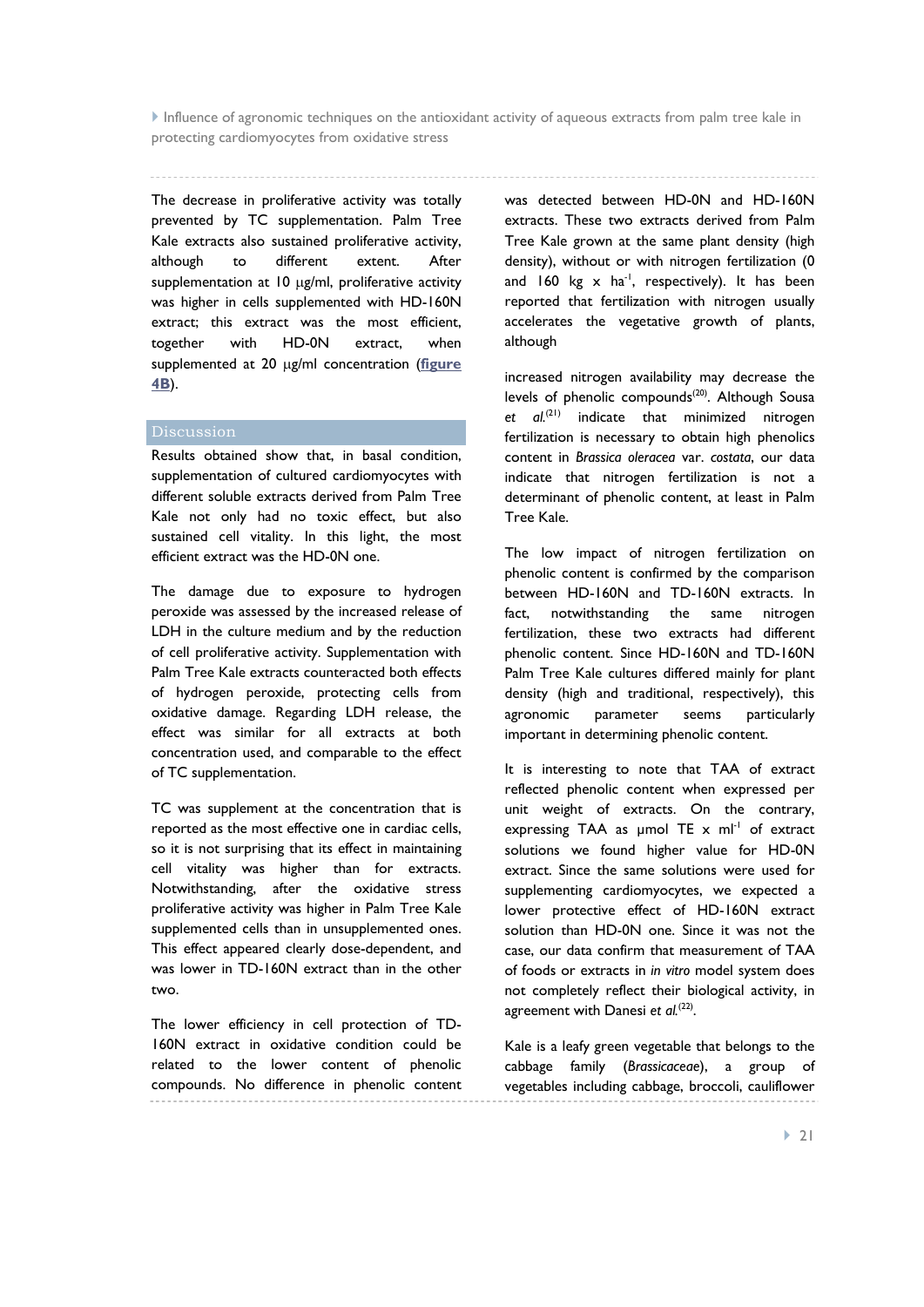` Influence of agronomic techniques on the antioxidant activity of aqueous extracts from palm tree kale in

protecting cardiomyocytes from oxidative stress

and Brussels sprouts that recently have gained increased attention due to their high content of health-promoting phytochemicals. Kale is a leafy vegetable that does not form heads like cabbage or edible flower buds like broccoli and cauliflower. Kale has a high nutritive value due to its richness of phytochemicals, with high concentration of vitamins, minerals, dietary fiber, glucosinolates, and antioxidative compounds, including polyphenols and phenolic acids<sup> $(23, 24)$ </sup>. It is generally assumed that the beneficial effects of kale and other vegetables are partly attributed to the complex mixture of phytochemicals possessing antioxidant activity<sup>(23, 25)</sup>. Considering the chemical diversity of the antioxidant compounds present in kale and the interaction occurring among those different molecules, in this study we decided to classify the potential protective effect of different kale extracts by evaluating their total antioxidant capacity, which is a more useful marker than the evaluation of single compound.

*In vitro* TAA reflected only partially the biological effects of the different extracts, underlying that biological measurements are needed before drawing conclusion on the efficacy of different plant food. Anyway, all extracts appeared protective against an oxidative stress in our model system, their efficacy appearing related to the phenolic content of the extract.

Variation in the polyphenolic content is related to the biosynthesis in the plant, which is influenced by many factors, such as cultivar, climate, postharvest treatments, and agricultural and environmental factors $(23)$ . In order to avoid too many interferences in phenolic content, we decided to test extracts derived from plant of the same cultivar, grown in the same period and in the same place, harvested in the same way and receiving the same postharvest treatment. Only two variables were introduced, i.e. nitrogen fertilization and plant density. The second one appeared to influence phenolic content much more than the first one.

The effect of different factors on the content of bioactive compounds in kale has been poorly studied, and our results could be important in the selection of agronomic techniques able to produce food with high protective activity.

We performed our study on an old variety of kale, i.e. Palm Tree Kale. Particularly, Palm Tree Kale is a local kale type, grown in some Italian areas of inland Tuscany and northern Apennines<sup>(26)</sup>, where it is used as food, both raw and cooked, but, differently from other cabbages, its polyphenol composition has not yet been studied<sup>(27-29)</sup>. Only Romani et al.<sup>(30)</sup> analysed *Brassica oleracea var. Acephala* Dc. subvar. *Viridis* cv. *Serotina* polyphenols composition in relation to the environment.

Heimler *et*  $al^{(31)}$ *,* in a study examining the content of total phenolics and flavonoids in different *Brassica* plants indicate that "Black Kale" (*Brassica oleracea* L. var. *acephala* Dc), together with broccoli, exhibit the highest content of both classes of bioactives. Those data and our data indicate the important role of kale in human diet for the prevention of oxidative stress, underlying the importance of old, traditional crops.

In the current era, national geographical boundaries of the countries are shrinking and the term "globalization" is an inevitable phenomenon. The World Trade Organization (WTO) encouraged farmers to adjust their cropping structure, and the increased incomes that accompanied the shift of farmers to more profitable crops was accomplished by the disappearance of some traditional  $\text{crops}^{(32)}$ . Interestingly, some traditional crops survived in different geographical areas, let us hypothesize that they have an intrinsic nutritional value behind their scarce economical appeal.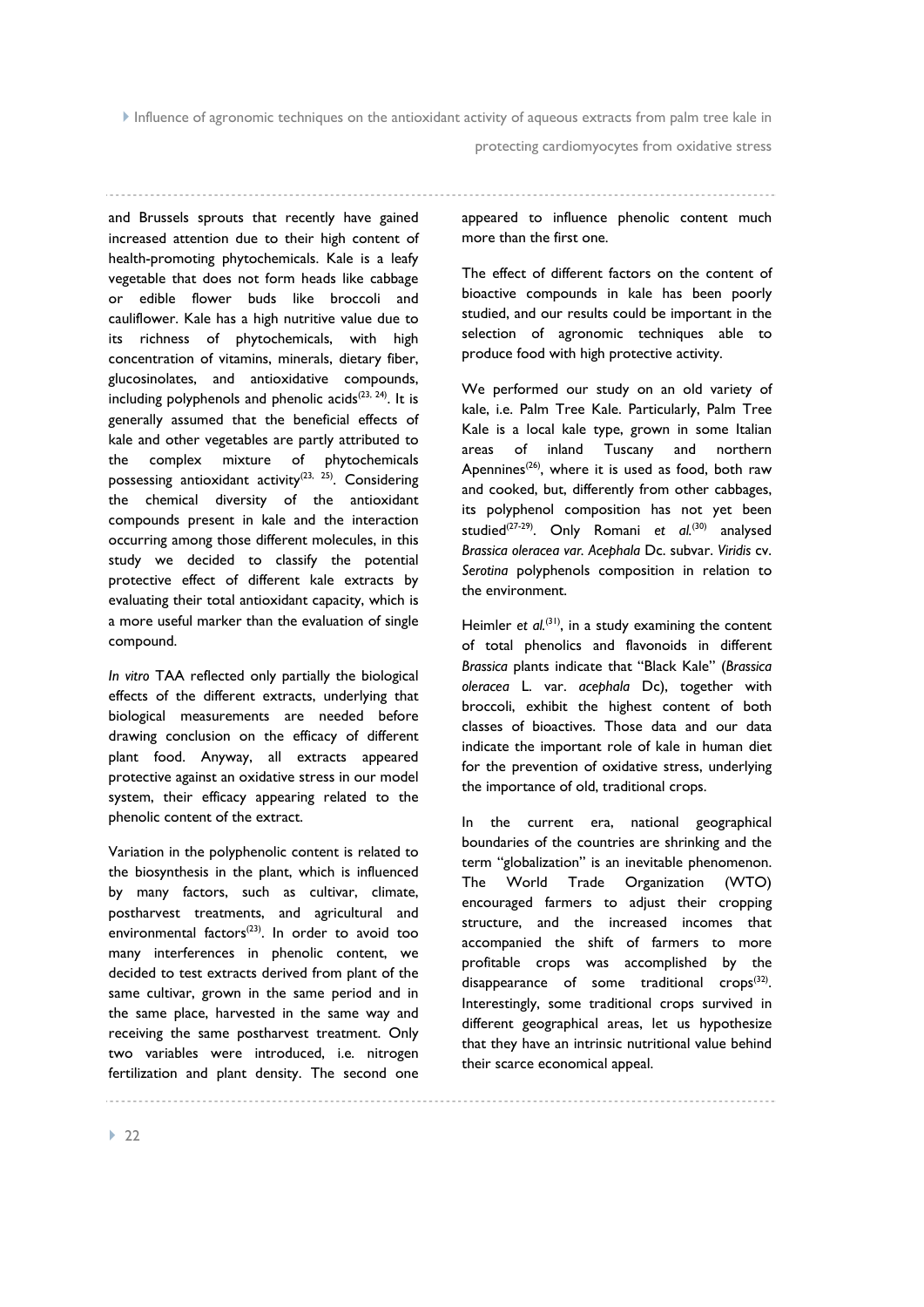` Influence of agronomic techniques on the antioxidant activity of aqueous extracts from palm tree kale in protecting cardiomyocytes from oxidative stress

Although further studies are needed, our data seem to confirm this hypothesis, at least for Palm Tree Kale.

# Acknowledgment

The present study was supported by Italian MIUR (PRIN 2005). The authors thank Veronica Valli and Federica Righini for skillful technical assistance.

### References

- 1. Rimm E.B. et al. *Vegetable, fruit, and cereal fiber intake and risk of coronary heart disease among men.* JAMA 1996, **275**(6): 447-451.
- 2. Steinmetz K.A. and Potter J.D. *Vegetables, fruit, and cancer prevention: a review.* J Am Diet Assoc 1996, **96**(10): 1027-1039.
- 3. van't Veer P. et al. *Fruits and vegetables in the prevention of cancer and cardiovascular disease.* Public Health Nutr 2000, **3**(1): 103-107.
- 4. Kampa M. et al. *Wine antioxidant polyphenols inhibit the proliferation of human prostate cancer cell lines.* Nutr Cancer 2000, **37**(2): 223-233.
- 5. Meyer F. et al. *Antioxidant vitamin and mineral supplementation and prostate cancer prevention in the SU.VI.MAX trial.* Int J Cancer 2005, **116**(2): 182-186.
- 6. Halliwell B. *Free radicals, antioxidants, and human disease: curiosity, cause, or consequence?* Lancet 1994, **344**(8924): 721-4.
- 7. Halliwell B., Gutteridge J.M., and Cross C.E. *Free radicals, antioxidants, and human disease: where are we now?* J Lab Clin Med 1992, **119**(6): 598-620.
- 8. Matkowski A. and Piotrowska M. *Antioxidant and free radical scavenging activities of some medicinal plants from the Lamiaceae.* Fitoterapia 2006, **77**(5): 346- 53.
- 9. Rogan E.G. *The natural chemopreventive compound indole-3-carbinol: state of the science.* In Vivo 2006, **20**(2): 221-228.
- 10. Hounsome N. et al. *Plant Metabolites and Nutritional Quality of Vegetables.* J Food Sci 2008, **73**(4): R48-R65.
- 11. Poudel D.D. et al. *Comparison of soil N availability and leaching potential, crop yields and weeds in organic, low-input and conventional farming systems in northern California.* Agric Ecosyst Environ 2002, **90**(2): 125-137.
- 12. Malagoli P. et al. *Dynamics of nitrogen uptake and mobilization in field-grown winter oilseed rape (Brassica napus) from stem extension to harvest. II. An 15Nlabelling-based simulation model of N partitioning between vegetative and reproductive tissues.* Ann Bot 2005, **95**(7): 1187-1198.
- 13. Chassy A.W. et al. *Three-year comparison of the content of antioxidant microconstituents and several quality characteristics in organic and conventionally managed tomatoes and bell peppers.* J Agric Food Chem 2006, **54**(21): 8244-8252.
- 14. Rapisarda P. et al. *Nitrogen metabolism components as a tool to discriminate between organic and conventional citrus fruits.* J Agric Food Chem 2005, **53**(7): 2664-2669.
- 15. Gao X. et al. *Evaluation of antioxidant activities of rosehip ethanol extracts in different test systems.* J Sci Food Agric 2000, **80**(14): 2021-2127.
- 16. Re R. et al. *Antioxidant activity applying an improved ABTS radical cation decolorization assay.* Free Radical Biol Med 1999, **26**(9- 10): 1231-1237.
- 17. Yagev S., Heller M., and Pinson A. *Changes in cytoplasmic and lysosomal enzyme activities in cultured rat heart cells: the relationship to cell differentiation and cell population in culture.* In Vitro 1984, **20**(12): 893-898.
- 18. Korzeniewski C. and Callewaert D.M. *An enzyme-release assay for natural cytotoxicity.* J Immunol Methods 1983, **64**(3): 313- 320.
- 19. Wichmann G. et al. *Inflammatory activity in river-water samples.* Environ Toxicol 2004, **19**(6): 594-602.
- 20. Witzell J. and Shevtsova A. *Nitrogeninduced changes in phenolics of Vaccinium myrtillus--implications for interaction with a parasitic fungus.* J Chem Ecol 2004, **30**(10): 1937-1956.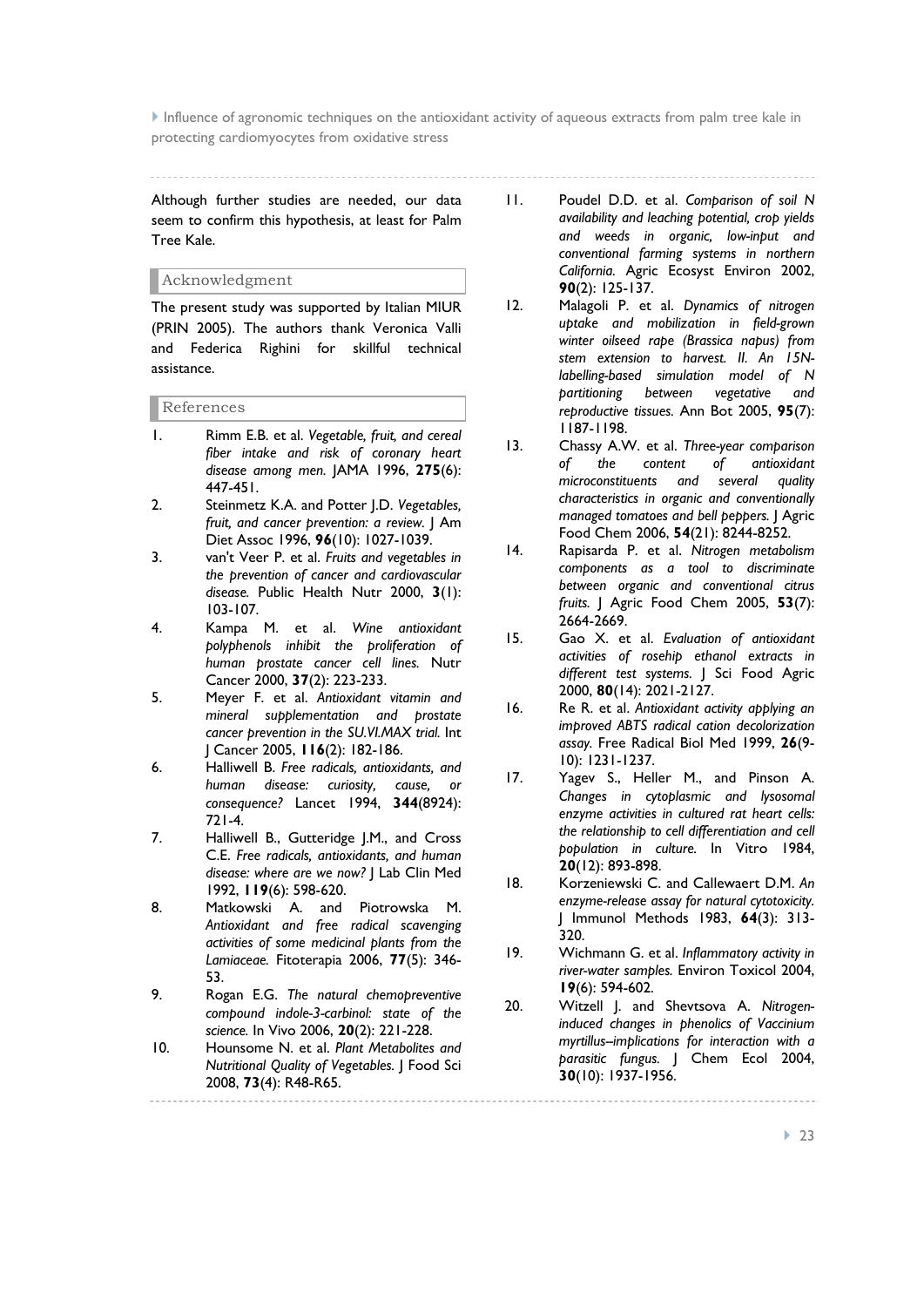` Influence of agronomic techniques on the antioxidant activity of aqueous extracts from palm tree kale in

protecting cardiomyocytes from oxidative stress

- 21. Sousa C. et al. *Multivariate analysis of tronchuda cabbage (Brassica oleracea L. var. costata DC) phenolics: influence of fertilizers.* J Agric Food Chem 2008, **56**(6): 2231- 2239.
- 22. Danesi F. et al. *Effect of cultivar on the protection of cardiomyocytes from oxidative stress by essential oils and aqueous extracts of basil (Ocimum basilicum L.).* J Agric Food Chem 2008, **56**(21): 9911-9917.
- 23. Podsedek A. *Natural antioxidants and antioxidant capacity of Brassica vegetables: A review.* LWT - Food Sci Technology 2007, **40**(1): 1-11.
- 24. Kurilich A.C. et al. *Carotene, tocopherol, and ascorbate contents in subspecies of Brassica oleracea.* J Agric Food Chem 1999, **47**(4): 1576-1581.
- 25. Liu R.H. *Health benefits of fruit and vegetables are from additive and synergistic combinations of phytochemicals.* Am J Clin Nutr 2003, **78**(3 Suppl): 517S-520S.
- 26. D'Antuono L.F. and Neri R. *Characterisation and potential new uses of Palm Tree Kale (Brassica Oleracea L., Ssp. Acephala Dc, Var. Sabellica L.).* Acta Hortic 1998, **459**: 97-104.
- 27. Nielsen J.K., Norbaek R., and Olsen C.E. *Kaempferol tetraglucosides from cabbage leaves.* Phytochemistry 1998, **49**(7): 2171- 2176.
- 28. Nielsen J.K., Olsen C.E., and Petersen M.K. *Acylated flavonol glycosides from cabbage leaves.* Phytochemistry 1993, **34**(2): 539-544.
- 29. Price K.R. et al. *Composition and content of flavonol glycosides in broccoli florets (Brassica olearacea) and their fate during cooking.* J Sci Food Agric 1998, **77**(4): 468-472.
- 30. Romani A. et al. *Flavonoids in leaves of Black Cabbage (Brassica Oleracea var. Acephala dc. subvar. Viridis cv. Serotina) grown on different soils and at different elevations.* Ital J Food Sci 2003, **15**(2): 197-205.
- 31. Heimler D. et al. *Antiradical activity and polyphenol composition of local Brassicaceae edible varieties.* Food Chem 2006, **99**(3): 464-469.

32. Shay N.F. and Banz W.J. *Regulation of gene transcription by botanicals: novel regulatory mechanisms.* Annu Rev Nutr 2005, **25**: 297-315.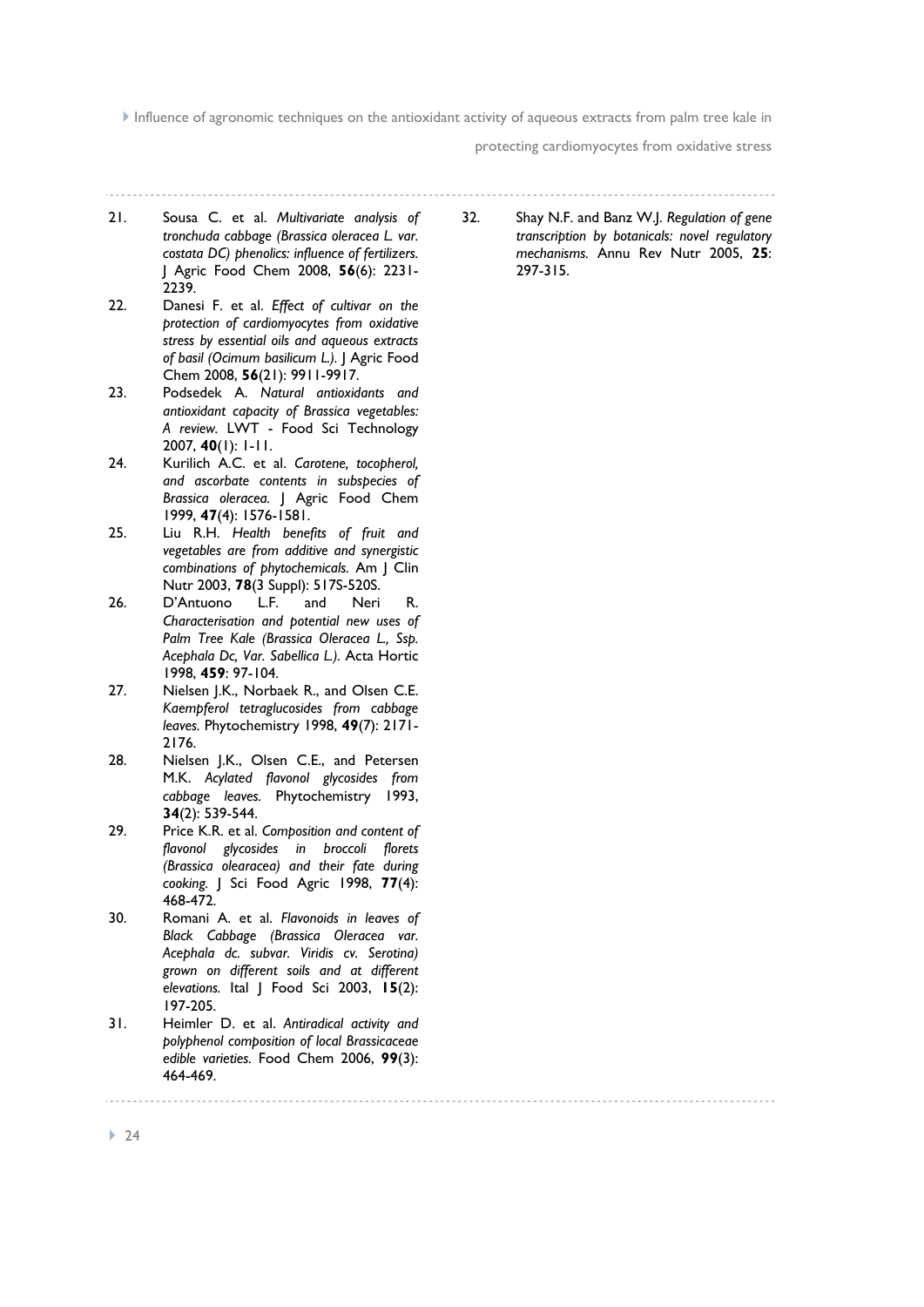` Effect of cultivar on the protection of cardiomyocytes from oxidative stress by essential oils and aqueous extracts of basil

# **Effect of cultivar on the protection of cardiomyocytes from oxidative stress by essential oils and aqueous extracts of basil**

*Danesi F., Elementi S., Neri R., Maranesi M., D'Antuono L.F., Bordoni A. Effect of cultivar on the protection of cardiomyocytes from oxidative stress by essential oils and aqueous extracts of basil (Ocimum basilicum L.). J Agric Food Chem. 2008; 56(21): 9911-9917.*

# Abstract

*Notwithstanding the wide range of biological and pharmacological activities reported for sweet basil (Ocimum basilicum L.), many discrepancies are still present in the evaluation of its health-promoting properties. These discordances could be at least in part due to insufficient details of qualitative and quantitative composition, connected to the ample variability of this species. Furthermore, many investigations have been carried out in vitro, with few data available on the effectiveness in biological systems. In this study, the protective effect of essential* 

*oils and water-soluble extracts derived from three different cultivars of sweet basil has been evaluated in cultured cardiomyocytes. To verify the effectiveness of supplemented oils/extracts in counteracting oxidative damage, cardiomyocytes were stressed by the addition of hydrogen peroxide. The results indicate that (a) in vitro antioxidant activity is not predictive of biological activity and (b) basil can yield extracts with substantially different protective effects, in relation to composition and extraction techniques. Variation*  among different cultivars has also been detected.

1

Natural antioxidants of plant origin belong to several chemical and functional categories, mostly vitamins, phenolic compounds, including flavonoids and phenolic acids, and volatile compounds. These natural antioxidants are becoming increasingly important not only in the food industry, because they retard oxidative degradation of lipids and thereby improve the quality and nutritive value of foods, but also in medicine, for the prevention and cure of diseases associated with oxidative damage.

Notwithstanding the increasing amount of research, many discrepancies are still present in the determination of the antioxidant potency of the different plant extracts and essential oils, possibly due to different reasons. Plant extracts are traditionally obtained by steam distillation (essential oils) or by extraction with polar or nonpolar solvents (water, ethanol, methanol, acetone, hexane) and consequent solvent removal by evaporation $(1)$ . The major components of the

*Abbreviation used: ABTS, 2,2′-azinobis(3-ethylbenzo-6 thiazoline-6-sulfonic acid); EBSS, Earl's balanced salt solution; FCS, fetal calf serum; FID, flame ionization detector; GAE, gallic acid equivalent; GC-MS, gas chromatography−mass spectrometry; HS, horse serum; LDH, lactate dehydrogenase; MTT, 3-(4,5-dimethyldiazol-2 yl)-2,5-diphenyltetrazolium bromide; NADH, nicotinamide adenine dinucleotide (reduced form); SDE, simultaneous solvent extraction; TAA, total antioxidant activity; TC, αtocopherol; TE, Trolox equivalent.*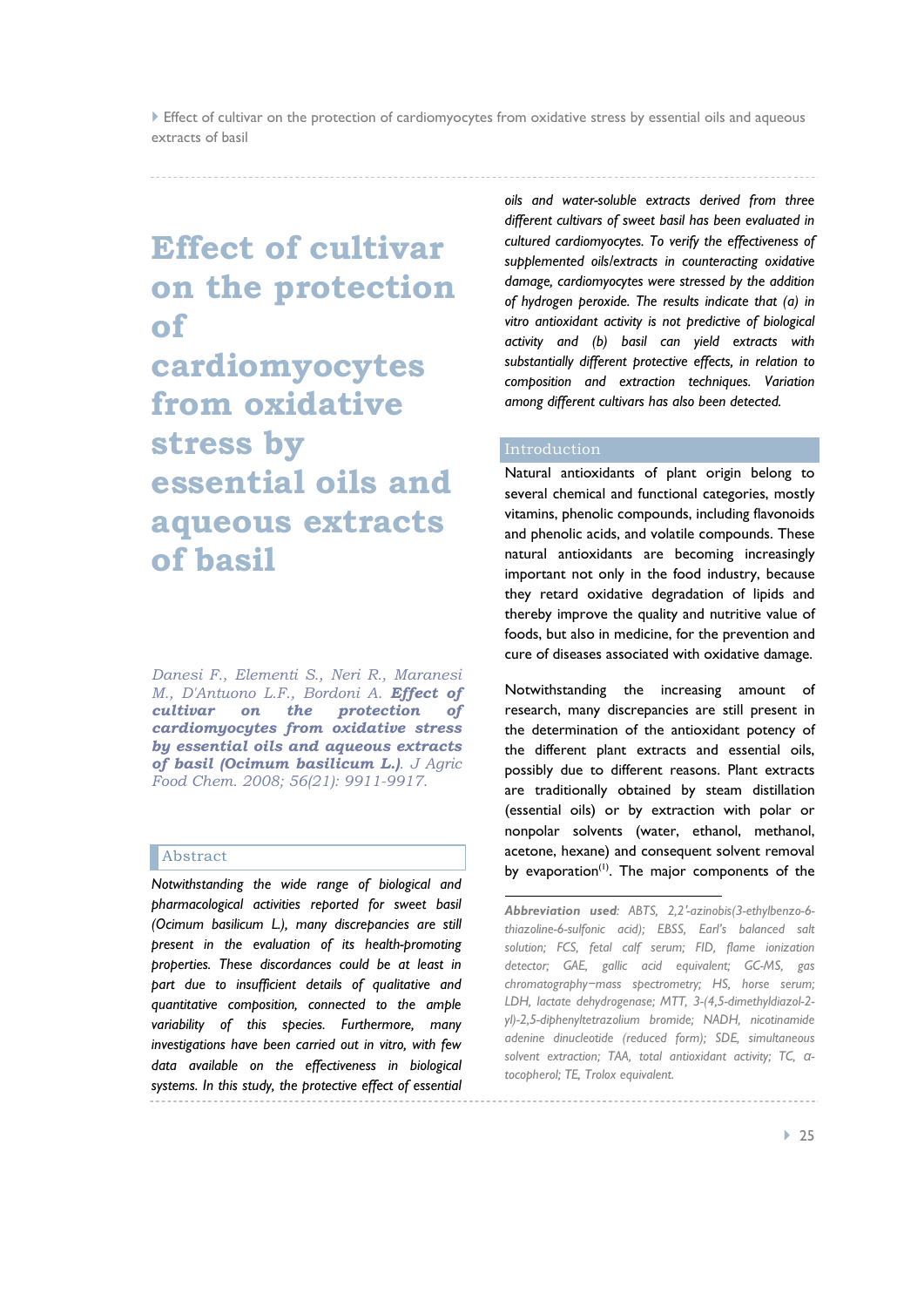` Effect of cultivar on the protection of cardiomyocytes from oxidative stress by essential oils and aqueous

extracts of basil

essential oil and solvent extracts of the same plant are often very different, with consequent variation in their bioactive properties.

Furthermore, the different hydrophilic and lipophilic systems used for the evaluation of the antioxidant activity are not always predictive of the antioxidant potential in mammalian cell systems. Generally, these model systems appear rather suitable for a rapid comparative evaluation of the antioxidant power of plant sources. On the other hand, their evaluation in real food systems or, to an even greater extent, as potential agents to alleviate diseases by preventing oxidative deterioration, requires different scientific approaches.

In this study we evaluated the biological activity of aqueous extracts and essential oils from three cultivars of sweet basil (Ocimum basilicum L.) using primary cultures of rat cardiomyocytes as model system. The heart is an aerobic organ, and most of the energy required for the contraction and maintenance of ion gradients comes from oxidative phosphorylation. Oxidative stress caused by free radicals plays a crucial role in the pathophysiology associated with cardiovascular diseases; therefore, a great deal of attention has focused on the naturally occurring antioxidant phytochemicals as potential therapy.

The genus *Ocimum* L. includes approximately 150 species<sup>(2)</sup>, with a great variation in plant morphology and biology, essential oil content, and overall chemical composition. Holy basil [Ocimum sanctum L. (syn. Ocimum tenuiflorum L.)] and sweet basil (*Ocimum basilicum* L.) are presently the two more considered species. *O. basilicum* is used as a culinary herb, but is also a well-known source of flavoring principles and scents. The leafy parts of basil have antimicrobial properties $(3)$ , are suitable for the treatment of pain and otitis  $(4)$ , and have high antioxidant activity $(5)$ .

The essential oil derived from European basil, the major components of which are linalool and methylchavicol, according to the genotype $(6)$ , is considered to possess the finest aroma. Watersoluble extracts, which are known to contain phenolic compounds such as rosmarinic acid $(7)$ , are widely used as a preservative in the food industry due to the antioxidant activity of some of their constituents.

Many investigations on the antioxidant activity of basil oils and extracts have been carried out<sup>(8, 9)</sup>, particularly regarding their antioxidant capacity in vitro. Tests in biological systems are, however, necessary to confirm their real effectiveness as protecting agents.

We investigated the effect of extract/oil supplementation in cultured cardiomyocytes in both normal conditions and after an oxidative stress, comparing it to the effect of 20 μM αtocopherol (TC) supplementation. TC is considered to be the most important endogenous antioxidant in cardiac cells<sup> $(10)$ </sup>, and it is often used as positive control in studies regarding antioxidant protection in cultured cardiomyocytes.

The final aims of this study were to evaluate the biological activity of basil extracts, comparing it to the activity of a well-known antioxidant, and to verify if the different natures of extracts, as determined by the cultivar or extraction techniques, may affect their biological activities.

### Materials

Horse serum (HS), fetal calf serum (FCS), Ham F10 culture medium, 2,2′-azinobis(3-ethylbenzo-6 thiazoline-6-sulfonic acid) (ABTS), Trolox, αtocopherol, and other biochemicals were purchased from Sigma Chemical Co. (St. Louis, MO). α-Tocopherol (TC) was dissolved in ethanol at a concentration of 5 mM and kept at −20 °C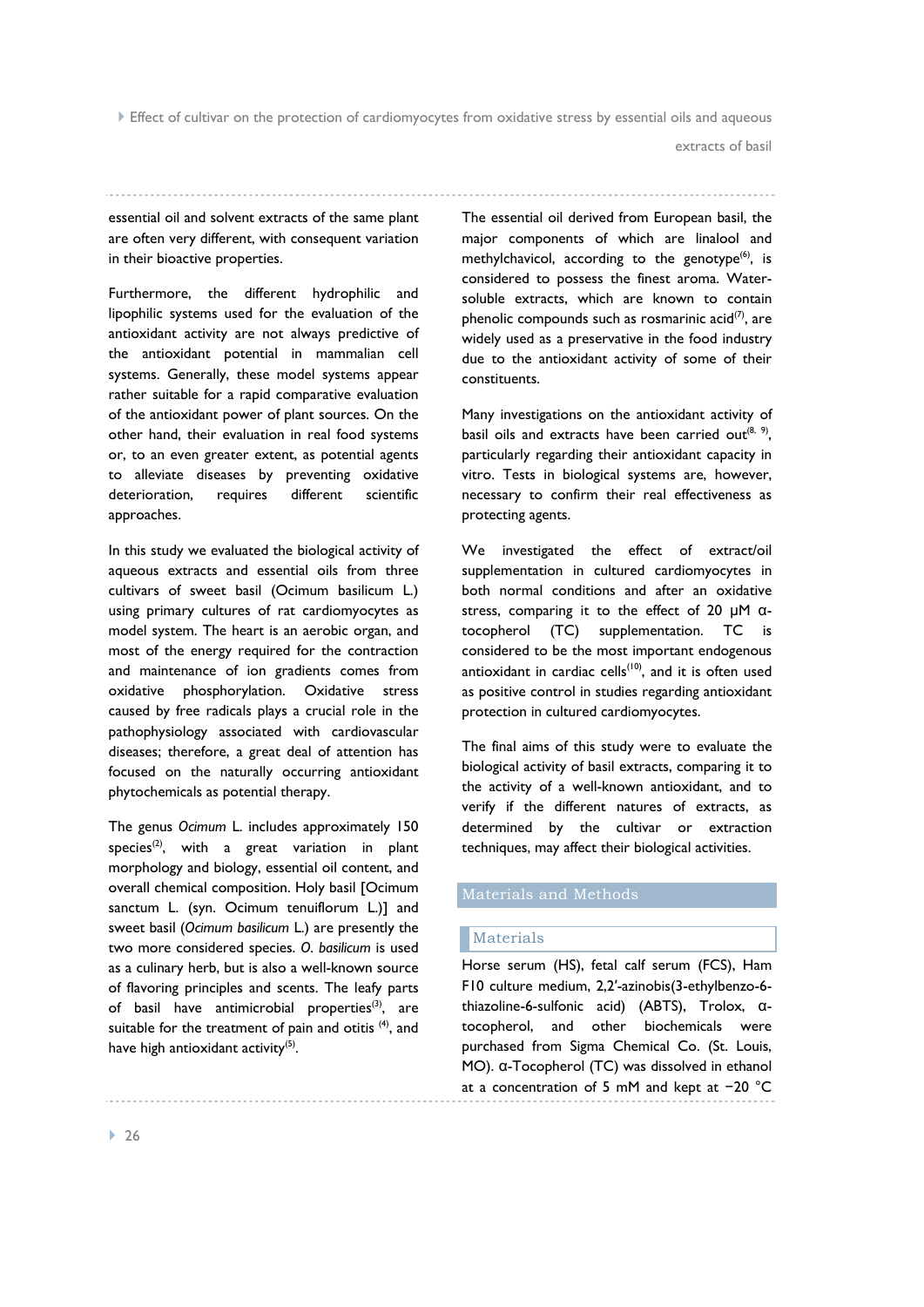` Effect of cultivar on the protection of cardiomyocytes from oxidative stress by essential oils and aqueous extracts of basil

until use. All of the chemicals and solvents were of the highest analytical grade.

Basil seeds of three standard types:, Genovese, Lettuce leaf, and Purple, were obtained by a local seed company, currently using them as controls for breeding programs. Seeds were sown in alveolated plates with peat substrate at the end of March 2006. The plantlets were transplanted in the open field on a clay-loam soil, at the experimental farm of the University of Bologna, on May 19, in a two replication, randomized block design, as a part of a more extensive comparison of genotypes. Harvest took place on July 16, at preflowering stage. Mature leaves were removed from stems, separated into two subsamples, and immediately frozen. One subsample was lyophilized for extract preparation, and the other was used for essential oil extraction by distillation.

#### Methods

Aqueous Extracts and Essential Oils Preparation

For preparation of lyophilized water extracts, 25 g of lyophilized basil leaves, ground to a fine powder in a mill, were mixed by magnetic stirrer with 500 mL of boiling water and then filtered over Whatman no. 1 paper. The filtrates were frozen and lyophilized in a lyophilizer at 5 mmHg pressure and at −50 °C and then redissolved to solubilize the amount of lyophilized extract derived from 250 mg of fresh leaves in 1 mL of sterile bidistilled water. The obtained solutions were filtered on 0.20 μM filters (Whatman Europe, U.K.) and then used for cardiomyocytes supplementation.

The essential oil was obtained from 250 g of fresh frozen leaves by means of hydrodistillation and simultaneous solvent extraction (SDE) in a modified Likens−Nickerson apparatus(11), using diethyl ether as extraction solvent. This method is being routinely used in our research<sup> $(12)$ </sup>, because it is known to produce better recovery of all

components with respect to ordinary hydrodistillation $^{(13)}$ . The solvent was removed under vacuum, at room temperature, and the amounts of essential oils were determined gravimetrically. The essential oils were then solubilized to dissolve the amount derived from 250 mg of fresh leaves in 1 mL of ethanol. The obtained solutions were filtered on 0.20 μM filters (Whatman Europe, U.K.) and then used for cardiomyocytes supplementation.

Aqueous Extracts and Essential Oils Analysis

Total phenol content of the aqueous extracts was determined according to  $ref^{(14)}$ , with slight modifications: 100 mg of lyophilized material was extracted with 0.99 mL of 80% (v/v) ethanol + 0.01 mL of 36% (v/v) HCl.

Essential oil composition was evaluated by gas chromatography (Perkin-Elmer Autosystem XL) combined with flame ionization detection (FID) and by GC-MS (Agilent 5973 Network Mass Selective Detector), using a BPX-5 (SGE Australia Pty-Ltd.) capillary column (95% polydimethylsiloxane + 5% phenyl, 30 m, 0.25 mm i.d., 0.25 μm d.f.). GC conditions were as follows: injection volume, 1 μL of 1/1000 (v/v) diethyl ether diluted essential oil; injector temperature, 240 °C; split ratio, 15/1; oven temperature program, 60 °C, increasing by 3 °C/min to 240 °C, held for 5 min. FID temperature was held at 280 °C. MS conditions were as follows: acquisition, full-scan mode; ionization energy, 70 eV; transfer line temperature, 240 °C; ion trap temperature, 210 °C. Essential oil components were identified by comparison of their retention times with those of pure standards, by means of Wiley and NIST/NBS mass spectra libraries, and by literature  $data$ <sup>(15)</sup>.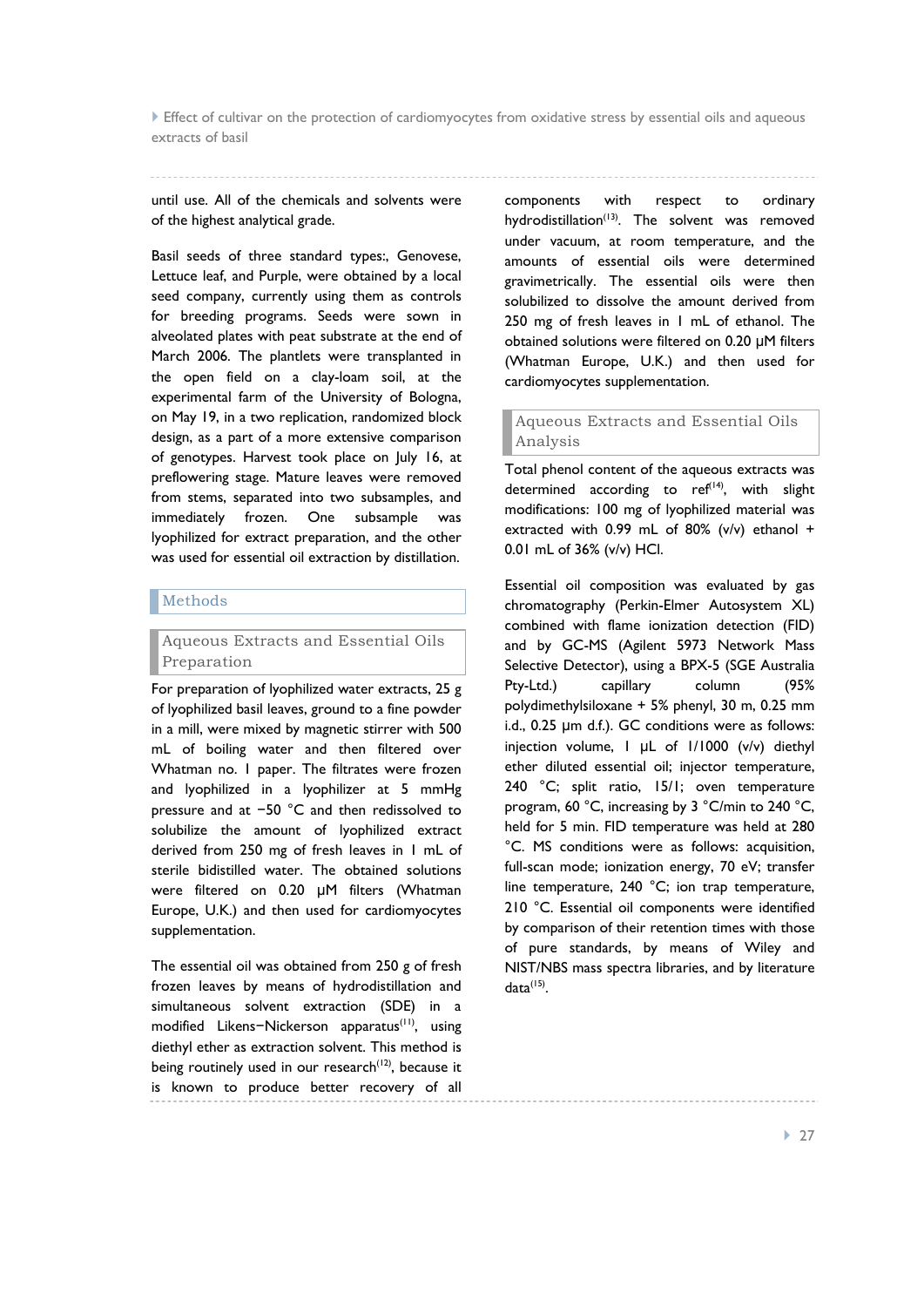` Effect of cultivar on the protection of cardiomyocytes from oxidative stress by essential oils and aqueous

extracts of basil

# Total Antioxidant Activity (TAA) of Extracts/Oils

TAA was measured using the method of Re *et al*. (16), based on the capacity of antioxidant molecules to reduce the radical cation of ABTS, determined by the decoloration of ABTS<sup>+</sup>, and measured as the quenching of the absorbance at 734 nm. Values obtained for each sample were compared to the concentration−response curve of the standard Trolox solution and expressed as micromoles of Trolox equivalent (TE).

# Cell Cultures

Primary cultures of cardiomyocytes were obtained from the ventricles of newborn Wistar rats according to the method of Yagev *et al.*<sup>(17)</sup>. The investigation conforms to the *Guide for the Care and Use of Laboratory Animals* published by the U.S. National Institutes of Health (NIH Publication 85-23, revised 1996). To obtain pure cultures avoiding the presence of fibroblasts, cells were preplated twice before the final seeding, and the absence of cells other than cardiomyocytes was verified microscopically. Cells were randomly divided in the control, grown in Ham F10 medium plus 10% fetal calf serum plus 10% horse serum, and supplemented cardiomyocytes, grown in the same medium but supplemented with different concentrations of extract solutions (1, 10, 20, or 40 μL mL<sup>-1</sup> medium) or oil solutions (1 or 10 μL mL<sup>-1</sup> medium), or with 20 μM TC. Media were changed every 48 h, the last medium change being 48 h before the experiments. At complete confluence in a monolayer, media were removed and substituted with Earl's Balanced Salt Solution (EBSS), pH 7.4 (116 mM NaCl, 5.4 mM KCl, 0.9 mM NaH<sub>2</sub>PO<sub>4</sub> 2H<sub>2</sub>O, 26 mM NaHCO<sub>3</sub>, 1.8 mM CaCl<sub>2</sub>, 0.8 mM MgSO<sub>4</sub> ·7H<sub>2</sub>O).

To cause oxidative stress, some cells received EBSS buffer added with 0.1 mM hydrogen peroxide. After 1 h, EBSS buffer was removed and collected for the determination of lactate dehydrogenase activity; cardiomyocytes were washed three times with 0.9% NaCl, and cell proliferative activity was assayed.

# Lactate Dehydrogenase (LDH) Activity in Media

Cardiomyocyte plasma membrane integrity was assessed by measuring the release of LDH to the EBSS buffer. Enzyme activity was determined spectrophotometrically by measuring NADH levels at 340 nm $^{(18)}$ .

# Cell Proliferative Activity

Cell proliferative activity was measured using the 3-(4,5-dimethyldiazol-2-yl)-2,5-diphenyltetrazolium bromide (MTT) colorimetric assay<sup>(19)</sup>. The test is based on the capacity of mitochondrial dehydrogenase in viable cells to convert MTT reagent to a soluble blue formazan dye. Briefly, after a washing with 0.9% NaCl, 1 mL of MTT reagent diluted in RPMI-1640 medium modified without phenol red (1 mg mL<sup>-1</sup>) was added to each dish, and the cell cultures were incubated for 3 h at 37 °C. After removal of the medium, the cells were lysed with isopropanol for 15−20 min. Formazan production, which is proportional to cell vitality, was determined spectrophotometrically at 560 nm.

# Statistical Analysis

The reported data are the means of at least three samples obtained from different cell cultures. Statistical analysis was carried out by means of one-way and two-way ANOVA. The differences between means were detected by means of Tukey HSD or Dunnett's test, in the case of comparisons with the untreated controls.

#### Results

Table 1 reports the extraction yield of aqueous extracts and essential oils, and the total phenolic contents of lyophilized aqueous extracts,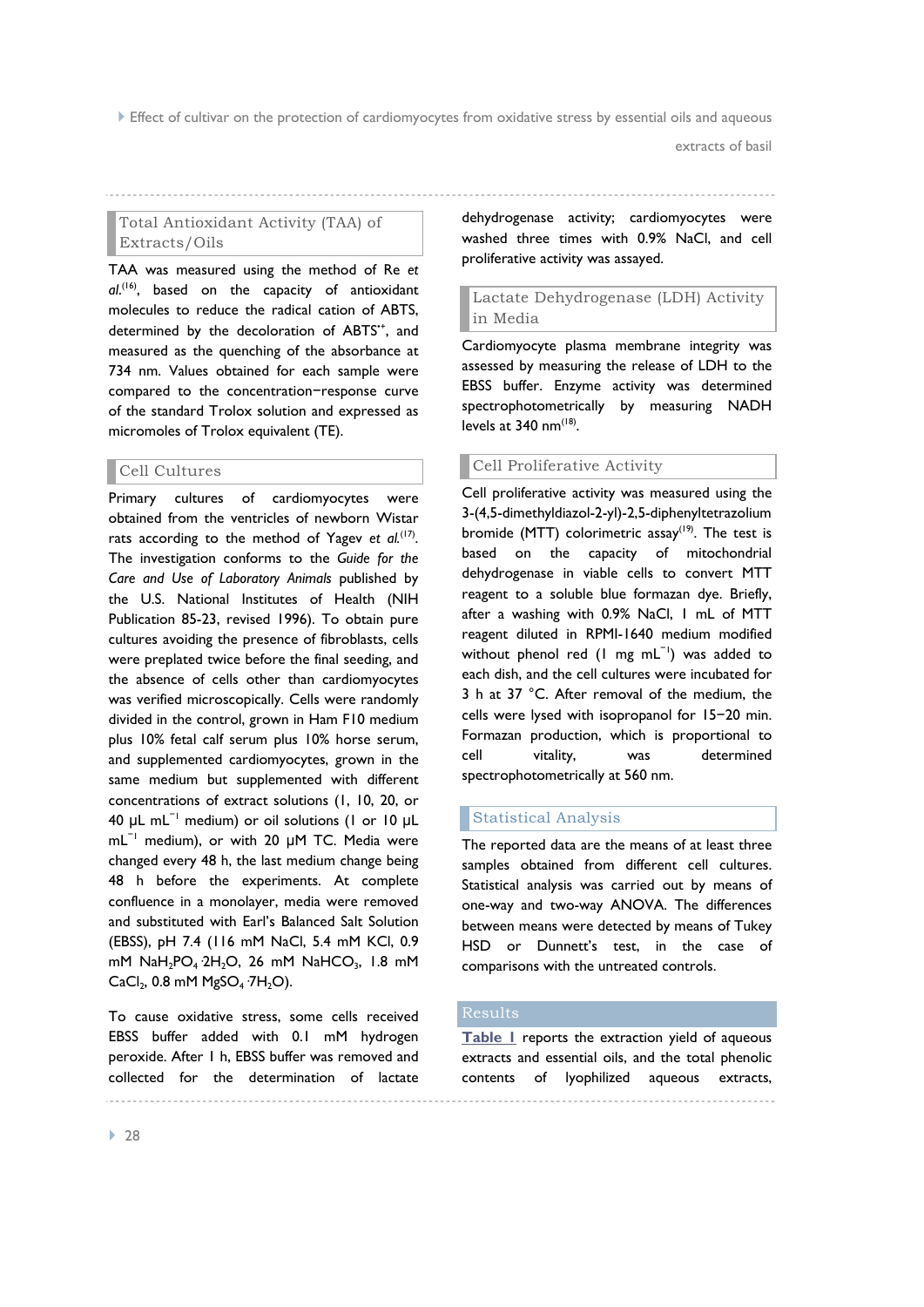` Effect of cultivar on the protection of cardiomyocytes from oxidative stress by essential oils and aqueous extracts of basil

expressed as milligrams of gallic acid equivalent (GAE) per gram. The three basil types did not significantly differ for the amount of aqueous extract, whereas Purple basil contained almost twice the amount of phenolic compounds of

Genovese and Lettuce leaf, in accordance with other results<sup>(20)</sup>. Genovese basil had significantly higher essential oil content than the two other types.

` **Table 1**. Extraction Yield of Aqueous Extracts and Essential Oils and Total Phenolic Content of Lyophilized Aqueous Extracts<sup>a</sup>

| type          | aqueous extracts                                      |                                                                                        |                                                                     |
|---------------|-------------------------------------------------------|----------------------------------------------------------------------------------------|---------------------------------------------------------------------|
|               | sample amount (mg g <sup>-1</sup><br>of fresh leaves) | phenolic content<br>total<br>of GAE g <sup>-1</sup> of<br>(mq)<br>lyophilized extract) | oil<br>essential<br>content<br>(mg g <sup>-1</sup> of fresh leaves) |
| Genovese      | $35.21 \pm 3.56$                                      | $10.46 \pm 0.30$ b                                                                     | $1.12 \pm 0.06$ a                                                   |
| Lettuce leaf  | $34.31 \pm 4.99$                                      | $10.04 \pm 0.38$ b                                                                     | $0.81 \pm 0.09$ b                                                   |
| <b>Purple</b> | $36.37 \pm 2.99$                                      | $20.57 \pm 0.34$ a                                                                     | $0.69 \pm 0.03$ b                                                   |

*a Different letters indicate significant differences among types, according to Tukey's HSD, p ≤ 0.05.* 

**Table 2** lists the chemical components of essential oils. The main constituent of the three types was linalool, significantly more abundant in Purple basil. Besides that, the essential oil composition of the three types was however different. Lettuce leaf oil was rich in methylchavicol, not present in the other two types, but had a substantially lower amount of eugenol. This component also differentiated Genovese, with the highest content, from Purple. Significant differences among types were also detected in the relative amounts of several less abundant components. These results are in agreement with those in the literature $(21, 22)$ .

In vitro total antioxidant activity (TAA) was calculated for the solutions obtained from aqueous extracts and essential oils and used for cell supplementation (**Figure 1A**). TAA, expressed as micromoles of TE per milliliter, was significantly lower in Lettuce leaf oil solution than

in other oil solutions, whereas the corresponding extract had the highest TAA. These differences can be accounted for not only by the different phenolic content or qualitative composition of extracts/oils but also by the different extraction yields of the three cultivars. In fact, when the TAA of unit weight of pure oils or aqueous extracts was calculated (**Figure 1B**), Purple basil had the highest value, in clear relation to the highest content of phenolic compounds, as reported in **Table 1**.

Regarding essential oils, Lettuce leaf had the lowest TAA, independent of the reference units, indicating that not only quantitative but also qualitative composition deeply influences in vitro TAA.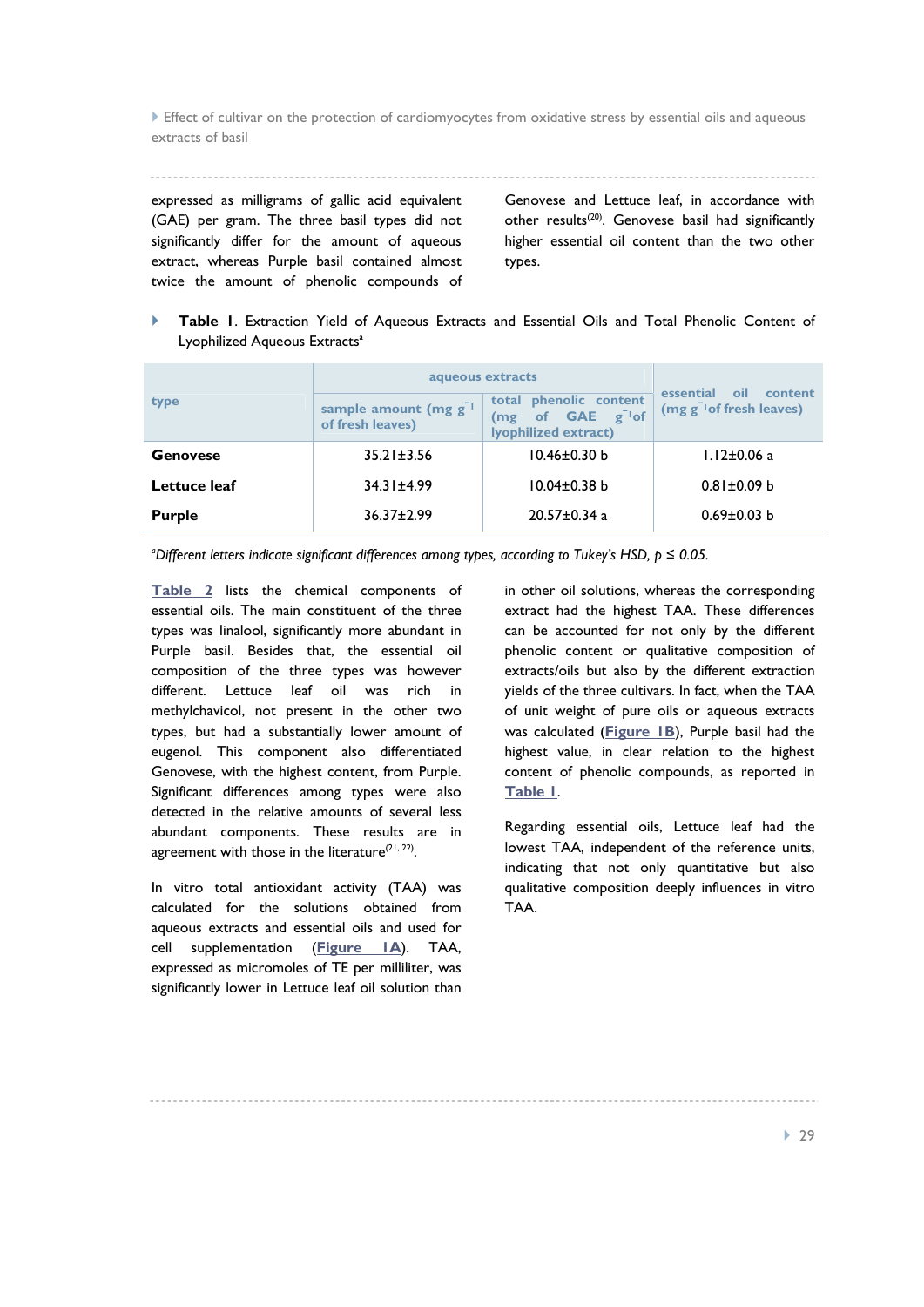$\blacktriangleright$  Effect of cultivar on the protection of cardiomyocytes from oxidative stress by essential oils and aqueous

extracts of basil

---------------------------------

# **Table 2**. Average Composition of the Three Examined Basil Essential Oils<sup>a</sup>

|                                        | content (% essential oil) |                     |                    |
|----------------------------------------|---------------------------|---------------------|--------------------|
| compound                               | <b>Genovese</b>           | <b>Lettuce leaf</b> | <b>Purple</b>      |
| trans-2-hexenal                        | $0.88 \pm 0.03$ a         | $0.64 \pm 0.01$ a   | $0.31 \pm 0.10$ b  |
| cis-3-hexenol                          | $0.22 \pm 0.04$ b         | $0.35 \pm 0.01$ a   | $0.23 \pm 0.01$ b  |
| $I-R-\alpha$ -pinene                   | $0.41 \pm 0.08$           | $0.35 \pm 0.05$     | $0.48 \pm 0.00$    |
| camphene                               | $0.06 \pm 0.01$           | $0.03 \pm 0.04$     | $0.09 \pm 0.01$    |
| sabinene                               | $0.40 \pm 0.04$           | $0.31 \pm 0.03$     | $0.35 \pm 0.01$    |
| $\beta$ -pinene                        | $1.33 \pm 0.14 b$         | $1.14 \pm 0.11 b$   | $1.67 \pm 0.01$ a  |
| $\beta$ -myrcene                       | $0.99 \pm 0.13$ a         | $0.58 \pm 0.06$ b   | $1.17 \pm 0.01$ a  |
| $\alpha$ -terpinene                    | $0.02 \pm 0.03$           | $0.02 \pm 0.03$     | $0.06 \pm 0.01$    |
| limonene                               | $0.35 \pm 0.05$ b         | $0.30 \pm 0.05$ b   | $0.64 \pm 0.01$ a  |
| I,8-cyneol (eucalyptol)                | $8.10 \pm 0.26$           | $6.64 \pm 0.60$     | $7.90 \pm 0.02$    |
| cis-ocymene                            | $0.07 \pm 0.00$           | $0.04 \pm 0.05$     | $0.00 \pm 0.00$    |
| 1,3,6-ottatriene, 3,7-<br>dimethyl (z) | $1.60 \pm 0.06$ a         | $1.12 \pm 0.07$ b   | $0.06 \pm 0.02$ c  |
| $\gamma$ -terpinene                    | $0.07 \pm 0.01$           | $0.10 \pm 0.02$     | $0.10 \pm 0.01$    |
| cis-sabinene-hydrate                   | $0.09 \pm 0.01$ a         | $0.00 \pm 0.00$ c   | $0.07 \pm 0.01$ b  |
| linalool                               | $38.27 \pm 3.65$ b        | $35.97 \pm 0.57$ b  | 47.46 $\pm$ 0.43 a |
| camphor                                | $0.19 \pm 0.08$ b         | $0.32 \pm 0.04$ b   | $1.08 \pm 0.01$ a  |
| β-fenchyl-alcohol                      | $0.47 \pm 0.01$ a         | $0.19 \pm 0.00$ c   | $0.26 \pm 0.01$ b  |
| I-terpinen-4-olo                       | $0.18 \pm 0.01$           | $0.26 \pm 0.04$     | $0.24 \pm 0.00$    |
| $\alpha$ -terpineol                    | $1.09 \pm 0.06$ a         | $0.80 \pm 0.04$ b   | $1.18 \pm 0.05$ a  |
| methyl-chavicol (estragol)             | $0.00 \pm 0.00$ b         | 33.07 $\pm$ 2.75 a  | $0.00 \pm 0.00$ b  |
| fenchyl-acetate                        | $0.00 \pm 0.00$ b         | $0.00 \pm 0.00$ b   | $0.19 \pm 0.01$ a  |
| chavicol                               | $0.02 \pm 0.03$ b         | $0.40 \pm 0.06$ a   | $0.00 \pm 0.00$ b  |
| geraniol                               | $0.08 \pm 0.03$ b         | $0.00 \pm 0.00$ b   | $0.95 \pm 0.05$ a  |
| endo-borneyl-acetate                   | $0.36 \pm 0.07$ a         | $0.19 \pm 0.02$ b   | $0.02 \pm 0.02$ b  |
| eugenol                                | 35.01 $\pm$ 3.99 a        | $9.36 \pm 0.53$ c   | $23.34 \pm 0.82$ b |
| $\beta$ -elemene                       | $0.22 \pm 0.03$ b         | $0.15 \pm 0.01$ b   | $0.40 \pm 0.02$ a  |
| methyl-eugenol                         | $0.09 \pm 0.00$ b         | $0.14 \pm 0.01$ a   | $0.18 \pm 0.03$ a  |
| $\beta$ -cariophyllene                 | $0.00 \pm 0.00$ b         | $0.00 \pm 0.00$ b   | $0.72 \pm 0.03$ a  |
| $\alpha$ -bergamotene                  | $2.49 \pm 0.07$ a         | $1.27 \pm 0.07$ b   | $0.26 \pm 0.03$ c  |
| $\alpha$ -guaiene                      | $0.09 \pm 0.01$ b         | $0.00 \pm 0.00$ c   | $0.18 \pm 0.01$ a  |
| $\delta$ -cadinene                     | $0.09 \pm 0.02$ b         | $0.09 \pm 0.01$ b   | $0.16 \pm 0.01$ a  |
| $\alpha$ -cariophyllene                | $0.14 \pm 0.03$ b         | $0.21 \pm 0.01$ ab  | $0.23 \pm 0.00$ a  |
| $\beta$ -farnesene                     | $0.07 \pm 0.00$ b         | $0.00 \pm 0.00$ c   | $0.22 \pm 0.00$ a  |
| epi-bicyclo-                           | $0.18 \pm 0.01$ b         | $0.16 \pm 0.01$ b   | $0.29 \pm 0.01$ a  |
| sesquiphellandrene                     |                           |                     |                    |
| germacrene D                           | $0.85 \pm 0.10$           | $0.76 \pm 0.01$     | $0.80 \pm 0.01$    |
| bicyclo-germacrene                     | $0.41 \pm 0.06$           | $0.45 \pm 0.00$     | $0.39 \pm 0.00$    |
| $\alpha$ -cubebene                     | $0.29 \pm 0.04$ b         | $0.26 \pm 0.02$ b   | $0.43 \pm 0.01$ a  |
| $\alpha$ -cadinol                      | $2.24 \pm 0.24$ b         | $1.90 \pm 0.06$ b   | $3.12 \pm 0.00$ a  |

*aOnly the identified components are reported. Within lines, different letters indicate among-varieties significant differences of compound relative content, according to Tukey's HSD, p ≤ 0.05.* 

 $\blacktriangleright$  30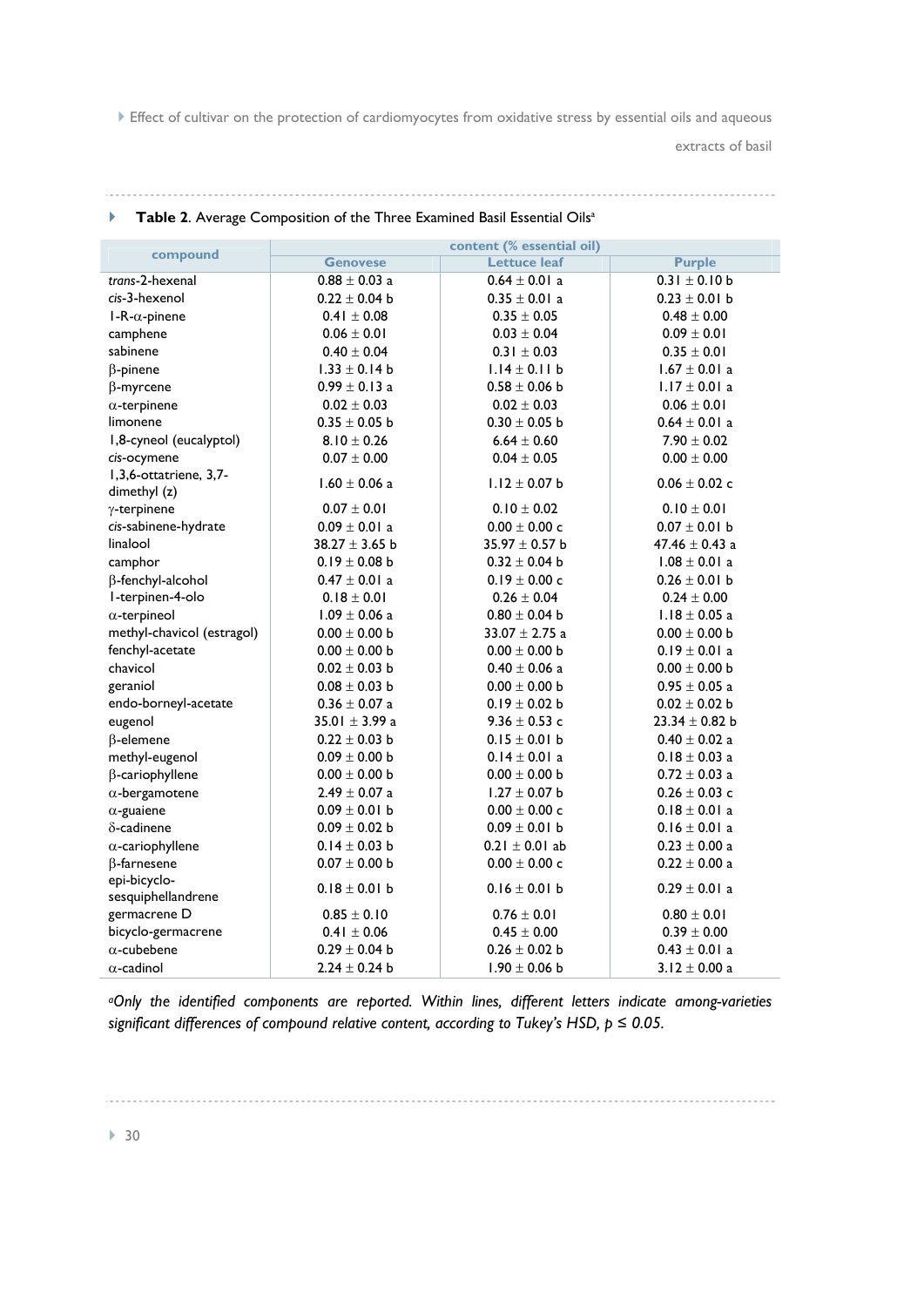` Effect of cultivar on the protection of cardiomyocytes from oxidative stress by essential oils and aqueous extracts of basil

` **Figure 1**. Total antioxidant activity (TAA) of basil essential oils and aqueous extracts. TAA is reported as micromoles of TE per milliliter (**A**) and micromoles of per milligram (**B**).



*Data are means*  $\pm$  SD of three replicates. Different letters indicate significant differences ( $p \le 0.01$ ) between *cultivars, within type of extract (essential oil or aqueous extract), according to Tukey's HSD.* 

Cell proliferative activity in cardiomyocytes supplemented with basil oil and aqueous extract solutions at 1 and 10 μL mL<sup>-1</sup> medium concentration is reported in **Figure 2**. Because basil oils were dissolved in ethanol, some control cells received the same amount of ethanol to

exclude any interference due to the vehicle. Although ethanol addition did not modify either proliferative activity or LDH release (data not shown), supplemented cardiomyocytes were always compared to corresponding controls.

**Figure 2.** Proliferative activity in cardiomyocytes supplemented with basil aqueous extracts (A) and essential oils (**B**). Cardiomyocytes were supplemented with basil aqueous extracts and essential oils at two concentrations: 1 µL ( $\diamond$ ) and 10 µL mL<sup>-1</sup> of medium (  $\blacklozenge$ ).



*Data are expressed as percent of value in the corresponding control cells. \*, \*\*: significant differences with respect to the unsupplemented corresponding control (dashed line), according to Dunnett's test (p ≤ 0.05 and ≤0.01, respectively).*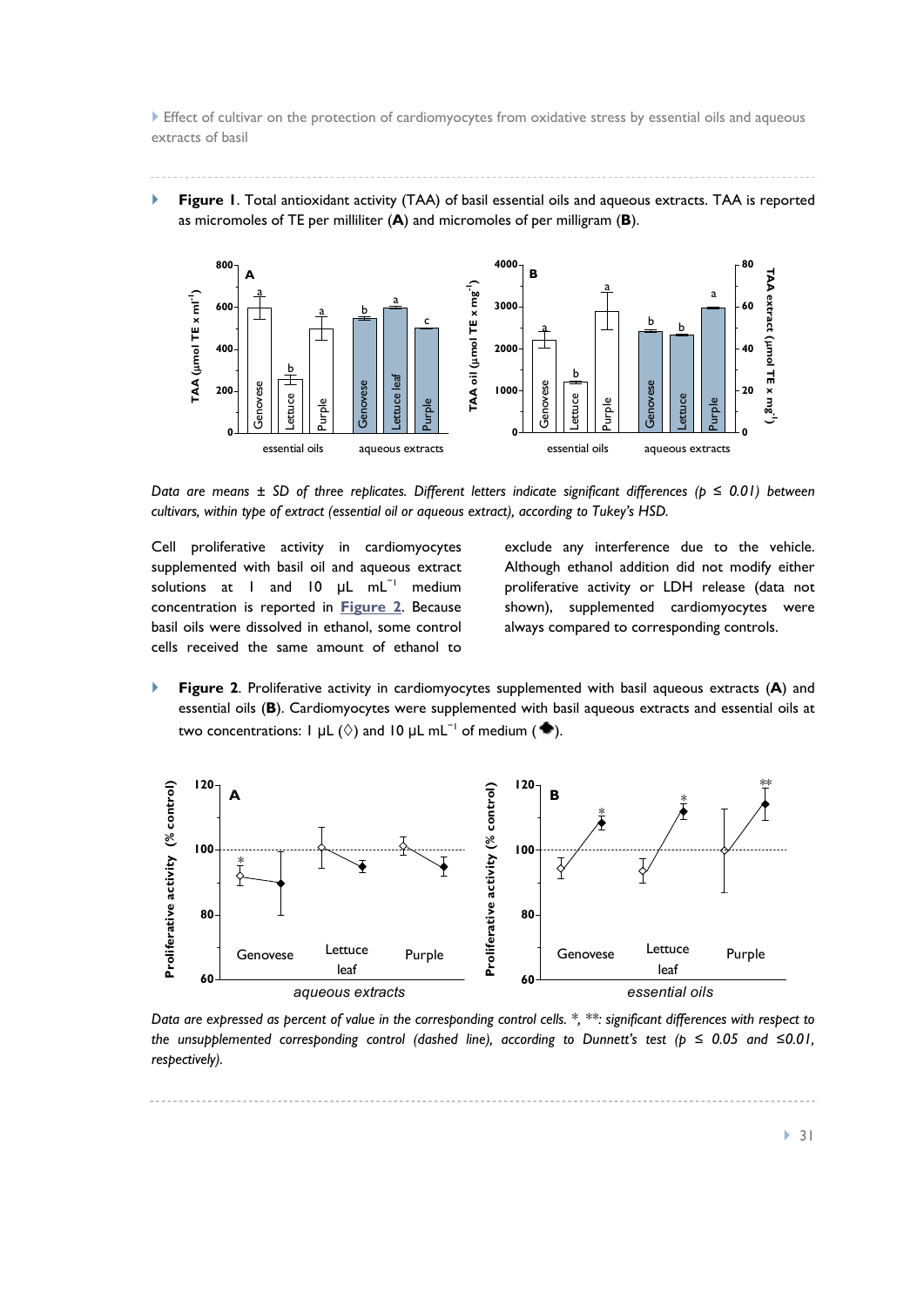` Effect of cultivar on the protection of cardiomyocytes from oxidative stress by essential oils and aqueous

extracts of basil

Figure 3. LDH release in cardiomyocytes supplemented with basil aqueous extracts (**A**) and essential oils (**B**). Cardiomyocytes were supplemented with basil aqueous extracts and essential oils at two concentrations:  $\mathsf{I} \mathsf{uL}(\Diamond)$ and 10  $\mu$ L mL $^{-1}$  of medium ( $\clubsuit$ ).



*Data are expressed as percent of value in the corresponding control cells. No significant differences were detected with respect to the unsupplemented corresponding control (dashed line), according to Dunnett's test.* 

Cell proliferative activity was slightly decreased by Genovese aqueous extract supplementation, but the rather high data variability determined a significant deviation from the control only for the lower dose. Aqueous extracts from the other cultivars had no effect (**Figure 2A**). On the

contrary, proliferative activity, although not affected by the lowest oil concentration, significantly increased in cardiomyocytes supplemented with the highest concentration, particularly of Purple basil oil (**Figure 2B**).

LDH release in cell medium is reported in **Figure 3**. Neither basil aqueous extracts nor basil oil supplementation caused modifications in LDH release, independent of the concentration.

To verify the biological protective effect of oils/extracts after an oxidative stress caused by the addition of hydrogen peroxide to the culture medium, cardiomyocytes were supplemented with solutions of basil oils and extracts at 10 µL mL<sup>-1</sup> medium concentration. The results were compared to the protective effect obtained supplementing cells with a well-known antioxidant, 20 μM TC.

The addition of hydrogen peroxide to unsupplemented cells appeared to be cytotoxic, causing a significant decrease of cell proliferative activity, and a significant increase of LDH release with respect to nonstressed controls (**Figures 4** and **5**). Tocopherol supplementation exerted a complete protection against oxidative stress, as indicated by the increase in proliferative activity, which was even higher than in nonstressed controls, and by the prevention of LDH release.

The oxidative stress-induced reduction of proliferative activity was not counteracted by basil aqueous extract supplementation at 10 μL mL<sup>-1</sup> medium (**Figure 4A**). Other experiments were then performed using higher concentrations (20 and 40 μL mL<sup>-1</sup> medium); notwithstanding, basil aqueous extracts were unable to preserve proliferative activity in stressed cardiomyocytes. Conversely, basil essential oils at 10 μL mL<sup>-1</sup> medium concentration showed a protective effect in stressed cells, proliferative activity being similar to that in nonstressed controls (**Figure 4B**).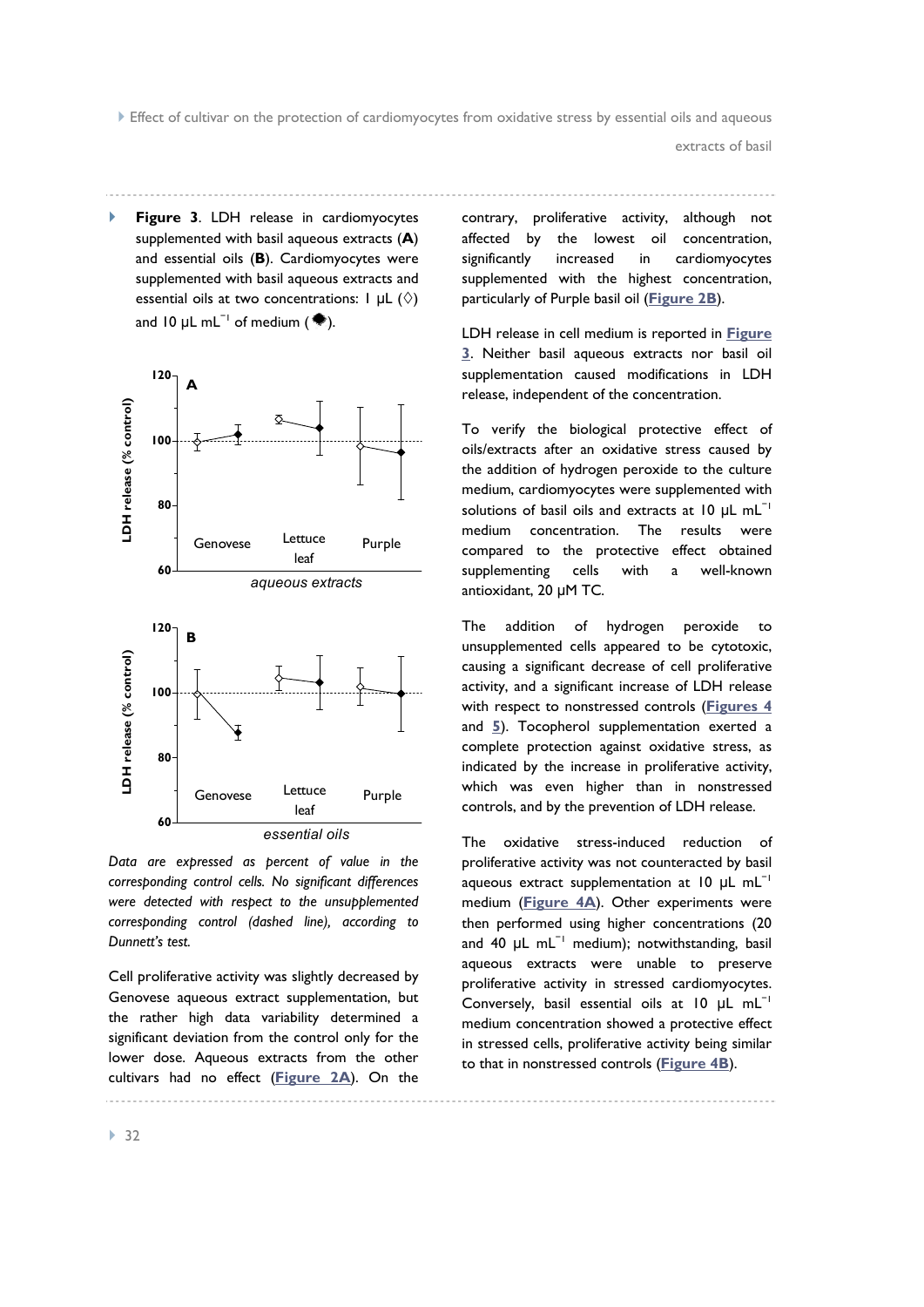` Effect of cultivar on the protection of cardiomyocytes from oxidative stress by essential oils and aqueous extracts of basil

- **Figure 4.** Proliferative activity in stressed cardiomyocytes supplemented with tocopherol, basil aqueous extracts (**A**) or basil oils (**B**). Cardiomyocytes were supplemented with basil aqueous extracts at three concentrations, 10 μL ( $\diamond$ ), 20 μL ( $\times$ ), and 40  $\mu$ L mL<sup>-1</sup> of medium (<sup> $\triangleleft$ </sup>) and with basil essential oils at 10 μL mL<sup>-1</sup> of medium concentration.
	- **200** Proliferative activity (% control) **Proliferative activity (% control) A 150** \*\*\* **100** \*\*\* \*\*\* \*\*\* \*\*\* \*\*\* \*\*\* \*\*\* \*\*\*<br><del>J \*\*\* \*\*\* Q +\*</del> → Q <del>x</del> Unsupplem. Tocopherol ero **50** Genovese Lettuce Purple leaf **0** *aqueous extracts*



*Data are expressed as percent of value in nonstressed unsupplemented cells. \*\*\*: significant difference with respect to nonstressed unsupplemented controls (dashed line), according to Dunnett's test*  $(p \le 0.001)$ *.* 

In stressed cardiomyocytes the increase of LDH release was not prevented either by basil aqueous extracts or by oils (panels **A** and **B**, respectively, of **Figure 5**).

Figure 5. LDH release in stressed cardiomyocytes supplemented with tocopherol, basil aqueous extracts (**A**) or basil essential oils (**B**). Cardiomyocytes were supplemented with basil aqueous extracts at three concentrations, 10 μL ( $\diamond$ ), 20 μL ( $\times$ ), and 40  $\mu$ L mL<sup>-1</sup> of medium (<sup> $\triangleleft$ </sup>) and with basil essential oils at 10 μL mL<sup>-1</sup> medium concentration.



*Data are expressed as percent of value in nonstressed unsupplemented cells. \*\*\*: significant difference with respect to the nonstressed unsupplemented controls (dashed line), according to Dunnett's test (p ≤ 0.001).*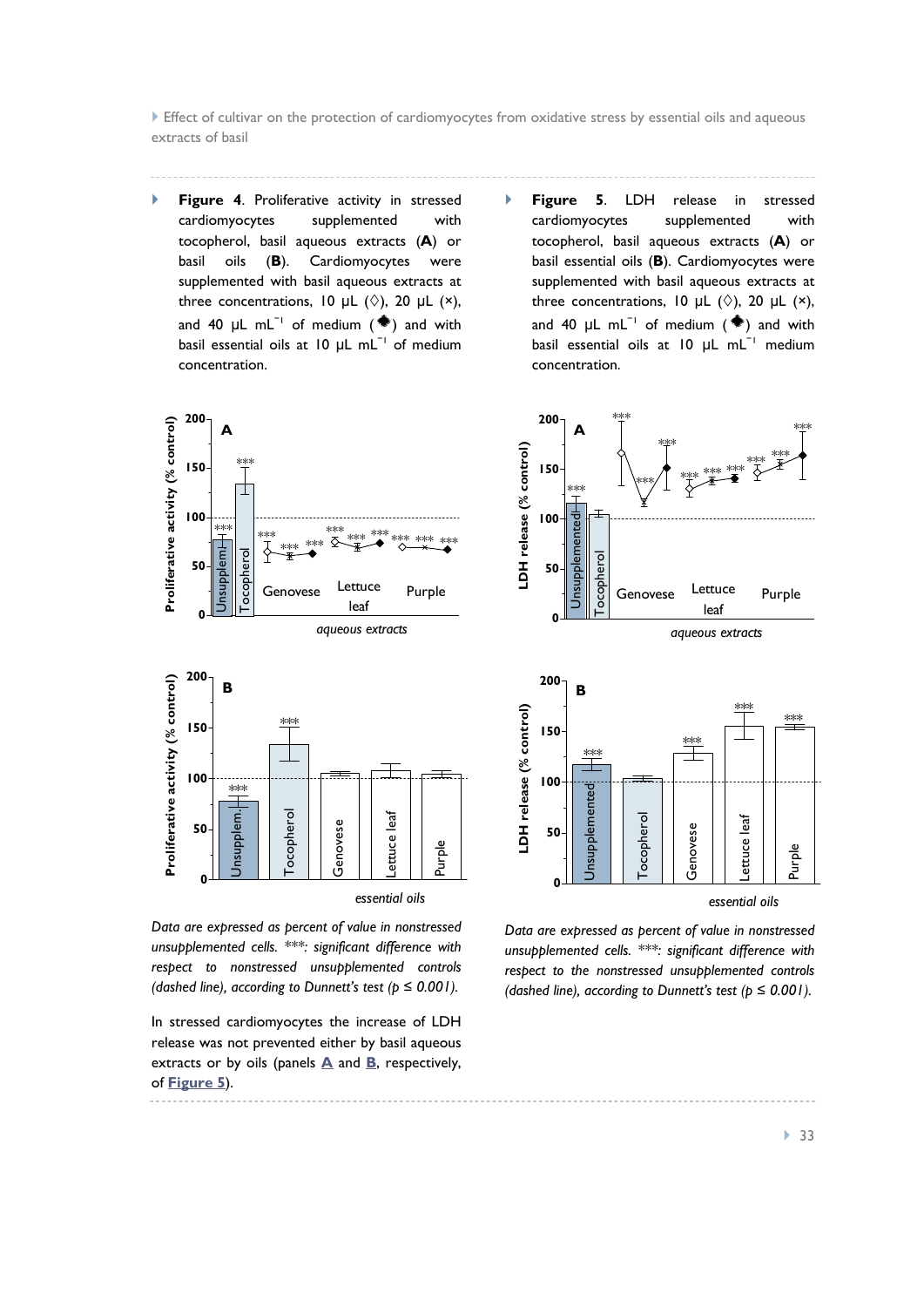` Effect of cultivar on the protection of cardiomyocytes from oxidative stress by essential oils and aqueous

extracts of basil

#### Discussion

It is well-known that most spices, especially those belonging to the Lamiaceae family, possess a wide range of biological and pharmacological activities. In addition to providing taste and flavor to foods, the antioxidant function of spices has been documented<sup>(23)</sup>. Dragland *et al.*<sup>(24)</sup> speculated that culinary herbs and spices contribute significantly to the total intake of antioxidants in a normal diet, even more effectively than a number of other food groups such as fruits, cereals, and vegetables.

In this study, the antioxidant activity of essential oils and water-soluble extracts from three cultivars of *O. basilicum* have been first evaluated in an in vitro test, and then their protective effect has been evaluated in cultured cardiomyocytes. To verify the effectiveness of supplemented oils/extracts in counteracting oxidative damage, cardiomyocytes were stressed by the addition of hydrogen peroxide.

As previously reported<sup>(25)</sup>, we observed significant differences in the extraction yield of essential oil among the different cultivars, Genovese having the highest one. Because plants were grown in the same period and under the same conditions, these differences, as well as differences in essential oil composition, cannot be accounted for by environmental variations. According to ref<sup> $(26)$ </sup>, the linalool content characterized all cultivar oils, which differed in their content of eugenol (lower in Lettuce leaf) and methylchavicol (absent in Genovese and Purple).

The extraction yields of aqueous extracts were similar among cultivars, but total phenolic content of Purple was almost twice the content of the other cultivars.

To compare results, extracts and oils were solubilized to dissolve the amount of extract/oil derived from 250 mg of fresh leaves in 1 mL of water/ethanol, respectively, and then these

solutions were used to supplement cardiomyocytes. Apart from Lettuce leaf oil, all solutions showed an in vitro TAA in the range of 500−600 μmol of TE mL<sup>−</sup><sup>1</sup> , Genovese appearing to be the most antioxidant among oils and Lettuce leaf among aqueous extracts. On the basis of the in vitro analysis, we could therefore suppose a similar biological activity for the different oils/extracts, apart Lettuce leaf oil.

When basil extracts/oils were supplemented to cardiomyocytes in basal condition, no cytotoxic effect was evidenced, in agreement with Zheljazkov *et*  $al^{(27)}$ ; on the contrary, essential oil supplementation at the highest concentration significantly increased cell proliferative activity.

An antiproliferative activity for basil oils has been reported by Manosroi *et al.*(28) in a murine leukemia (P388) cell line, with an  $IC_{50}$  value of 0.0362 mg mL<sup>-1</sup>. In our study, basil oil concentration ranged from 0.0017 (Purple) to 0.0028 (Genovese) mg mL<sup>-1</sup> medium, being well below the toxic value. It is interesting to note that pro-proliferative activity was not present in cells supplemented with aqueous extracts and was not related to in vitro TAA, confirming that antioxidant activity in vitro does not predict biological effectiveness.

Differences among oils and extracts appeared to be even more evident in oxidative condition. Essential oil supplementation completely reversed the effect of hydrogen peroxide on proliferative activity, independent of the cultivar considered. On the contrary, extracts had no effect on this character, even at 4 times higher concentrations than essential oils.

With regard to LDH release, used to evaluate cell membrane integrity, neither oils nor extracts evidenced protective effect. Sharma et al.<sup>(29)</sup> reported a reduction of LDH release in the heart of infarcted rats after subcutaneous administration of a hydroalcoholic extract of *O. sanctum*, but it is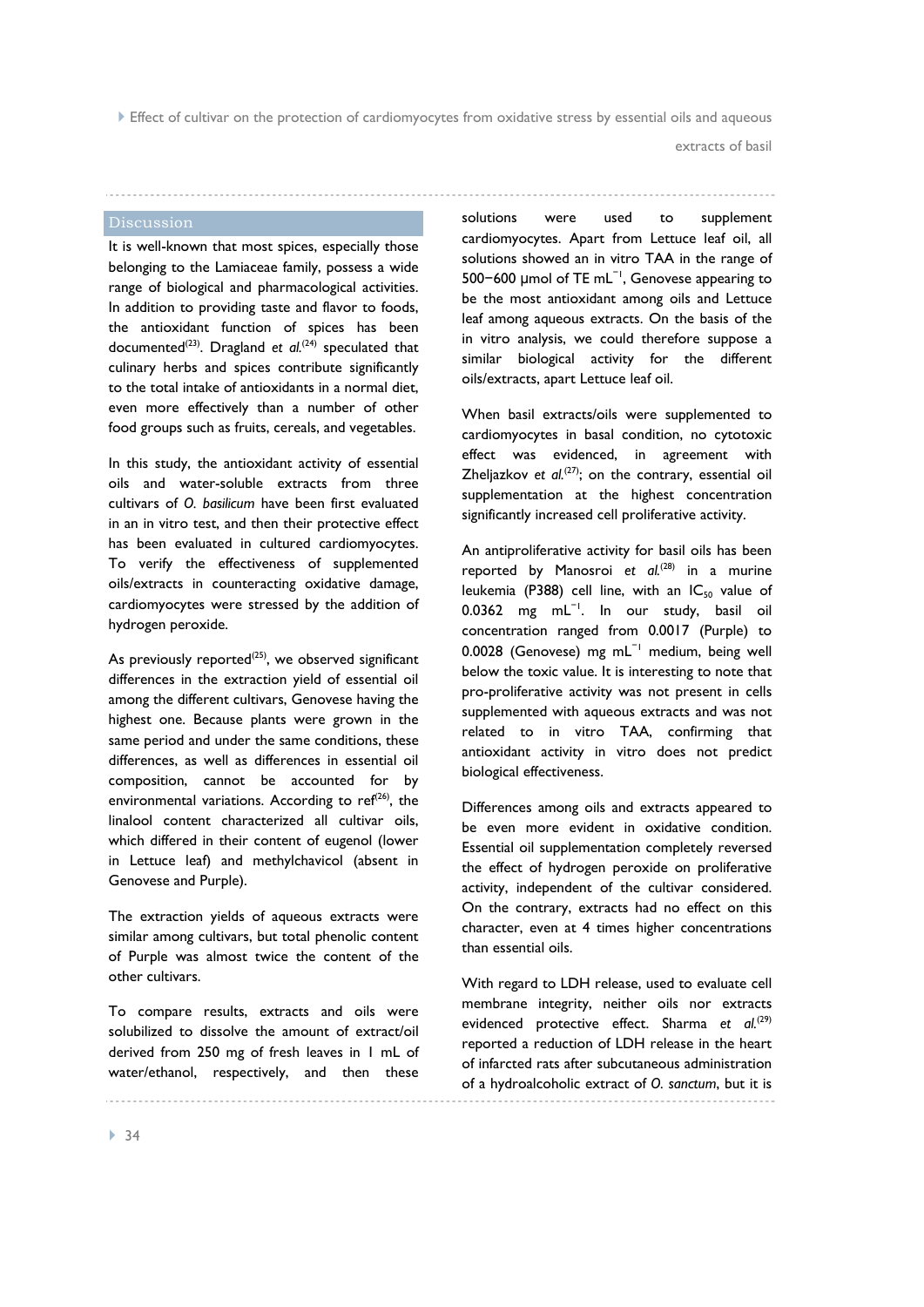` Effect of cultivar on the protection of cardiomyocytes from oxidative stress by essential oils and aqueous extracts of basil

difficult to compare the two studies. Although a comparison with data obtained in other studies is out of the scope of the present work, which aimed at evidencing differences among oils and extracts derived from different cultivars of basil, the work of Sharma et al.<sup>(29)</sup> represents an important confirmation of the bioavailability of basil extracts and of the possibility of extract components to protect the heart.

Considering the proliferative activity, after oxidative stress basil oils appeared to be protective, whereas aqueous extracts had no effect. Major components of the essential oil and water-soluble extract are very different, and it is conceivable that they have different effects. It is interesting to note that, when the in vitro TAA of the solutions obtained from oils and extracts, which represented the solutions added to cardiomyocyte medium, was measured, extracts revealed similar or higher activity than oils, whereas they had no effect in cells. Our results underscore the need for biological measurement before protective activity is ascribed to plant material.

The highest protective activity of TC is not surprising because we used the most effective dose of the vitamin as positive control. The 20 μM dose has been reported to increase cellular TC content about 2-3-fold<sup>(30)</sup>, to reduce membrane lipid alteration, and to actively protect cardiomyocytes from oxidative damage<sup>(31)</sup>. In a previous study the same dose of TC appeared to be more protective than extracts of green tea $(31)$ .

Although extraction techniques seem to be the main determinant of biological activity, with regard to oils, differences can be attributed even to cultivar. In fact, in basal condition, the Purple one was the most effective in enhancing proliferative activity. Basil cultivars differ in chemical composition, and it is conceivable that individual compounds may act differently,

modulating different pathways, also in relation to specific experimental conditions.

The results obtained in this study clearly show that essential oils derived from *O. basilicum* have powerful protective activity against the antiproliferative activity due to oxidative stress, whereas water-soluble extracts are ineffective. Moreover, differences ascribable to cultivars have been detected. Notably, these results were not predictable simply by measuring in vitro TAA.

As far as we know, this is the first paper describing and comparing the biological effect of extracts/oils of different basil cultivars; our data may be useful for the consideration of basil both as a possible food ingredient or food supplement or in pharmaceutical applications. Further studies comparing the effects of basil extract to other antioxidants are needed, particularly considering that the quite recent knowledge that many botanical compounds can affect gene expression at the transcriptional level, thus regulating cell function<sup>(32)</sup>, has widened the range of possible mechanisms of action of these compounds, which cannot be considered as mere antioxidants.

## Acknowledgment

This work was supported by Italian MIR (PRIN 2005).

We thank Veronica Valli and Federica Righini for skillful technical assistance.

### References

- 1. Simandi B. et al. *Antioxidant activity of pilotplant alcoholic and supercritical carbon dioxide extracts of thyme.* Eur J Lipid Sci Technol 2001, **103**(6): 355-358.
- 2. Javanmardi J. et al. *Chemical characterization of basil (Ocimum basilicum L.) found in local accessions and used in traditional medicines in Iran.* J Agric Food Chem 2002, **50**(21): 5878-5883.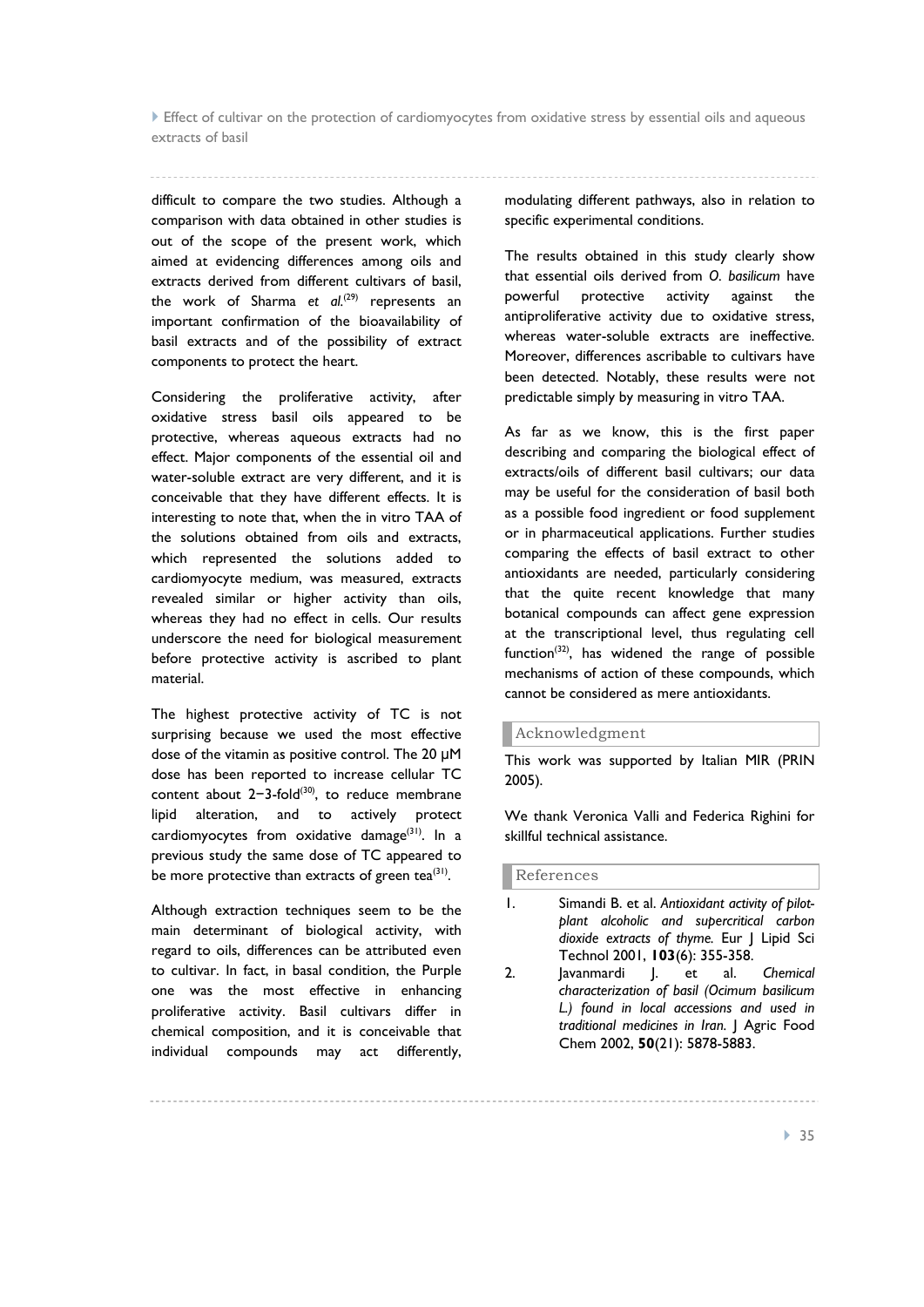` Effect of cultivar on the protection of cardiomyocytes from oxidative stress by essential oils and aqueous

extracts of basil

- 3. Koseki P.M. et al. *Effects of irradiation in medicinal and eatable herbs.* Radiat Phys Chem 2002, **63**(3): 681-684.
- 4. McClatchey W. *The ethnopharmacopoeia of Rotuma.* J Ethnopharmacol 1996, **50**(3): 147-156.
- 5. Hakkim F.L., Shankar C.G., and Girija S. *Chemical composition and antioxidant property of holy basil (Ocimum sanctum L.) leaves, stems, and inflorescence and their in vitro callus cultures.* J Agric Food Chem 2007, **55**(22): 9109-9117.
- 6. Opalchenova G. and Obreshkova D. *Comparative studies on the activity of basil an essential oil from Ocimum basilicum L. against multidrug resistant clinical isolates of the genera Staphylococcus, Enterococcus and Pseudomonas by using different test methods.* J Microbiol Methods 2003, **54**(1): 105-110.
- 7. Tada H. et al. *Rosmarinic acid and related phenolics in hairy root cultures of Ocimum basilicum.* Phytochemistry 1996, **42**(2): 431-434.
- 8. Jayasinghe C. et al. *Phenolics composition and antioxidant activity of sweet basil (Ocimum basilicum L.).* J Agric Food Chem 2003, **51**(15): 4442-4449.
- 9. Sacchetti G. et al. *Composition and functional properties of the essential oil of amazonian basil, Ocimum micranthum Willd., Labiatae in comparison with commercial essential oils.* J Agric Food Chem 2004, **52**(11): 3486-34891.
- 10. Burton G.W. et al. *Biological antioxidants.* Philos Trans R Soc Lond, B, Biol Sci 1985, **311**(1152): 565-5678.
- 11. Likens S. and Nickerson G. *Detection of certain hop oil constituents in brewing products.* Proc Am Brew Chem 1964, **34**(5): 5-13.
- 12. D'Antuono L.F., Elementi S., and Neri R. *Biodiversity and selection of "European" basil types (Ocimum basilicum L.).* Acta Hortic 2006, **723**: 99-104.
- 13. Pedro L.G. et al. *Essential oils from Azorean Laurus azorica.* Phytochemistry 2001, **57**(2): 245-250.
- 14. Gao X. et al. *Evaluation of antioxidant activities of rosehip ethanol extracts in*

*different test systems.* J Sci Food Agric 2000, **80**(14): 2021-2127.

- 15. Adams R.P., *Identification of essential oil components by gas chromatography/mass spectroscopy*, ed. G. Galletti. 1995: Allured Publishing Corp.: Carol Stream, IL.
- 16. Re R. et al. *Antioxidant activity applying an improved ABTS radical cation decolorization assay.* Free Radical Biol Med 1999, **26**(9- 10): 1231-7.
- 17. Yagev S., Heller M., and Pinson A. *Changes in cytoplasmic and lysosomal enzyme activities in cultured rat heart cells: the relationship to cell differentiation and cell population in culture.* In Vitro 1984, **20**(12): 893-898.
- 18. Korzeniewski C. and Callewaert D.M. *An enzyme-release assay for natural cytotoxicity.* J Immunol Methods 1983, **64**(3): 313- 320.
- 19. Wichmann G. et al. *Inflammatory activity in river-water samples.* Environ Toxicol 2004, **19**(6): 594-602.
- 20. Juliani H.R. and Simon J.E., *Antioxidant activity of basil*, in *Trends in new crops and new uses*, J. Janick and A. Whipkey, Editors. 2002, ASHS Press: Alexandria, VA, USA. p. 575-579.
- 21. Lewinsohn E. et al. *Biosynthesis of estragole and methyl-eugenol in sweet basil (Ocimum basilicum L). Developmental and chemotypic association of allylphenol Omethyltransferase activities.* Plant Sci 2000, **160**(1): 27-35.
- 22. Bozin B. et al. *Characterization of the volatile composition of essential oils of some lamiaceae spices and the antimicrobial and antioxidant activities of the entire oils.* J Agric Food Chem 2006, **54**(5): 1822- 1828.
- 23. Lampe J.W. *Spicing up a vegetarian diet: chemopreventive effects of phytochemicals.* Am J Clin Nutr 2003, **78**(3S): 579S-583S.
- 24. Dragland S. et al. *Several culinary and medicinal herbs are important sources of dietary antioxidants.* J Nutr 2003, **133**(5): 1286-1290.
- 25. Wetzel S.B. et al. *Investigations on morphological, biochemical and molecular*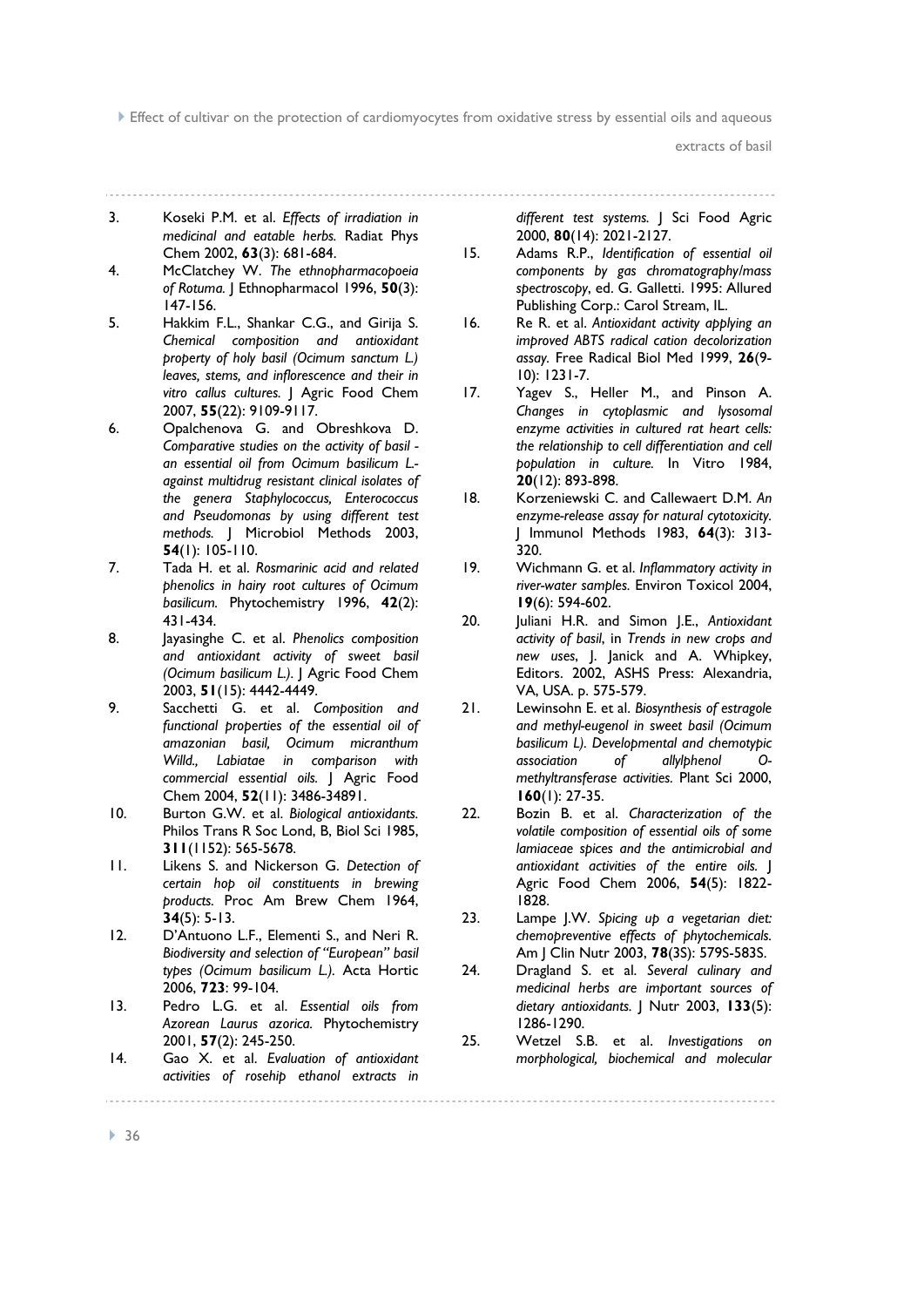` Effect of cultivar on the protection of cardiomyocytes from oxidative stress by essential oils and aqueous extracts of basil

*variability of Ocimum L. species* J Herbs Spices Med Plants 2002, **9**(2/3): 183-187.

- 26. Bowes K.M. and Zheljazkov V.D. *Factors affecting yields and essential oil quality of Ocimum sanctum L. and Ocimum basilicum L. cultivars.* J Amer Soc Hort Sci 2004, **129**(6): 789-794.
- 27. Zheljazkov V.D. et al. *Content, composition, and bioactivity of the essential oils of three basil genotypes as a function of harvesting.* J Agric Food Chem 2008, **56**(2): 380-385.
- 28. Manosroi J., Dhumtanom P., and Manosroi A. *Anti-proliferative activity of essential oil extracted from Thai medicinal plants on KB and P388 cell lines.* Cancer Lett 2006, **235**(1): 114-120.
- 29. Sharma M. et al. *Cardioprotective potential of Ocimum sanctum in isoproterenol induced myocardial infarction in rats.* Mol Cell Biochem 2001, **225**(1-2): 75-83.
- 30. Burton K.P. et al. *Free radicals alter ionic calcium levels and membrane phospholipids in cultured rat ventricular myocytes.* J Mol Cell Cardiol 1990, **22**(9): 1035-1047.
- 31. Toschi T.G. et al. *The protective role of different green tea extracts after oxidative damage is related to their catechin composition.* J Agric Food Chem 2000, **48**(9): 3973-3978.
- 32. Shay N.F. and Banz W.J. *Regulation of gene transcription by botanicals: novel regulatory mechanisms.* Annu Rev Nutr 2005, **25**: 297-315.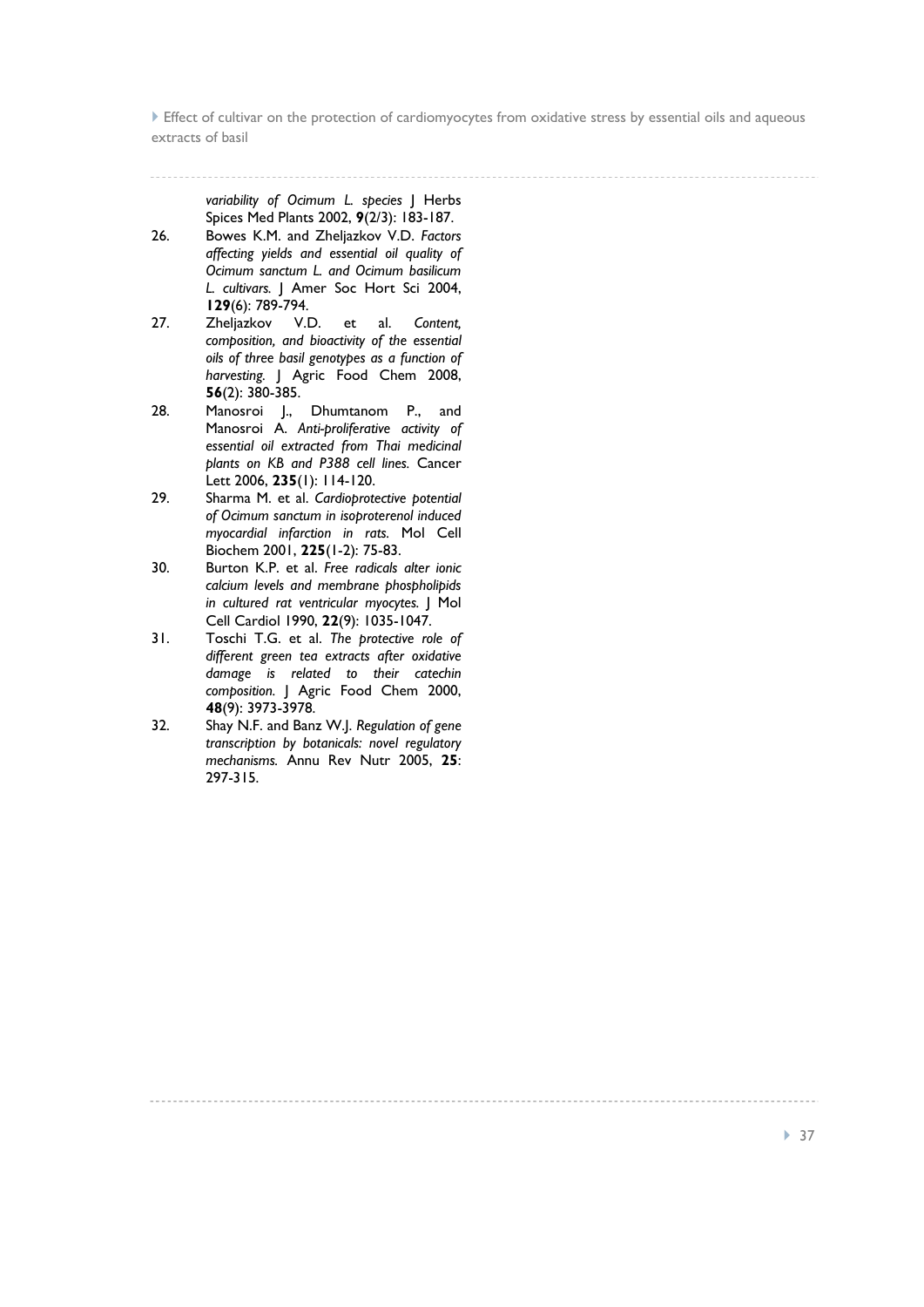` Effect of cultivar on the protection of cardiomyocytes from oxidative stress by essential oils and aqueous extracts of basil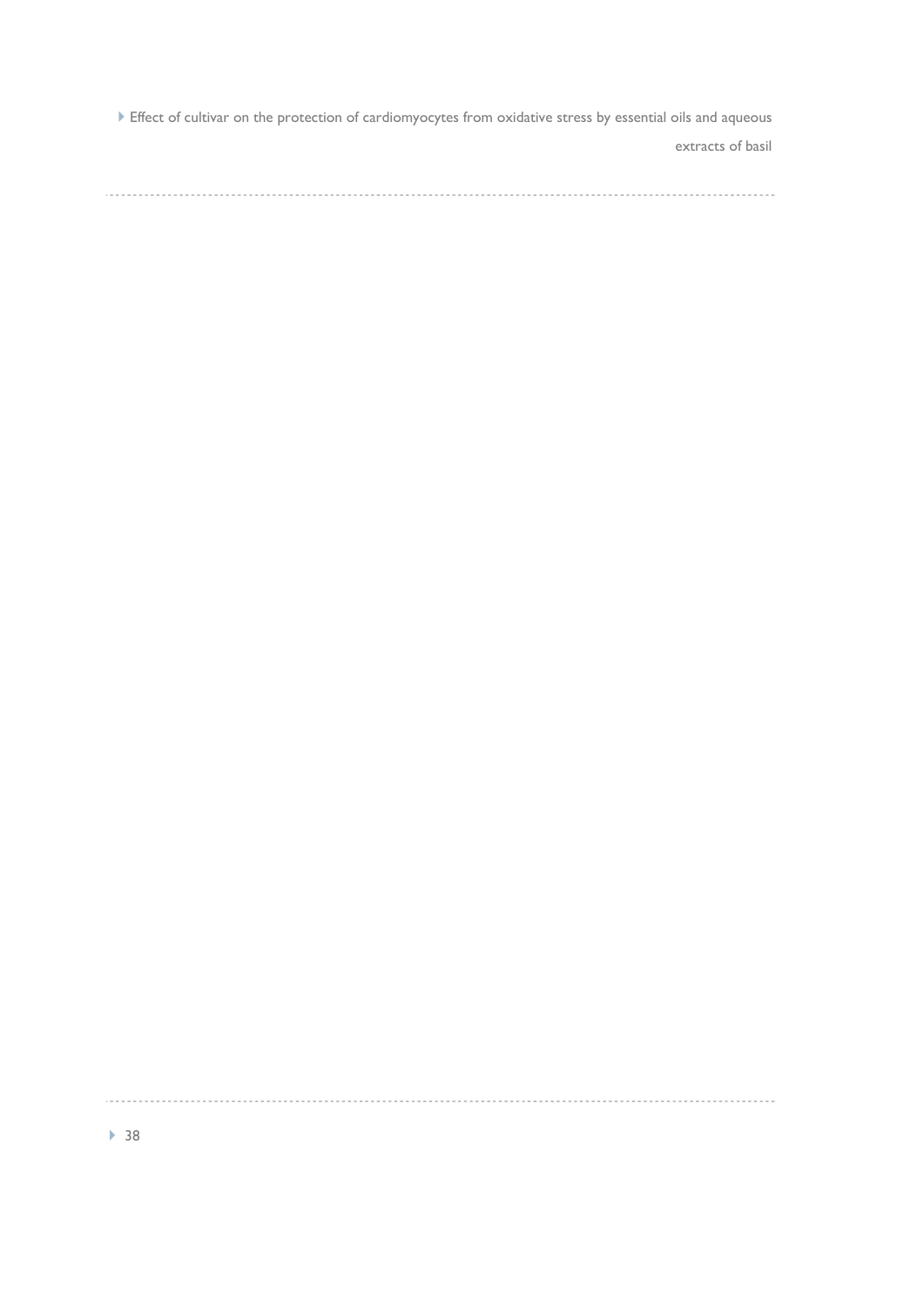` Effect of green tea extract on cultured cardiomyocytes: from antioxidant activity to modulation and activation of transcription factors

**Effect of green tea extract on cultured cardiomyocytes: from antioxidant activity to modulation and activation of transcription factors**

*Danesi F., Di Nunzio M., Boschetti E., Bordoni A. Green tea extract selectively activates peroxisome proliferatoractivated receptor beta/delta in cultured cardiomyocytes. Br J Nutr. 2008 5:1-4.* 

# Abstract

*Hypoxia/reoxygenation is one of the causes of the increased expression of inducible NO synthase in cardiomyocytes. In a recent study we demonstrated that a single, high dose of green tea extract (GT) supplemented to the medium of cultured cardiomyocytes just before hypoxia/reoxygenation is able to prevent the increased expression of inducible NO synthase, therefore reducing NO overproduction. In the present study we investigated the mechanism by which GT reduces NO production. Since a*  *molecular mechanism for polyphenol activity has been postulated, and PPAR activation is related to the transcription of the inducible NO synthase gene, we evaluated the activation of PPAR by GT. A moderate GT concentration, supplemented to the cardiomyocyte medium since the initial seeding, selectively activated the PPAR-β/δ isoform. Furthermore, we observed a reduction in NO production and an increase in total antioxidant activity, indicating that GT components may act on both reactive oxygen species, via an antioxidant mechanism, and NO overproduction. PPAR-β/δ activation could represent the key event in the reduction of NO production by GT. Although PPAR activation by GT was lower than activation by fenofibrate, it is very interesting to note that it was selective for the β/δ isoform, at least in neonatal*  cardiomyocytes.

#### Introduction

<u>.</u>

Tea, a preparation made from the dried leaves of *Camelia sinensis*, is a popular beverage all over the world; consequently, the significance of daily tea consumption and its possible healthy effects in humans are important issues. Most of tea's properties have been ascribed to its polyphenols, mainly catechins, which have been reported to possess antioxidant, anti-inflammatory and anticancer activity<sup>(1, 2)</sup>.

Although promising experimental and clinical data demonstrated protective effects for the cardiovascular system, little is known about the mechanism of action of tea polyphenols at cellular and molecular levels. Evidence is accumulating that tea polyphenols can interfere with multiple

*Abbreviation used: CVDs: cardiovascular diseases; EGCG: epigallocatechin gallate; ELISA: enzyme-linked immunosorbent assay; FCS: fetal calf serum; GT: green tea; H/R: hypoxia/reoxygenation; HS: horse serum; iNOS: inducible nitric oxide synthase; LPS: lipopolysaccharide; NF-κB: nuclear factor-kappaB; NO: nitric oxide; PBS: phosphate buffered saline; PPARs: peroxisome proliferator activated receptors; RNS: reactive nitrogen species; ROS: reactive oxygen species; TAA: total antioxidant activity.*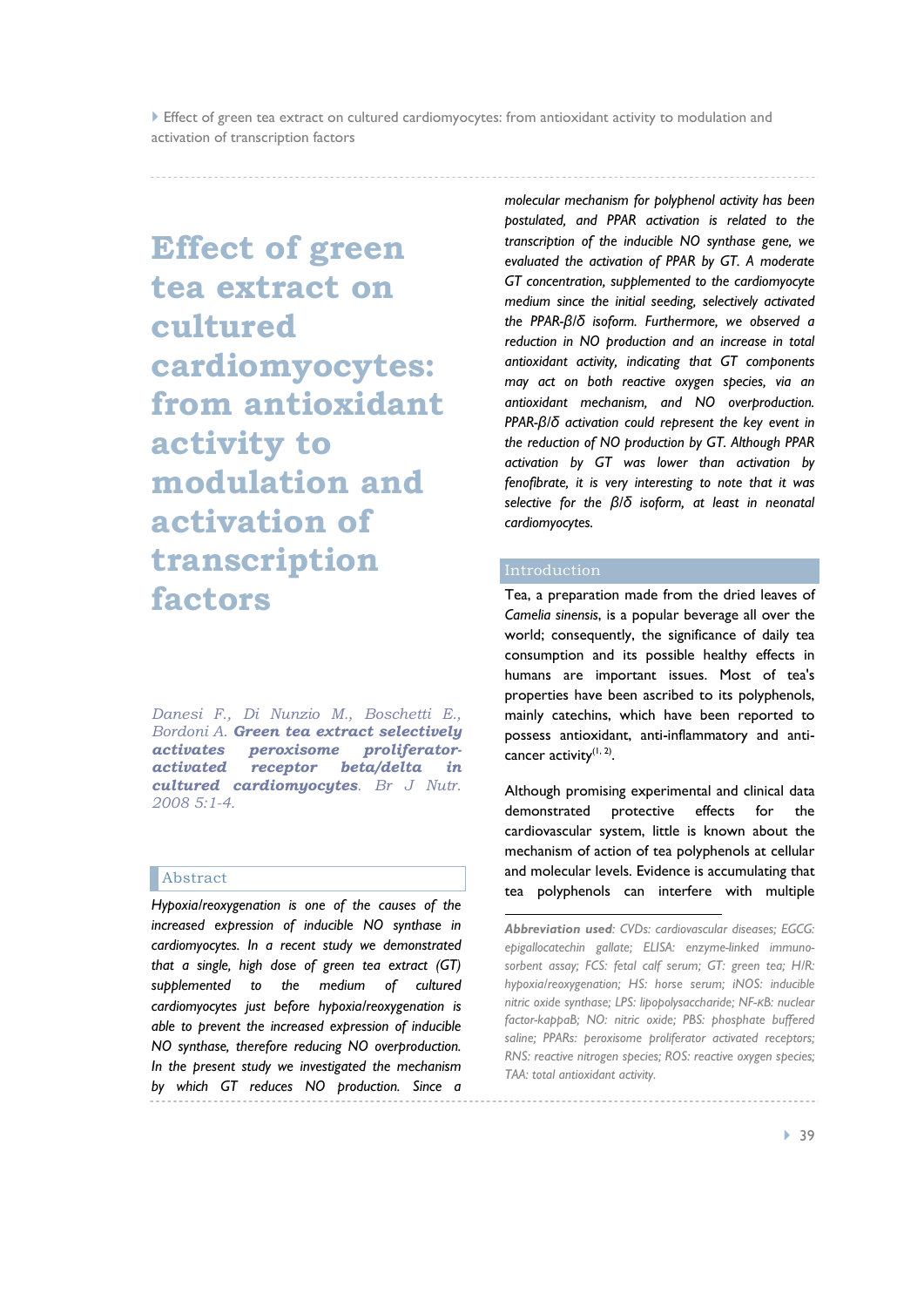` Effect of green tea extract on cultured cardiomyocytes: from antioxidant activity to modulation and

activation of transcription factors

pathways of signal transduction in cardiovascular relevant cells, and the induction of multiple effects may play crucial roles in the prevention and treatment of  $CVD^{(3)}$ . The prevention of cardiovascular diseases and reduction of their mortality and morbidity remain some of the greatest public health challenges throughout the Western world.

It has been demonstrated that under pathophysiological conditions such as hypoxia with subsequent reperfusion, when the circumstances allow the formation of substantial amounts of reactive oxygen species and NO, these molecules react avidly and reactive nitrogen species are generated, causing damage to cellular components<sup>(4)</sup>.

In a recent study<sup>(5)</sup>, we demonstrated that the supplementation with a high concentration (about 150 μm-epigallocatechin-3-gallate (EGCG)) of a green tea extract (GT) to the medium of cultured cardiomyocytes just before the induction of hypoxia/reoxygenation is able to prevent the increase of inducible NO synthase expression. This could reduce NO overproduction; let us hypothesise that GT components act on both reactive oxygen species, via an antioxidant mechanism, and NO.

In the present study we investigated the mechanism by which GT reduces NO overproduction. Since a molecular mechanism for polyphenol activity has been postulated<sup>(6)</sup>, and PPAR activation is related to inducible NO synthase expression $(7)$ , we evaluated the activation of PPAR by GT.

In order to verify the effect of chronic exposure to a moderate dose of GT, cardiomyocytes were grown since the initial seeding in a medium supplemented with a GT concentration corresponding to the EGCG plasma level related to the consumption of about five cups of green tea (about 30 μm-EGCG). After

hypoxia/reoxygenation, NO production and total antioxidant activity were also measured.

# Materials

Horse serum, fetal calf serum, Ham F10, fenofibrate and other biochemicals were from Sigma Chemical Co. (St Louis, MO, USA). PPAR transcription factor assay kits were purchased from Cayman Chemicals (Ann Arbor, MI, USA). GT was from Indena (Milan, Italy) and was defined by the producer as having a polyphenol content of 75  $\pm$  5 % (w/w), an EGCG content of 30  $\pm$  5 % (w/w), a content of other catechins of  $40 \pm 10$  % (w/w) and a caffeine content  $\leq 8\%$  (w/w) (by HPLC). GT was dissolved in warm bi-distilled water at the concentration of 1 mg/ml and kept at 4°C.

# Methods

Primary heart cells were obtained from Wistar rats, aged  $2-4$  d, as reported<sup>(8)</sup>, and grown until confluence in control medium (Ham F10 plus 10 % fetal calf serum plus 10 % horse serum) or in the same medium supplemented with GT (50 μg/ml). Media were changed every 2 d; the last change was 48 h before the experiment. Hypoxia was obtained by transferring cells to an air-tight, thermostated chamber (Bug Box; Ruskin Technology Ltd, Leeds, West Yorks, UK), as reported $^{(8)}$ . The hypoxia experiments lasted for 2 h, followed by 15 min reoxygenation. Then culture medium was removed, and NO production was evaluated in the medium using the Griess reaction after the construction of a standard curve by the use of known concentrations of sodium nitrite $(9)$ .

Cells were washed three times in PBS, and scraped off. Protein concentration was determined in each culture plate<sup>(10)</sup> to be sure that variables under study could not be affected by cell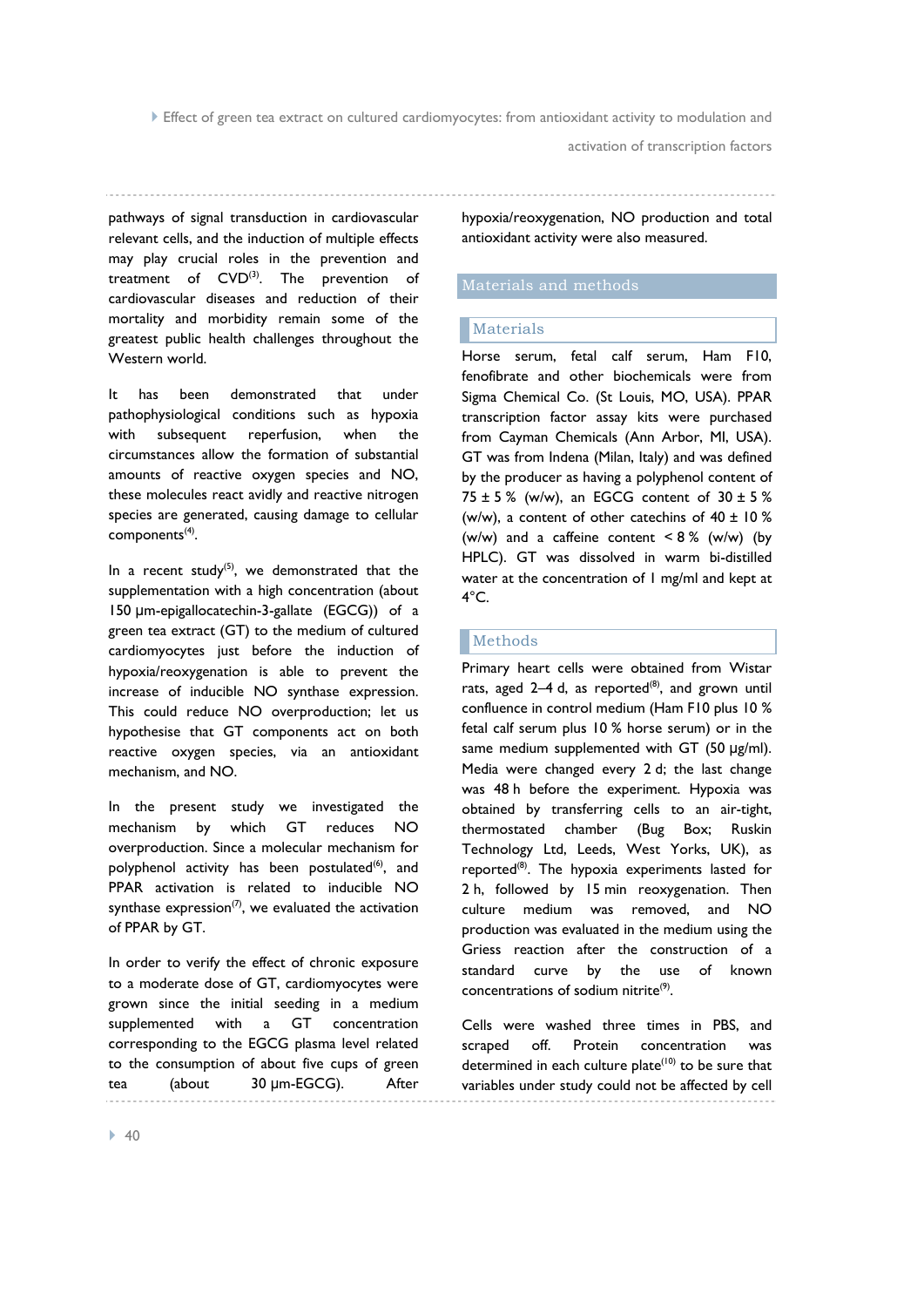` Effect of green tea extract on cultured cardiomyocytes: from antioxidant activity to modulation and activation of transcription factors

number. Cytosolic and nuclear fractions were separated by differential centrifugation<sup>(11)</sup>. Total antioxidant activity was determined in the cytosol by the method of Re *et al.*<sup>(12)</sup>. PPAR activation was determined by ELISA utilising the PPAR transcription factor assay kits (Cayman Chemicals), following the manufacturer's instructions. Briefly, a specific double-stranded DNA sequence containing the peroxisome proliferator responsive element is immobilised onto the bottom of wells of ninety-six-well plates. Samples of nuclear extracts diluted to obtain 50 μg protein in each assay were added in each well, so that PPAR contained in the extract bind specifically to the peroxisome proliferator responsive element. Different PPAR isoforms were detected by the addition of specific primary antibodies directed against PPAR-α, -β/δ or -γ. A secondary antibody conjugated to horseradish peroxidase was added to provide a sensitive colorimetric readout at 450 nm.

### Statistical analysis

Data are presented as mean values and standard deviations. Statistical analysis was by the Student's *t* test.

# Results

As previously reported $(13)$ , hypoxia/reoxygenation dramatically increased NO production in control cardiomyocytes (**Table 1**). GT supplementation significantly reduced NO overproduction, according to the previously reported inhibition of inducible  $NO$  synthase overexpression<sup>(5)</sup>.

After hypoxia/reoxygenation, as a consequence of NO and free radical overproduction, cytosolic antioxidant defences significantly decreased in control cardiomyocytes, while in GTsupplemented cardiomyocytes cytosolic total antioxidant activity appeared significantly higher than in basal, control cells (**Table 1**).

The nuclear extract derived from each sample was used to simultaneously evaluate the activation of all PPAR isoforms. Results obtained were expressed as the percentage of the value in control cells in basal conditions, considered as 100 %.

PPAR-α and PPAR-γ activation was not influenced either by hypoxia/reoxygenation or GT supplementation (data not shown). On the contrary, GT supplementation caused a significant PPAR-β/δ activation, particularly evident after hypoxia/reoxygenation (**Figure 1**). In order to better quantify the activation induced by GT on this PPAR isoform, in some experiments cells in basal conditions were stimulated for 4 h with 10 μm-fenofibrate, a pharmacological agent that ligands and activates PPAR. Either GT or fibrate significantly activated PPAR-β/δ (GT 115.12 (sd 3.49) %; fibrate 188.95 (sd 8.72) % of control; *P* < 0.001), although the effect of the pharmacological molecule was more evident.

` **Table 1.** NO production and cytosolic total antioxidant activity (TAA) in control and green tea extract (GT)-supplemented cardiomyocytes, in basal conditions and after hypoxia/reoxygenation (H/R).

|                  | NO (mmol/ml)          | <b>TAA</b> (trolox<br>equivalents/ml) |
|------------------|-----------------------|---------------------------------------|
| Control normoxic | $38.45 \pm 8.39$      | $86.03 \pm 4.54$                      |
| GT normoxic      | $29.84 \pm 5.21$      | $85.60 \pm 5.41$                      |
| Control H/R      | 582.15 ± 50.55 ***    | 80.86 $\pm$ 4.88 $\ast$               |
| GT H/R           | $148.92 \pm 37.31***$ | $98.64 \pm 1.81***$                   |

*Mean value was significantly different from that of the control normoxic cardiomyocytes: \*P < 0.05, \*\*P < 0.01, \*\*\*P < 0.001.*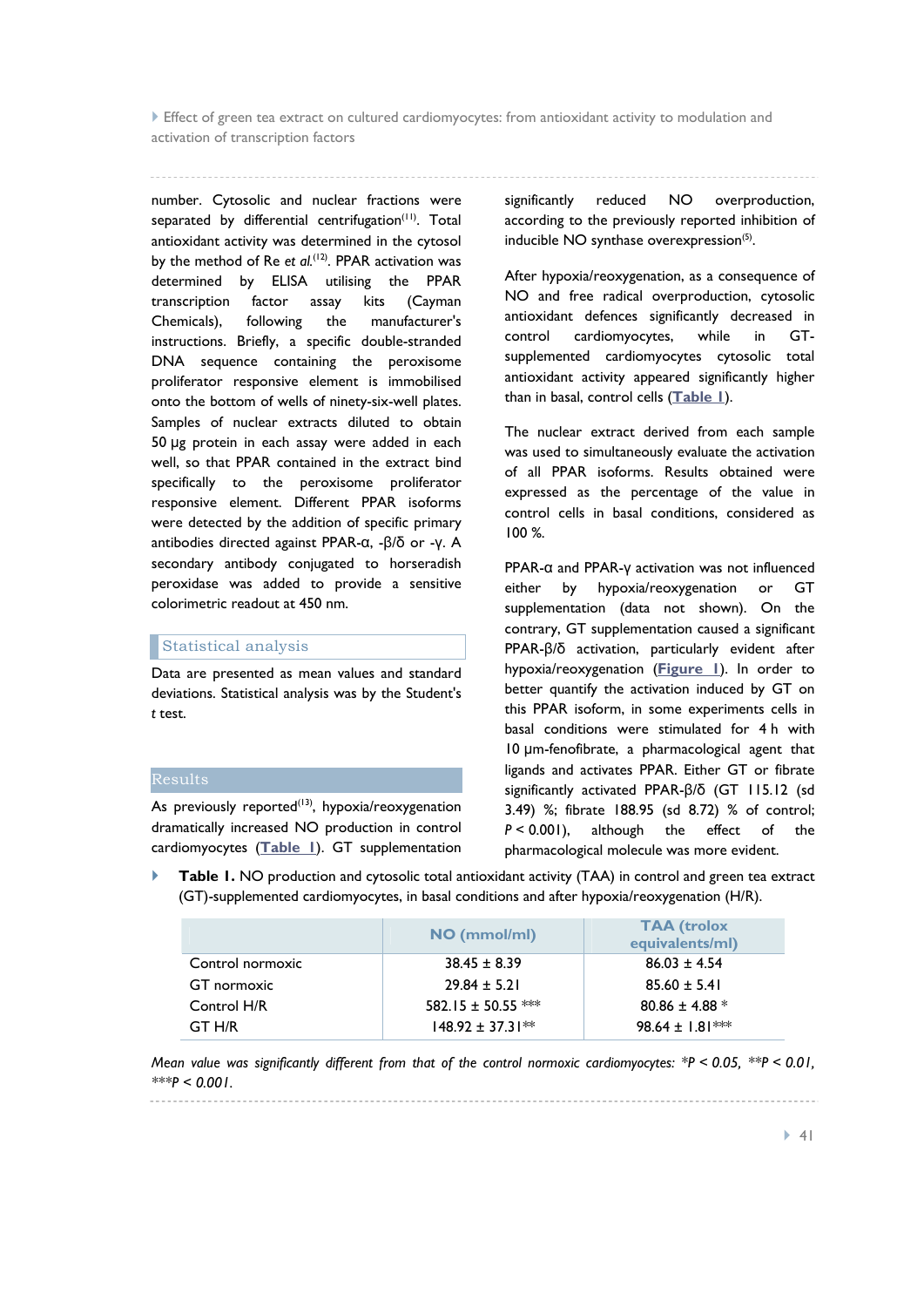` Effect of green tea extract on cultured cardiomyocytes: from antioxidant activity to modulation and

activation of transcription factors

` **Figure 1.** PPAR-β/δ activation in the nuclear extract of control and green tea extract-supplemented cardiomyocytes, in basal conditions ( − ) and after hypoxia/reoxygenation (+). PPAR-β/δ activation is expressed as a percentage of the value in control cells in basal conditions, assigned as 100 %.



*Data are means of at least six samples obtained in different cell cultures, with standard deviations represented by vertical bars. Mean value was significantly different from that of the control cells in basal conditions: \*\*P < 0.01, \*\*\*P < 0.001 (Student's t test).*

In the past decade, substantial progress has been made concerning our knowledge of bioactive components in plant foods and their links to health. Vegetable foods contain many hundreds of compounds which cannot be considered as nutrients, but appear to play a role in the maintenance of health. Bioactive components of edible vegetables include polyphenols, which display antioxidant properties. However, the bioavailability of potential antioxidants from plant foods is generally too low to have any substantial direct effect on reactive oxygen species, and it is postulated that the mechanism of action of polyphenols, even in very low concentrations, might entail their interaction with cell signalling and might influence gene expression, with the consequent modulation of several cell activities $(14)$ .

The present results indicate that a moderate dietary concentration of GT prevents NO

overproduction and increases antioxidant defences, as indicated by cytosolic total antioxidant activity. The final result may be a counteraction of oxidative damage, which is the result of an imbalance between pro-oxidant and antioxidant molecules. GT appears to protect cells by reducing the former while increasing the latter.

Since it is conceivable that NO overproduction is prevented via the previously reported reduction of hypoxia/reoxygenation-induced inducible NO synthase overexpression, and Paukkeri et al.<sup>(7)</sup> recently demonstrated that PPAR agonists reduce lipopolysaccharide-induced inducible NO synthase expression and NO production in macrophages, we measured the effect of GT on the activation of the different PPAR isoforms.

GT supplementation had no effect on the α and γ isoforms, while it significantly activated the β/δ one, in both basal conditions and after hypoxia/reoxygenation. PPAR activation by GT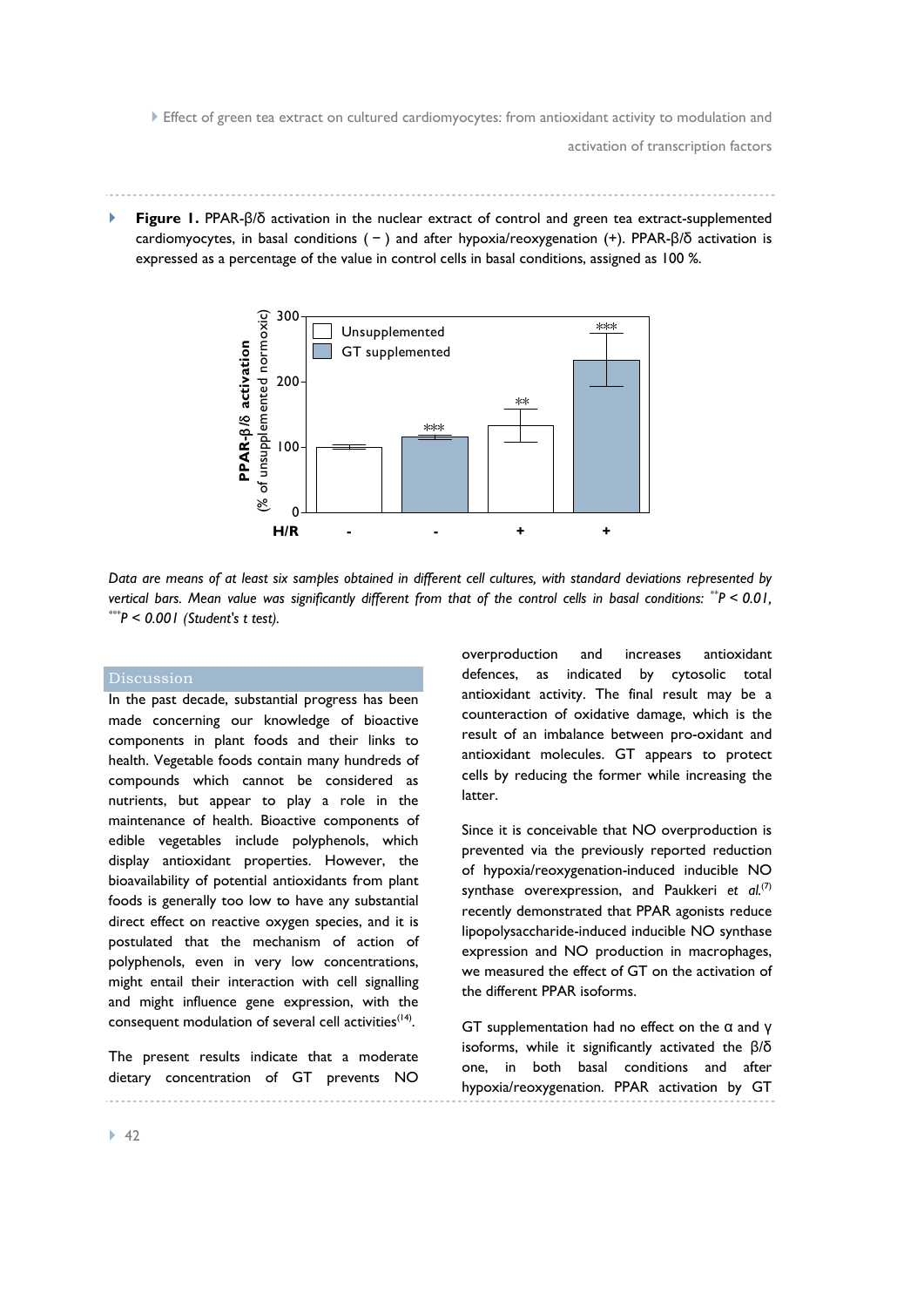` Effect of green tea extract on cultured cardiomyocytes: from antioxidant activity to modulation and activation of transcription factors

was lower than activation by fenofibrate, conceivable considering that fibrates are pharmacological agents.

Although both PPAR-α and -γ are expressed in neonatal rat ventricular myocytes(15), PPAR-β/δ is the predominant PPAR subtype in this cell type and plays a prominent role in the regulation of cardiac lipid metabolism<sup> $(16)$ </sup>. It has been reported that PPAR-β/δ activation inhibits lipopolysaccharide-induced NF-κB activation(16). Since activation of the transcription factor NF-κB facilitates the transcription of a number of genes such as inducible  $NO$  synthase<sup>(17)</sup>, activation of PPAR-β/δ could represent the key event in the reduction of NO production by GT.

At present, it is difficult to distinguish whether PPAR activation by GT is due to direct catechin binding to the transcription factor or it is caused by an increased availability of PPAR-β/δ. EGCG has been reported to inhibit proteasomal activity<sup>(18)</sup>, which, in turn, regulates the availability of transcription factors such as PPAR<sup>(19)</sup>. Notwithstanding, it is very interesting to note that GT selectively activated the β/δ isoform, at least in neonatal cardiomyocytes.

Further studies are needed to better understand the molecular effects of GT in cardiomyocytes, but data reported in the present study appear promising, not only because it is demonstrated that an aberrant NO production has detrimental consequences and is involved in the pathophysiology of myocardial infarction<sup>(20)</sup>, but also considering the possible effect of GT as a PPAR-β/δ selective activator. Very recently, Sheng *et al.*(21) demonstrated that GW0742, a synthetic selective agonist of this PPAR isoform, exerts a beneficial effect on angiotensin II-induced cardiac hypertrophy. In our knowledge there are no data in the literature regarding PPAR activation by green tea, apart from the study by Lee $(22)$  on mouse cloned PPAR-α. Other studies are needed to verify if GT selective activation of PPAR-β/δ is

a feature limited to neonatal rat cardiomyocytes or more generally to cardiac cells. Maybe in the near future modern medicine will be able to better explain why tea was considered the 'longlife beverage' by ancient medicine.

# Acknowledgements

The present study was partially supported by the Centro Interdipartimentale di Ricerca sull'Alimentazione Umana, University of Bologna (Italy).

M.D.N. and E.B. performed the analysis together with F. D., who also did the data analysis and contributed to the drafting of the paper; A.B. designed and supervised the study, and wrote the paper.

All authors state that there is no conflict of interest associated with the present study.

References

- 1. Tipoe G.L. et al. *Green tea polyphenols as an anti-oxidant and anti-inflammatory agent for cardiovascular protection.* Cardiovasc Hematol Disord Drug Targets 2007, **7**(2): 135-144.
- 2. Shankar S., Ganapathy S., and Srivastava R.K. *Green tea polyphenols: biology and therapeutic implications in cancer.* Front Biosci 2007, **12**: 4881-4899.
- 3. Stangl V. et al. *Molecular targets of tea polyphenols in the cardiovascular system.* Cardiovasc Res 2007, **73**(2): 348-358.
- 4. Cook S. *Coronary artery disease, nitric oxide and oxidative stress: the "Yin-Yang" effect--a Chinese concept for a worldwide pandemic.* Swiss Med Wkly 2006, **136**(7-8): 103- 113.
- 5. Agnetti G. et al. *Green tea modulation of inducible nitric oxide synthase in hypoxic/reoxygenated cardiomyocytes.* Biochimie 2005, **87**(5): 457-460.
- 6. Shay N.F. and Banz W.J. *Regulation of gene transcription by botanicals: novel regulatory mechanisms.* Annu Rev Nutr 2005, **25**: 297-315.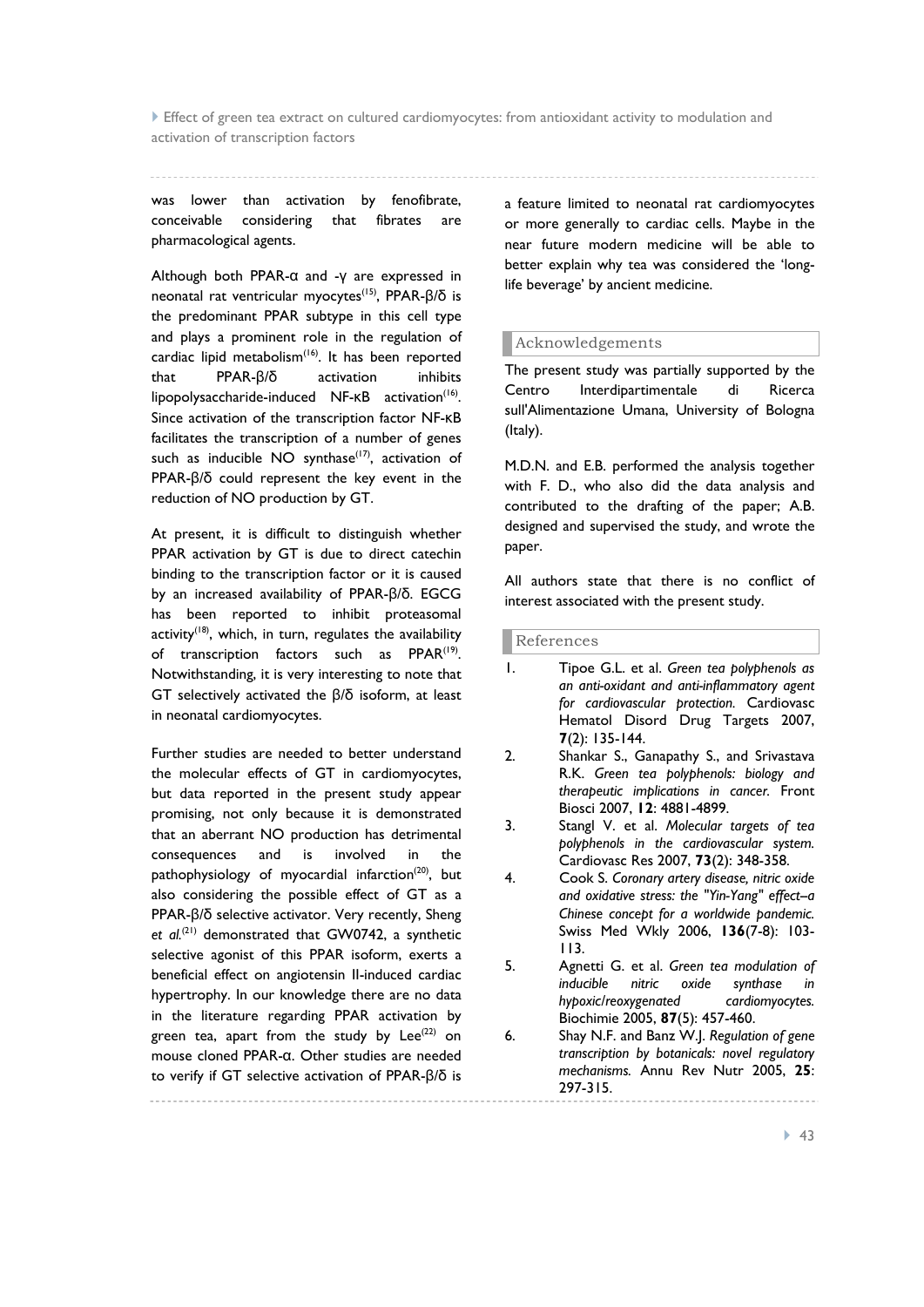` Effect of green tea extract on cultured cardiomyocytes: from antioxidant activity to modulation and

activation of transcription factors

- 7. Paukkeri E.L. et al. *PPARalpha agonists inhibit nitric oxide production by enhancing iNOS degradation in LPS-treated macrophages.* Br J Pharmacol 2007, **152**(7): 1081-1091.
- 8. Bordoni A. et al. *Green tea protection of hypoxia/reoxygenation injury in cultured cardiac cells.* J Nutr Biochem 2002, **13**(2): 103-111.
- 9. Balligand J.L. et al. *Induction of NO synthase in rat cardiac microvascular endothelial cells by IL-1 beta and IFNgamma.* Am J Physiol 1995, **268**(3 Pt 2): H1293-H1303.
- 10. Bradford M.M. *A rapid and sensitive method for the quantitation of microgram quantities of protein utilizing the principle of protein-dye binding.* Anal Biochem 1976, **72**: 248-254.
- 11. Wright G. et al. *Endotoxin stress-response in cardiomyocytes: NF-kappaB activation and tumor necrosis factor-alpha expression.* Am J Physiol Heart Circ Physiol 2002, **282**(3): H872-H879.
- 12. Re R. et al. *Antioxidant activity applying an improved ABTS radical cation decolorization assay.* Free Radical Biol Med 1999, **26**(9- 10): 1231-1237.
- 13. Wei L. and Zhu H. *The influence of hypoxia/reoxygenation on production and release of nitric oxide from cultured newborn rat cardiomyocytes.* Zhonghua Yi Xue Za Zhi 1996, **76**(9): 697-699.
- 14. D'Archivio M. et al. *Modulatory effects of polyphenols on apoptosis induction: relevance for cancer prevention.* Int J Mol Sci 2008, **9**: 213-228.
- 15. Takano H. et al. *Peroxisome proliferatoractivated receptor activators inhibit lipopolysaccharide-induced tumor necrosis factor-alpha expression in neonatal rat cardiac myocytes.* Circ Res 2000, **87**(7): 596-602.
- 16. Planavila A. et al. *Peroxisome proliferatoractivated receptor beta/delta activation inhibits hypertrophy in neonatal rat cardiomyocytes.* Cardiovasc Res 2005, **65**(4): 832-841.
- 17. Bayon Y. et al. *Inhibition of IkappaB kinase by a new class of retinoid-related anticancer*

*agents that induce apoptosis.* Mol Cell Biol 2003, **23**(3): 1061-1074.

- 18. Nam S., Smith D.M., and Dou Q.P. *Ester bond-containing tea polyphenols potently inhibit proteasome activity in vitro and in vivo.* J Biol Chem 2001, **276**(16): 13322- 13330.
- 19. Hauser S. et al. *Degradation of the peroxisome proliferator-activated receptor gamma is linked to ligand-dependent activation.* J Biol Chem 2000, **275**(24): 18527-18533.
- 20. Jugdutt B.I. *Nitric oxide and cardioprotection during ischemia-reperfusion.* Heart Fail Rev 2002, **7**(4): 391-405.
- 21. Sheng L. et al. *Peroxisome proliferatoractivated receptor beta/delta activation improves angiotensin II-induced cardiac hypertrophy in vitro.* Clin Exp Hypertens 2008, **30**(2): 109-119.
- 22. Lee K. *Transactivation of peroxisome proliferator-activated receptor alpha by green tea extracts.* J Vet Sci 2004, **5**(4): 325-330.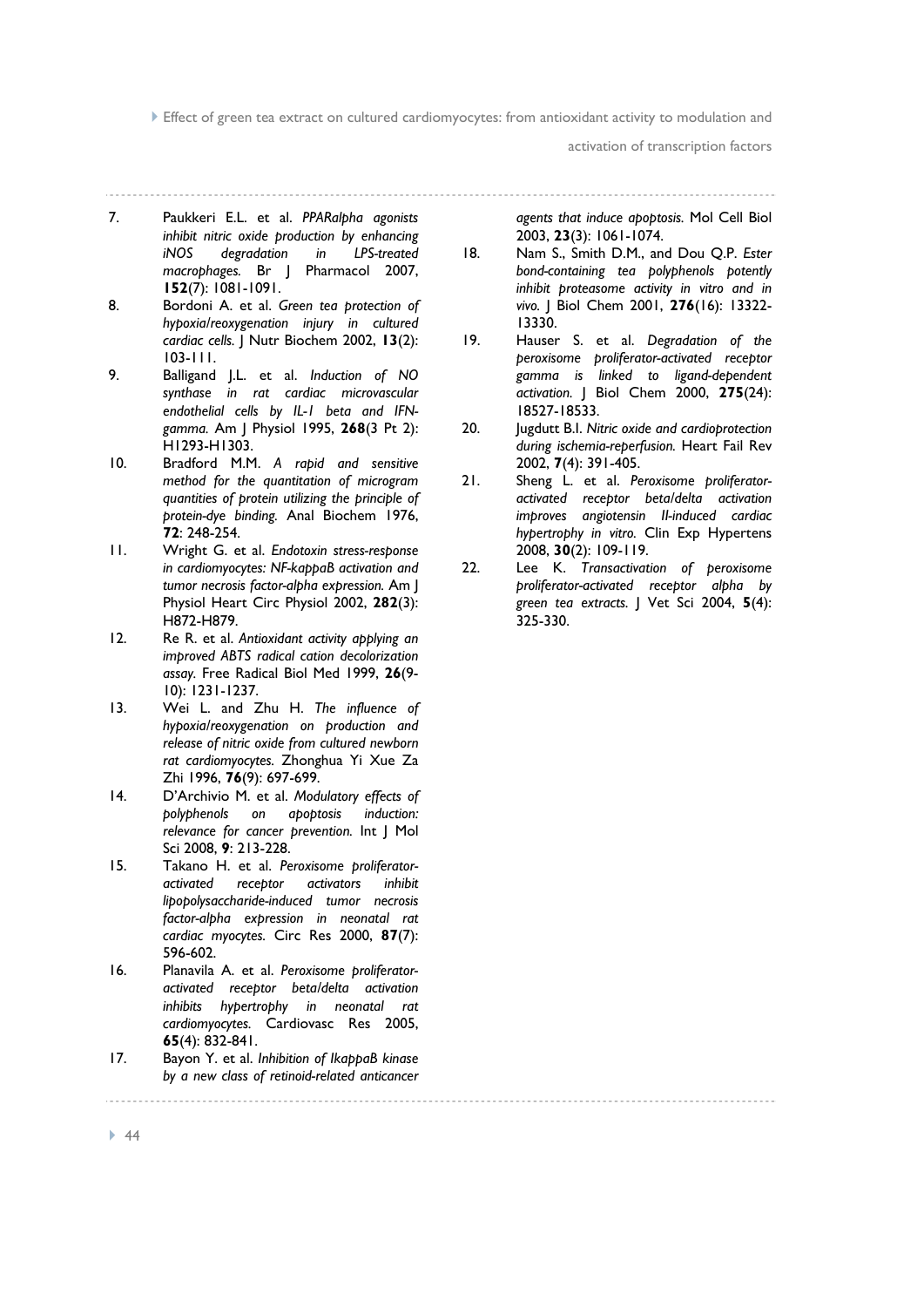` Nutritional modulation of interleukin-23 receptor and regulation of derived pro-inflammatory cytokines as potential regulator of bowel inflammation

**Nutritional modulation of interleukin-23 receptor and regulation of derived proinflammatory cytokines as potential regulator of bowel inflammation**

*Danesi F., Philpott M., Huebner C., Bordoni A., Ferguson L.R. A screen to test the role of IL-23 receptor in inflammatory bowel diseases. Journal of Nutrigenetics and Nutrigenomics. 2008; 1(6): 305.* 

l

# **Abstract**

*Several studies have established that nutrient/gene interactions modulate inflammation, producing either positive or negative effects depending on the net changes in gene expression. To date, few studies have been devoted to elucidating mechanisms underlying this modulation of the inflammatory response in the gut.* 

*The purpose of this study was to develop an assay to investigate the effects of specific micronutrients on inflammatory bowel biomarkers. Kit 225 cells, a human T cell line, were used as a model system. Kit 225 cells have similarities to Th17 cells, a subset of T cells producing interleukin-17 (IL-17). IL-17 is an important mediator of the T-cell response in inflammatory bowel disease (IBD). First, the expression of the interleukin-23 (IL-23) receptor complex, involved in regulation of IL-17 release, was established. Then IL-17 mRNA and protein expression were evaluated in our model system. The involvement of other pro-inflammatory mediators, such as tumor necrosis factor- α (TNF-α), was also verified. IL-23 (1 ng/ml medium for 24 hours) increased the expression of IL-17 mRNA in the cells more than three-fold, relative to the untreated controls. Similarly, TNF-α expression was significantly increased in the IL-23 treated cells.* 

*The influence of different food bioactives on IL-17 and TNF-α mRNA expression and on IL-17 production was evaluated. The selected tested bioactives were: caffeic acid phenethyl ester (CAPE), epigallocatechin gallate (EGCG), docosahexaenoic acid (DHA), and linoleic acid (LA). These experiments elucidate the effect of specific micronutrients on IL-23 receptor activity.* 

<u>.</u>

*Abbreviation used: 5-ASA: 5-aminosalicylic acid; CAPE: caffeic acid phenethyl ester; DHA: docosahexaenoic acid; DMEM: Dulbecco's modified Eagle's medium; EGCG: epigallocatechin gallate; GAPDH: glyceraldehyde 3 phosphate dehydrogenase; GSH: glutathione (GSH); IBD: inflammatory bowel disease; IFN-γ: interferon-γ; IL: interleukin; IL-12 Rβ1: interleukin-12 receptor- β1; IL-12:* 

*interleukin-12; IL-17: interleukin-17; IL-2: interleukin-2 (IL-2); IL-23 R: interleukin-23 specific receptor; IL-23: interleukin-23; LA: linoleic acid; LPS: lipopolysaccharide (LPS); MAPKs: mitogen-activated protein kinases; Na Sal: sodium salicylate; NF-κB: nuclear factor κB; PCR: polymerase chain reaction; PKC: protein kinase C; PMA: phorbol myristate acetate; PPAR: proliferator-activated receptor; TNF-α: tumor necrosis factor- α.*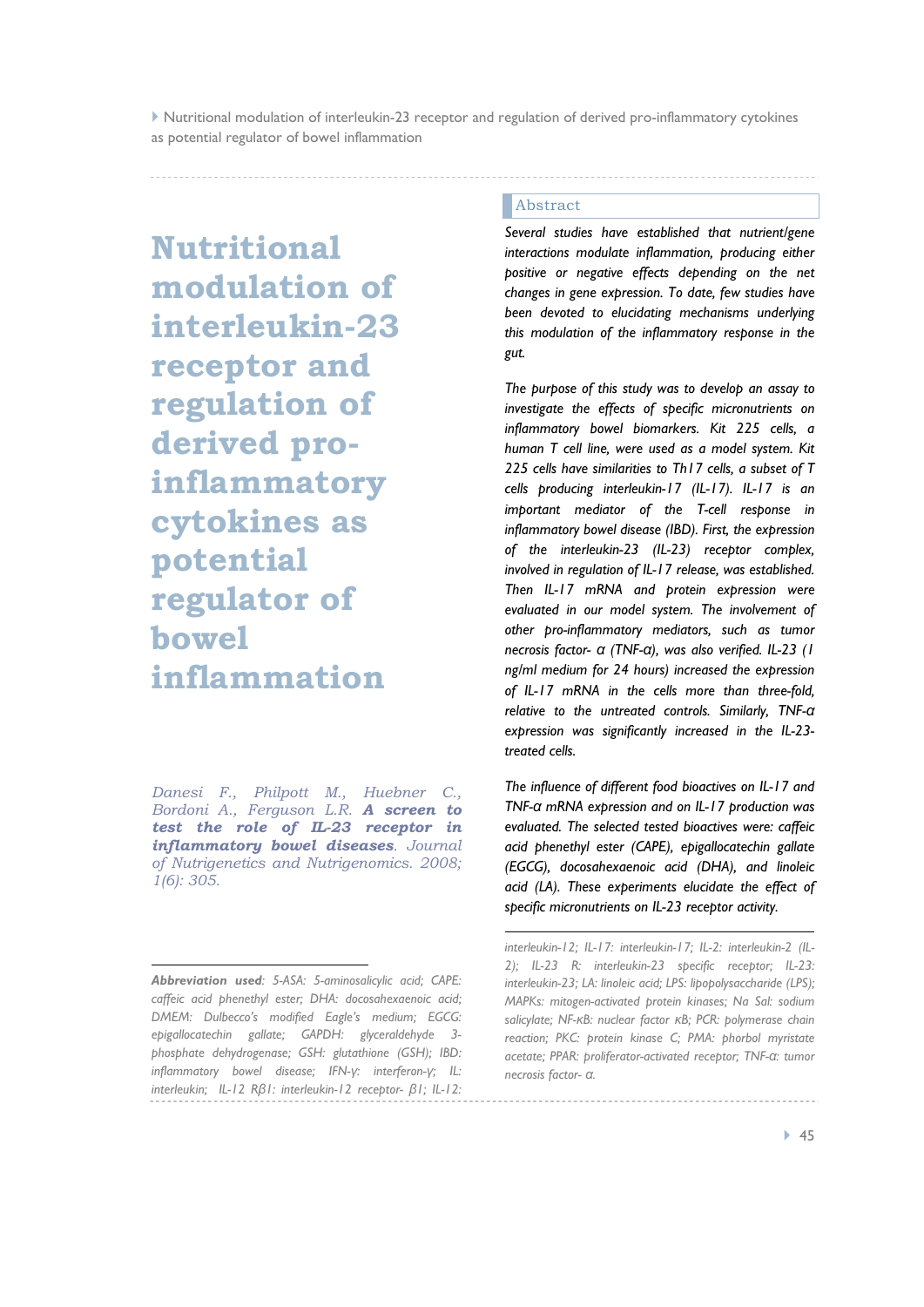` Nutritional modulation of interleukin-23 receptor and regulation of derived pro-inflammatory cytokines

as potential regulator of bowel inflammation

*Our findings suggest that different food bioactives can regulate IL-23 receptor activity, that plays a pivotal role in the modulation of proinflammatory cytokines involved in IBD; therefore IL-23 receptor is representing a key target for a nutritional intervention in inflammation disease.* 

Inflammatory bowel disease (IBD) is a complex multi-factorial disease that involve interactions between host genetic and environmental factors. Although the etiology of IBD is unknown, results from clinical and experimental studies indicate a breakdown in intestinal homeostasis with the development of aberrant inflammatory responses to intestinal bacteria<sup>(1)</sup>.

The possibility of dietary intervention strategies in IBD has long been hypothesised. The recognition of the association between IBD and intestinal microflora<sup>(2)</sup> has led to clinical studies investigating the therapeutic potential of altering the luminal bacteria using probiotics or prebiotics. Despite promising results with animal models, the efficacy of probiotic use in humans with IBD is unclear<sup>(3)</sup>. Synbiotics, which is the combination of probiotics and prebiotics, is a novel idea to maximize the favorable intestinal environment, but larger, controlled trials including species-specific studies must be performed $^{(3)}$ .

Another interesting possibility could be the modulation of inflammatory cytokines by food bioactives.

Among the inflammatory cytokines implicated in IBD pathogenesis, recent attention has focused on the interleukin-12 (IL-12)-related cytokine IL-23 as a key driver of intestinal inflammation<sup> $(4-8)$ </sup>. IL-23 is a pivotal player in intestinal homeostasis via its ability to orchestrate both T-cell-dependent and innate pathways of intestinal inflammation and to suppress regulatory T-cell responses in the intestine.

IL-23 receptor is a heterodimer sharing one subunit, IL-12Rβ1 (binds IL-12p40), with the IL-12 receptor, awhile the other subunit, IL-23R, is specific. IL-23-receptor is expressed in T cells, natural killer cells, dendritic cells, and macrophages<sup>(9)</sup>.

IL-23 induces interferon-γ (IFN-γ) production from activated  $T$  cells<sup>(10)</sup>, and recent work has focused on its ability to promote a novel subset of IL-17-producing CD4<sup>+</sup> helper T cells termed Th17  $cells<sup>(11)</sup>$ . Th17 cells are a heterogeneous population producing a number of cytokines in addition to IL-17 including IL-6, IL-17F, IL-21, IL-22, and TNF- $\alpha^{(12)}$ .

The ability of IL-23 to differentially induce intestinal inflammation suggests the presence of tissue-specific IL-23-dependent effector pathways. In innate colitis, IL-23 was found to control the production of a number of inflammatory cytokines such as IL-1 $\beta$ , IL-6, TNF- $\alpha$  and IFN- $\gamma^{(7)}$ . In addition, in both anti-CD40 and *H. hepaticus*induced colitis, there was a highly localized induction of the Th17 cytokines IL-17, IL-17F, and  $II - 22<sup>(5)</sup>$  in the intestine.

In this work, we have evaluated the influence of different food bioactives on IL-17 and TNF-α mRNA expression and on IL-17 production. Kit 225 cells, a human T cell line possessing similarities to Th17 cells, were used as a model system.

Three of the tested bioactives (**figure 1**), namely caffeic acid phenethyl ester (CAPE), epigallocatechin gallate (EGCG), and docosahexaenoic acid (DHA), were chosen since their ability to reduce inflammation modulating cytokine pattern is reported in literature<sup>(13-15)</sup>. We also tested linoleic acid (LA) (**figure 1**) since this essential fatty acid is precursor of both γ-linolenic and arachidonic acid, which are considered antiand pro-inflammatory, respectively<sup>(16, 17)</sup>.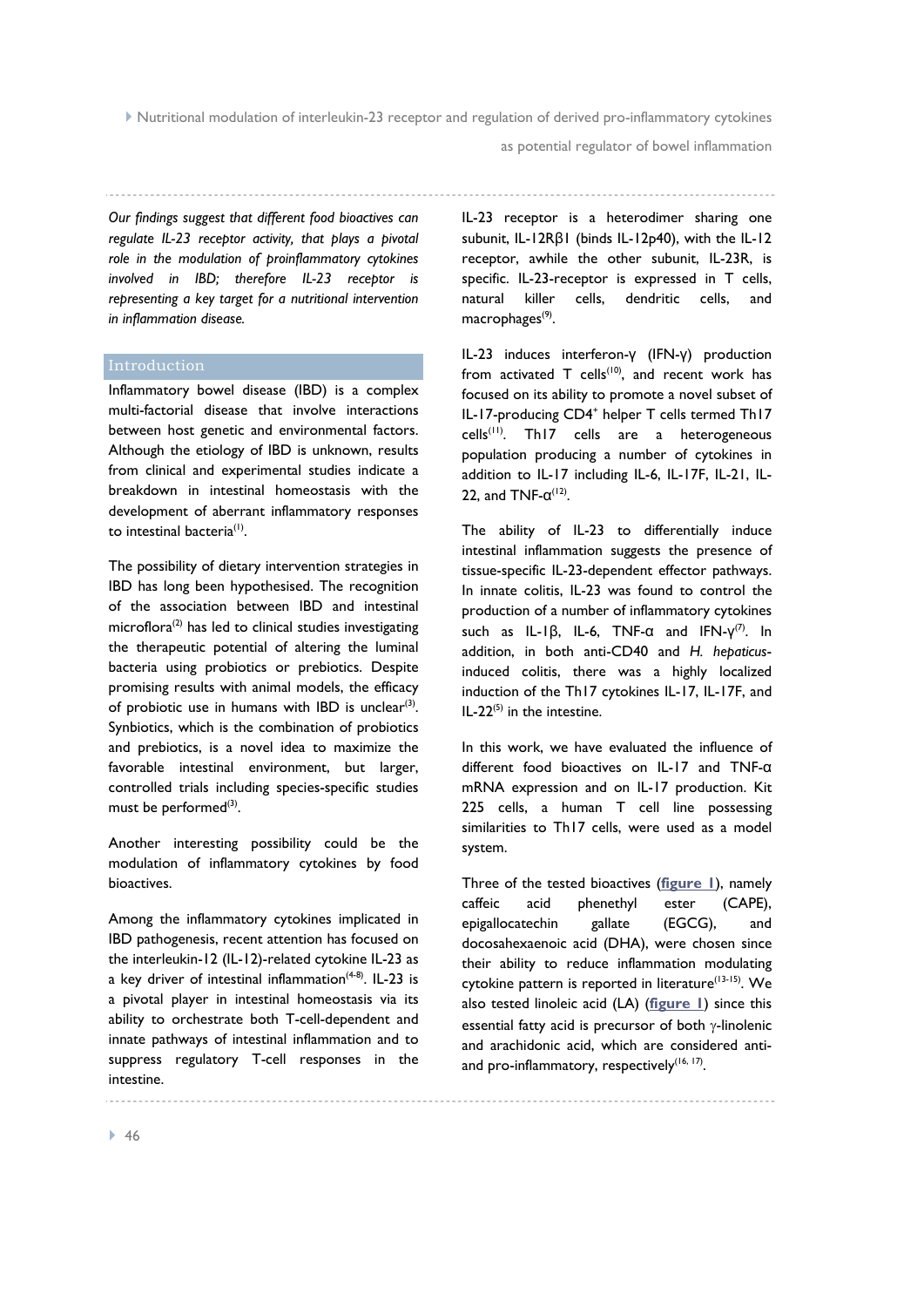` Nutritional modulation of interleukin-23 receptor and regulation of derived pro-inflammatory cytokines as potential regulator of bowel inflammation

**Figure 1**. The chemical structure of caffeic acid phenethyl ester (CAPE), epigallocatechin gallate (EGCG), docosahexaenoic acid (DHA), and linoleic acid (LA).



# Materials

T-cell lymphocytic leukemia cell line (Kit 225) was the kind gift of Prof. Frank Ruscetti (National Cancer Institute, National Institute of Health, USA), while the human colon epithelial cancer cell line (Caco-2) was obtained from the American Type Culture Collection (ATCC, Manassas, VA, USA). Interleukin-2 (IL-2) and interleukin-23 (IL-23) were purchased from R&D Systems (USA). All other chemicals and solvents were purchased from Sigma Chemical (USA).

# Cell Culture

Kit 225 and Caco-2 cell lines were cultured separately and maintained in a 37°C humidified incubator containing  $5\%$  CO<sub>2</sub>. Kit 225 cells were maintained in RPMI 1640 culture medium containing 10% fetal bovine serum, 100 U/mL penicillin, 100 mg/mL streptomycin, and supplemented with 20 ng/mL recombinant human interleukin-2 (IL-2). Cells were passaged weekly.

Caco-2 cells were maintained in Dulbecco's modified Eagle's medium (DMEM) in the presence of 10% fetal bovine serum supplemented with 1 mM sodium pyruvate and 1 mM non essential amino acids and 50 μg/mL gentamycin.

### Gene expression studies

In preliminary experiments, the expression of the functional IL-23 receptor complex was evaluated with quantitative real time PCR in both Kit 225 and Caco-2 cells. At 90% confluence, Kit 225 cells were transferred into  $25 \text{ cm}^2$  flasks and stimulated with 0, 1 or 10 ng/mL interleukin-23 (IL-23) for 24 hours. IL-23 was diluted in PBS to a stock solution of 10 μg/mL, aliquoted and stored at -20°C. Stock solution was diluted with medium to the desired concentrations immediately before use. Comparative experiments were performed simultaneously in Caco-2 cells, not stimulated with IL-23.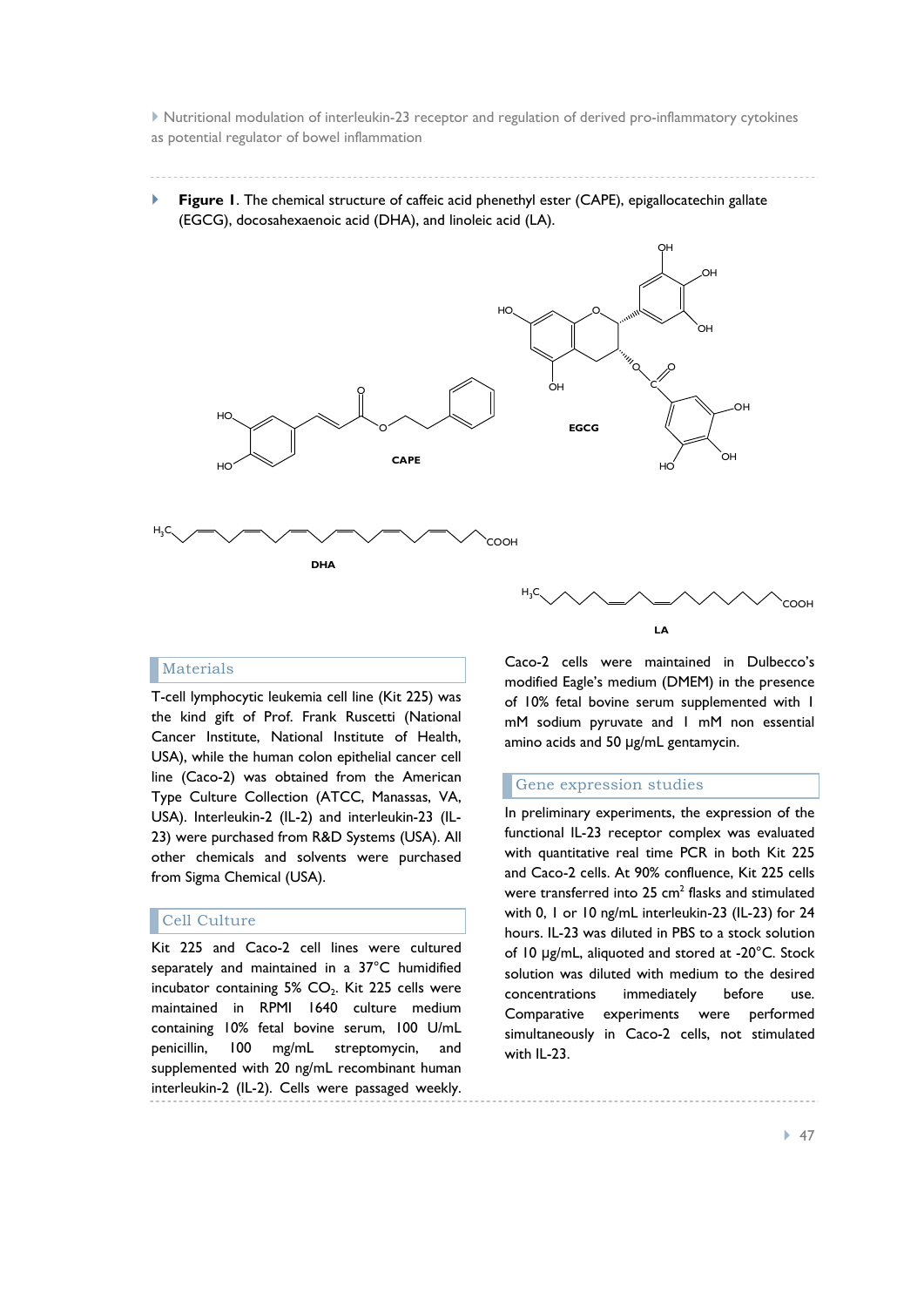` Nutritional modulation of interleukin-23 receptor and regulation of derived pro-inflammatory cytokines

as potential regulator of bowel inflammation

For testing the effects of dietary supplements, Kit-225 cells (90% confluence) were supplemented with 10 µg/mL medium caffeic acid phenethyl ester (CAPE), epigallocatechin gallate (EGCG), docosahexaenoic acid (DHA), or linoleic acid (LA) (as free acids). Phorbol myristate acetate (PMA) and sodium salicylate (Na Sal) (10 µg/mL medium) were used as pro-and anti-inflammatory controls, respectively. CAPE, EGCG, DHA, LA and PMA were resuspended in dimethyl sulfoxide (DMSO) to a concentration of 1 mg/mL, and an equal amount of Milli-Q water added. Each solution was filtered through 0.2 μm nylon syringe filters (Corning, USA), aliquoted and stored at -20°C. Sodium salicylate was dissolved in Mill-Q water to give a 100 mM solution, which was filter-sterilized before use. 24 hours after supplementation, cells were stimulated with 1 ng/mL IL-23 for further 24 hours. Cells were counted with a hemocytometer to ensure comparable cell numbers for each experiment.

Total RNA extraction and real time-PCR

Total RNA was isolated from Kit 225 and Caco-2 cultured cells with the Mini Rneasy kit (Qiagen, USA), treated with DNase (Qiagen), and quantitated by calculation of the optical density at 260 nm with an ND-1000 Spectrophotometer (NanoDrop, USA). RNA was transcribed to cDNA with random hexamers and the SuperScript III First-Strand Synthesis SuperMix (Invitrogen, USA), following manufacturer's instructions. The resulting cDNA was stored at - 80°C.

Absolute quantification of gene expression of selected cytokines (IL-17, TNF-α and IFN-γ) was performed using the ABI PRISM 7900HT Sequence Detection System (Perkin Elmer, USA). Specific primer pairs were designed by using Oligoperfect Designer (http://www.invitrogen.com/) (**Table 1**). Real time PCR amplification was carried out in 9.0 µl

reaction volume in a 384 well optical PCR plate (Perkin Elmer, USA), using Platinum SYBR Green qPCR SuperMix-UDG (Invitrogen, USA). 1 µl of the template cDNA was included in each reaction volume except for the negative controls. Aliquots were then amplified by an initial period of 2 min at 50°C and 5 min at 95°C followed by 40 concurrent cycles involving denaturation (at 95°C for 15 s), annealing (at 58°C for 30 s) and extension (at 72°C for 30 s), further followed by a melting curve analysis (95°C for 15 s, 60°C for 15 s, and 95°C for 15 s) with continuous monitoring of fluorescence. Reactions were typically run in duplicate. Gene expression was normalized to the housekeeping gene glyceraldehyde-3-phosphatedehydrogenase (GAPDH). Real-time data was analyzed with SDS software, version 2.3 (Applied Biosystems, USA). The data was presented as a mean fold change of relative expression as compared to that seen in control cells (normalized to 1).

# **▶ Table 1. Primer sequences used in real-time** PCR assay.

| Gene          | <b>Primer sequence</b>                                                           |
|---------------|----------------------------------------------------------------------------------|
| IL-23 R       | Forward 5'-<br>ACACATGGAATTCTGGGCTA-3'<br>Reverse 5'-<br>TAATTCCAGTGAGCAGGTCC-3' |
| IL-12 Rb1     | Forward 5'-<br>GCGGACCTCAGGATGATG-3'<br>Reverse 5'-<br>TCCACTTGCTCCAGGAACTT-3'   |
| $IL-I7$       | Forward 5'-<br>TCATCCATCCCCAGTTGATT-3'<br>Reverse 5'-<br>TTCGTGGGATTGTGATTCCT-3' |
| TNF- $\alpha$ | Forward 5'-<br>TCAGCCTCTTCTCCTTCCTG-3'<br>Reverse 5'-<br>GCCAGAGGGCTGATTAGAGA-3' |
| <b>GAPDH</b>  | Forward 5'-<br>CAAGGAGTAAGACCCCTGGA-3'<br>Reverse 5'-<br>GGGTCTACATGGCAACTGTG-3' |

*IL-23 R: interleukin-23 specific receptor, IL-12 Rb1: interleukin-12 receptor beta 1, IL-17: interleukin-17, TNF-*α*: tumor necrosis factoralpha, GAPDH: glyceraldehyde 3-phosphate dehydrogenase.*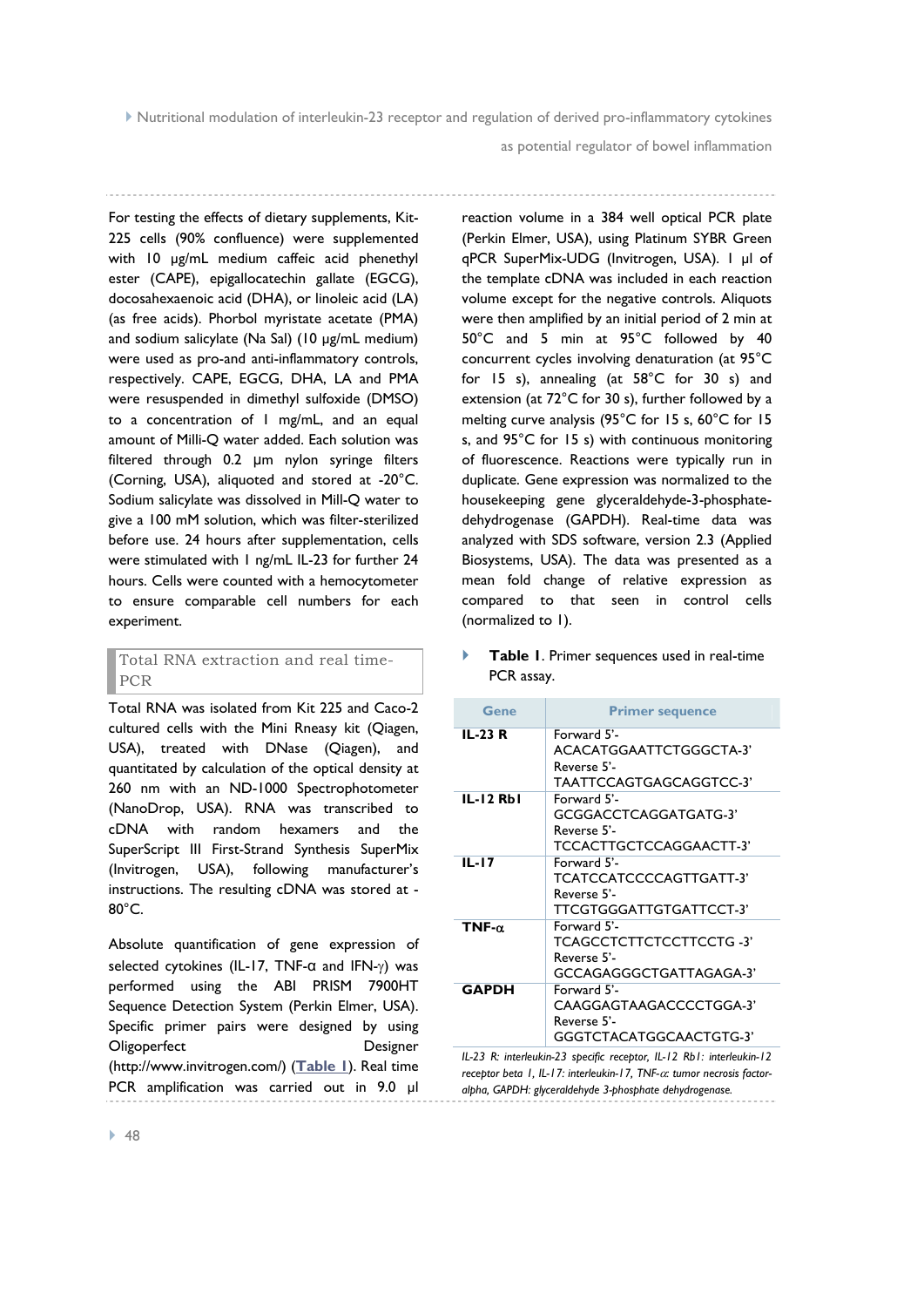` Nutritional modulation of interleukin-23 receptor and regulation of derived pro-inflammatory cytokines as potential regulator of bowel inflammation

#### Determination of IL-17 production

Measurement of interleukin 17 (IL-17) production in cell culture media was performed using Quantikine ELISA kits (R&D System, USA), following the manufacturer's protocol. Briefly, a specific monoclonal antibody was pre-coated onto the bottom of 96 well microplate. Standards (recombinant human IL-17 diluted in Milli-Q water, ranging from 30 to 2000 pg/mL) and samples were pipetted into the wells, so that the IL-17 contained in the supernatant could bind specifically to the immobilized antibody. A substrate solution was added to provide a sensitive colorimetric readout at 405 nm. By comparing the optical density of the samples to the standard curve, the IL-17 concentration in the culture supernatant was determined, and expressed as pg/mL.

#### Statistical analysis

Statistical significance was evaluated by an unpaired Student's t-Test using the GraphPad Prism software, comparing supplemented cells with their respective control.

The preliminary evaluation of the expression of the functional IL-23 receptor complex by quantitative real time PCR revealed a significantly higher expression of both subunits, IL-23 specific receptor and IL-12 receptor beta 1, in Kit 225 cells with respect to Caco-2 *(data not shown)*.

IL-17 gene mRNA expression was evaluated in Kit 225 cells in basal condition and upon stimulation with two different concentration of IL-23, and in Caco-2 cells for comparison. As reported in **figure 2**, IL-17 gene was expressed in Kit 225 cells, but not in Caco-2 ones, in basal condition,

` **Figure 2**. Effect of IL-23 stimulation on IL-17 (A) and TNF-α (B) gene expression in Kit 225 cells.



*Data are presented as the mean fold change (± SD) of relative expression compared to unstimulated (normalized to 1). For details see Methods. Caco-2 cells were used as comparison. Significant differences were evaluated by t-test in comparison with unstimulated Kit 225 cells (\* p<0.05, \*\* p<0.01, \*\*\* p<0.001).*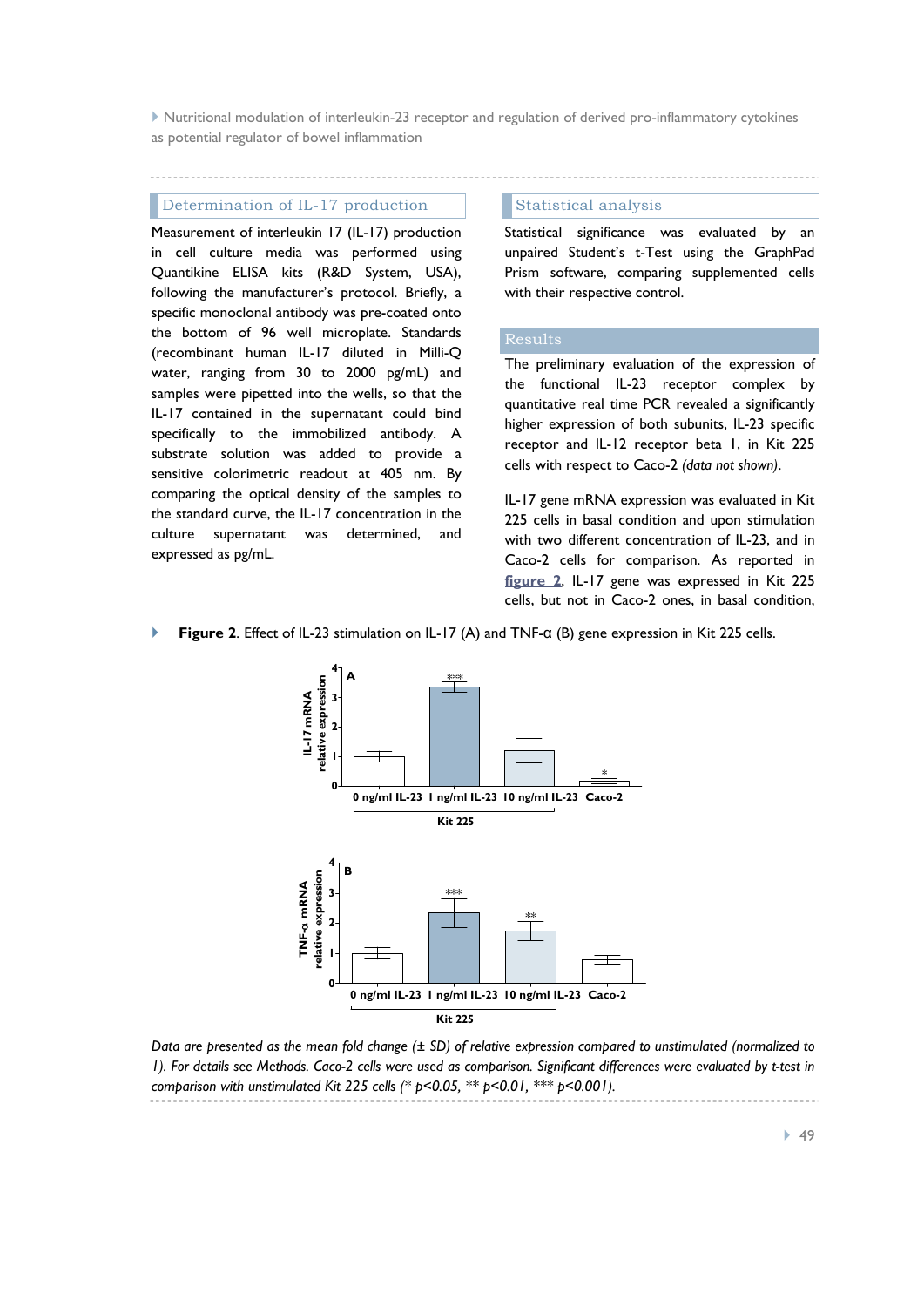` Nutritional modulation of interleukin-23 receptor and regulation of derived pro-inflammatory cytokines

as potential regulator of bowel inflammation

and appeared upregulated by the low concentration of IL-23. On the contrary, Il-23 highest concentration did not modify IL-17 mRNA expression.

The basal expression of TNF-α encoding gene was similar in Kit 225 and Caco-2 cells. Again, IL-23 stimulation up-regulated gene expression, particularly when the lower dose was used.

The effect of the different supplementations on the mRNA expression of IL-17 gene in both basal condition and after IL-23 stimulation is reported in **figure 3**. In both conditions, the proinflammatory PMA caused the over-expression of IL-17, which appeared down regulated in cells supplemented with the anti-inflammatory Na-Sal. A similar or even higher anti-inflammatory effect was achieved supplementing cells with EGCG, DHA and LA. CAPE supplementation slightly upregulated IL-17 gene in the absence of IL-23 stimulation, while after stimulation it caused a downregulation in comparison to the respective unsupplemented control.

**Figure 3. IL-17 mRNA** expression in unsupplemented and supplemented Kit 225 cells in basal condition and after IL-23 stimulation.



*Data are presented as a mean fold change (± SD) of relative expression compared to unsupplemented cells in basal condition (normalized to 1). For details see Methods. In both conditions (unstimulated - white bar, and stimulated blue bar) significant differences were evaluated by t-test in comparison with the corresponding unsupplemented Kit 225 cells (\* p<0.05, \*\* p<0.01, \*\*\* p<0.001).* 

As shown in **figure 4**, PMA caused the overexpression of TNF-α gene, too, while Na-Sal was ineffective, as well as CAPE. In both unstimulated and stimulated conditions DHA significantly downregulated gene expression, while the effect of EGCG and LA appeared to be dependent on the presence of IL-23, the first one being antiinflammatory only in stimulated condition, the second one pro-inflammatory only in basal one.

The molecular effect of PMA , DHA and LA were completely in agreement with data regarding IL-17

protein expression (**figure 5**). Conversely, no modification in IL-17 protein concentration was detected in Na-Sal and EGCG supplemented cells compared with the corresponding unsupplemented ones. Regarding CAPE supplementation, in stimulated condition the lower protein concentration reflected the downregulation of the encoding gene, while in basal condition the increased gene expression was accomplished to a reduced protein synthesis.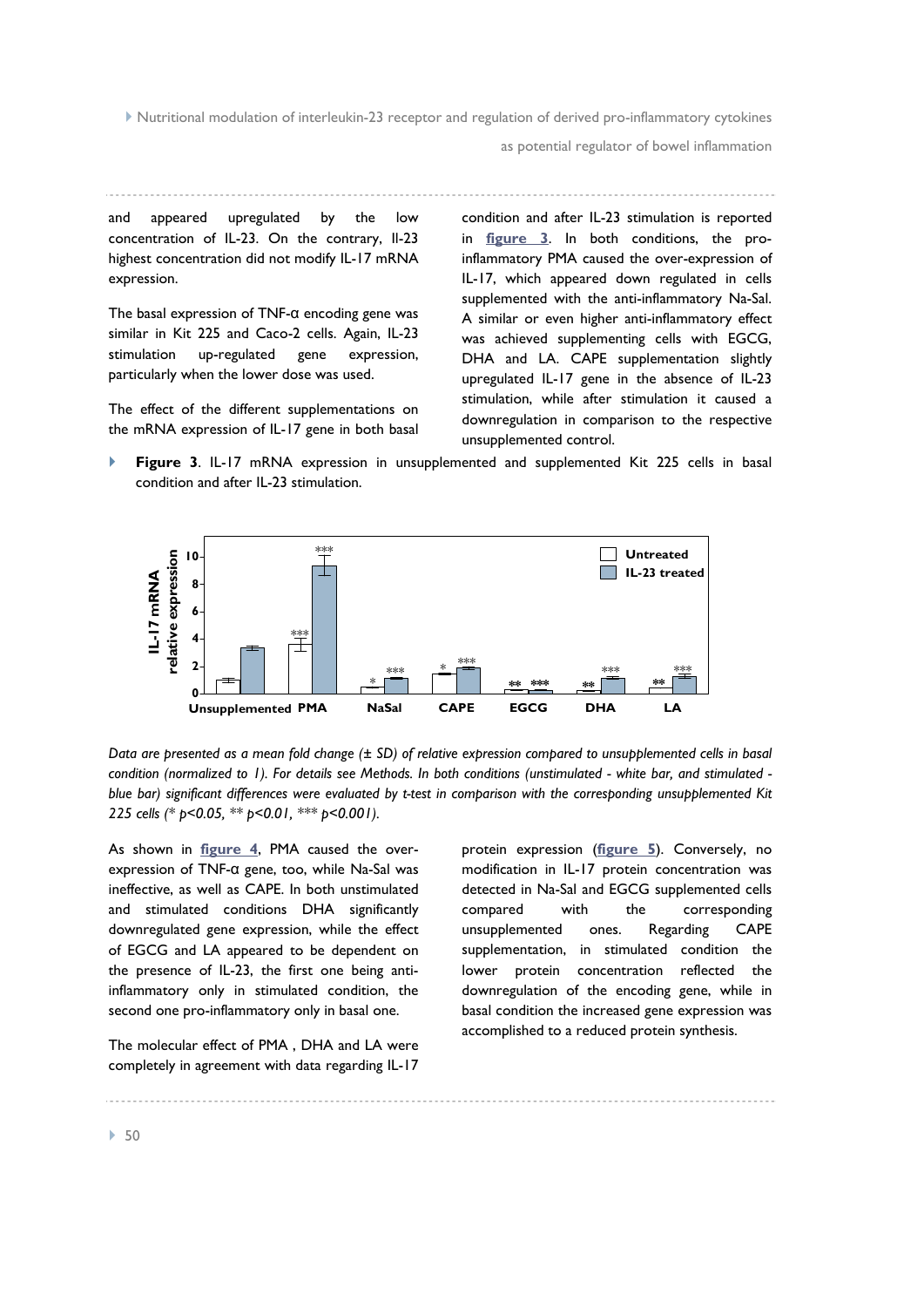` Nutritional modulation of interleukin-23 receptor and regulation of derived pro-inflammatory cytokines as potential regulator of bowel inflammation

` **Figure 4**. TNF-α mRNA expression in unsupplemented and supplemented Kit 225 cells in basal condition and after IL-23 stimulation.



*Data are presented as a mean fold change (± SD) of relative expression compared to unsupplemented cells in basal condition (normalized to 1). For details see Methods. In both conditions (unstimulated - white bar, and stimulated*  blue bar) significant differences were evaluated by t-test in comparison with the corresponding unsupplemented Kit *225 cells (\* p<0.05, \*\* p<0.01, \*\*\* p<0.001).*

# **Figure 5. IL-17 production in unsupplemented and supplemented Kit 225 cells in basal condition and after IL-23 stimulation.**



*Data are presented as a mean (± SD) of IL-17 protein concentration in cell culture supernatant (pg/ml). For details see Methods section 2.4. In both conditions (unstimulated - white bar, and stimulated - blue bar) significant differences were evaluated by t-test in comparison with the corresponding unsupplemented Kit 225 cells (\* p<0.05, \*\* p<0.01, \*\*\* p<0.001).* 

In humans, interleukin-23 (IL-23) receptor is expressed in activated/memory T cells, NK cells, macrophages, DC and monocytes<sup>(9, 10)</sup>. IL-23 receptor has a key role in the regulation of a

newly defined effector T-cell subset, Th17 cells, a pathogenic subset characterized by the production of interleukin-17  $(IL-17)^{(12, 18, 19)}$ . Recently, IL-23 and Th17 cells have been implicated in several aspects of autoimmune disease<sup>(20)</sup>; particularly, IL-23 has emerged as a key

-----------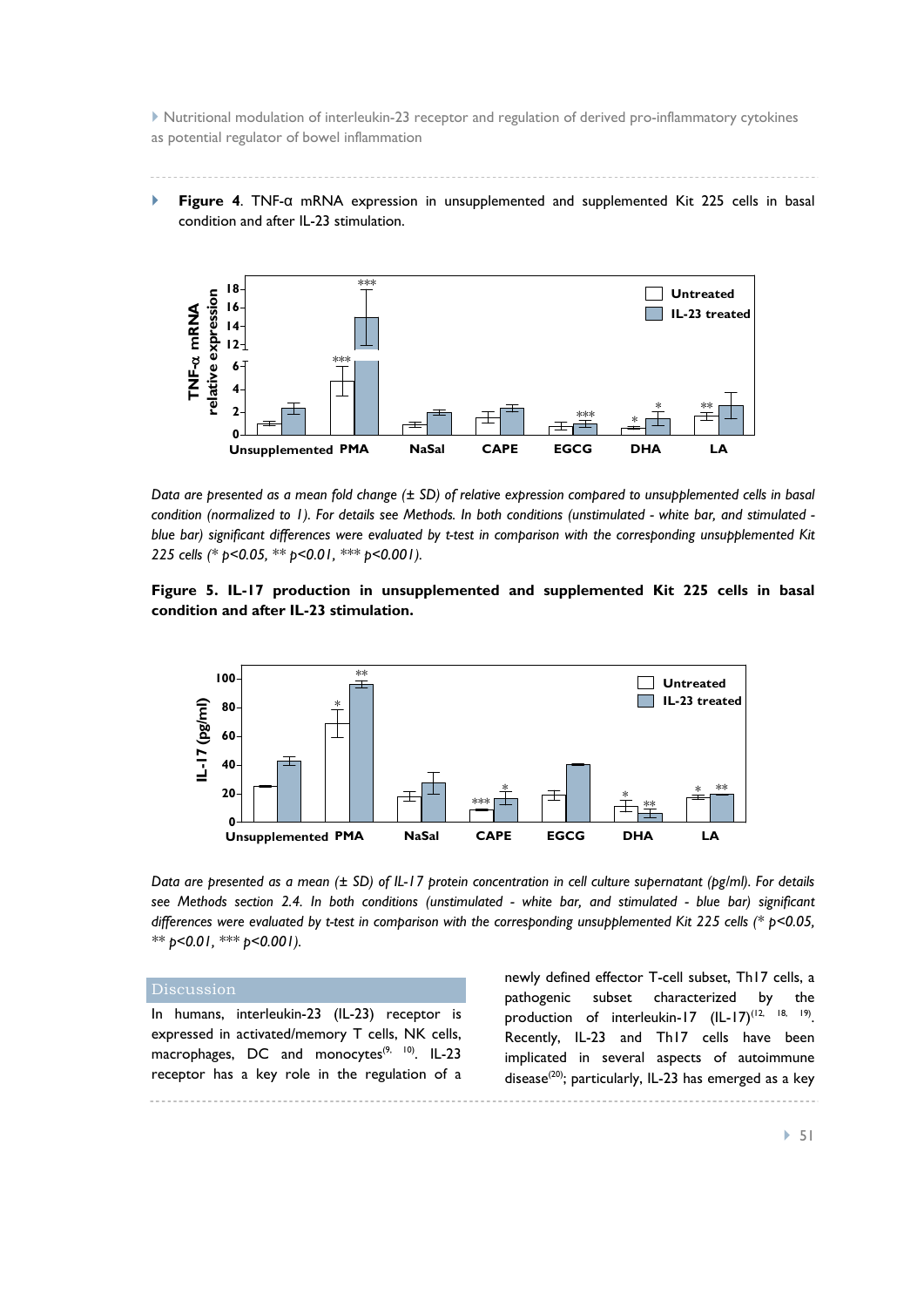` Nutritional modulation of interleukin-23 receptor and regulation of derived pro-inflammatory cytokines

as potential regulator of bowel inflammation

player in chronic intestinal inflammation as shown in several models of inflammatory bowel disease  $(IBD)^{(5, 6, 8, 21-25)}$ .

In this paper we evaluated the possibility of modulating IL-23 receptor by supplementing cells with different bioactive food components.

We used Kit 225 cells as novel model system. Kit 225 cells, an interleukin 2 (IL-2)-dependent human T cell line derived from chronic lymphocytic leukemia(26), have similarities to Th17 cells, and Parham *et al.<sup>(9)</sup>* demonstrated that they have a proliferative response to IL-23. In preliminary studies we demonstrated that Kit 225 cells express both subunits (IL-12 beta 1 and IL-23 R) of IL-23 receptor. In this study we evidenced that IL-23 treatment lead to up-regulation of the expression of some important mediators of the Tcell response in IBD, i.e. IL-17 and TNF-α.

Cytokine gene expression was evaluated 24 h after IL-23 stimulation, a lag time widely accepted<sup>(27)</sup>. In unsupplemented Kit 225 cells IL-17 mRNA levels increased more than three-fold upon 1 ng/ml IL-23 exposure, in agreement with other authors<sup>(18, 28)</sup>, while 10 ng/ml IL-23 were ineffective. This could be explained by an early change in gene expression consequent to the higher dose, followed by the return to baseline after 24 h. TNF-α mRNA expression was similarly up-regulated by both IL-23 concentrations. Even in this case, it is conceivable that stimulation with the high dose of IL-23 caused a very fast upregulation of TNF-α gene, which expression was coming back to basal value after 24 h. Although further studies are needed to clarify this point, our data clearly indicate that kit 225 cells possess a functional IL-23 receptor, and are able to produce IL-17 and TNF-α following IL-23 exposure. IL-17 and TNF-α are key cytokines playing redundant and pleiotropic effects contributing to the inflammatory response. It has been demonstrated that IL-17 and TNF-α overexpression induced by phorbol myristate acetate

(PMA) lead to activation of mitogen-activated protein kinases (MAPKs) via the protein kinase C (PKC) pathway<sup>(29)</sup>. Over-expression of IL-17 and TNF-α is probably depending on activation of nuclear factor κB (NF-κB)<sup>(30, 31)</sup>, which is upregulated in macrophages and epithelial cells of IBD patients(32). Sodium salicylate (Na Sal), a known anti-inflammatory, acts through suppression of NF-κB activity<sup>(33)</sup>.

In our study PMA supplementation increased significantly IL-17 mRNA expression, IL-17 protein production and TNF-α mRNA expression. Moreover, it acts synergistically with IL-23 in increasing these parameters. On the opposite, sodium salicylate was significantly effective only in preventing IL-17 gene over-expression, but not IL-17 protein overproduction or TNF-α gene upregulation.

All bioactives tested in this study can be find in foods: caffeic acid phenethyl ester (CAPE) is a phenolic component of the propolis obtained from honeybee hives, epigallocatechin gallate (EGCG) is the main polyphenol found in green tea, docosahexaenoic acid (DHA) is the fatty acid which characterized fish lipids, and linoleic acid (LA) is widely present in diet, mainly in vegetable oils. Some of them (CAPE, EGCG, and DHA) have been shown to be very potent antiinflammatory agents both *in vitro* and *in vivo*(34-37).

Regarding IL-17 gene mRNA expression our data confirmed EGCG and DHA anti-inflammatory activity in both treated and IL-23 untreated cells, while CAPE downregulated it in treated cells only. The inhibition of IL-17 mRNA expression by these bioactives is probably due to suppression of NFκB activation, as demonstrated by other authors in different model systems $(38-40)$ . IL-17 downregulation following LA supplementation was unexpected, since LA is considered a proinflammatory agent acting via activation of NFκB and MAPK cascade<sup>(41, 42)</sup>. Since LA is substrate for the synthesis of both γ-linolenic and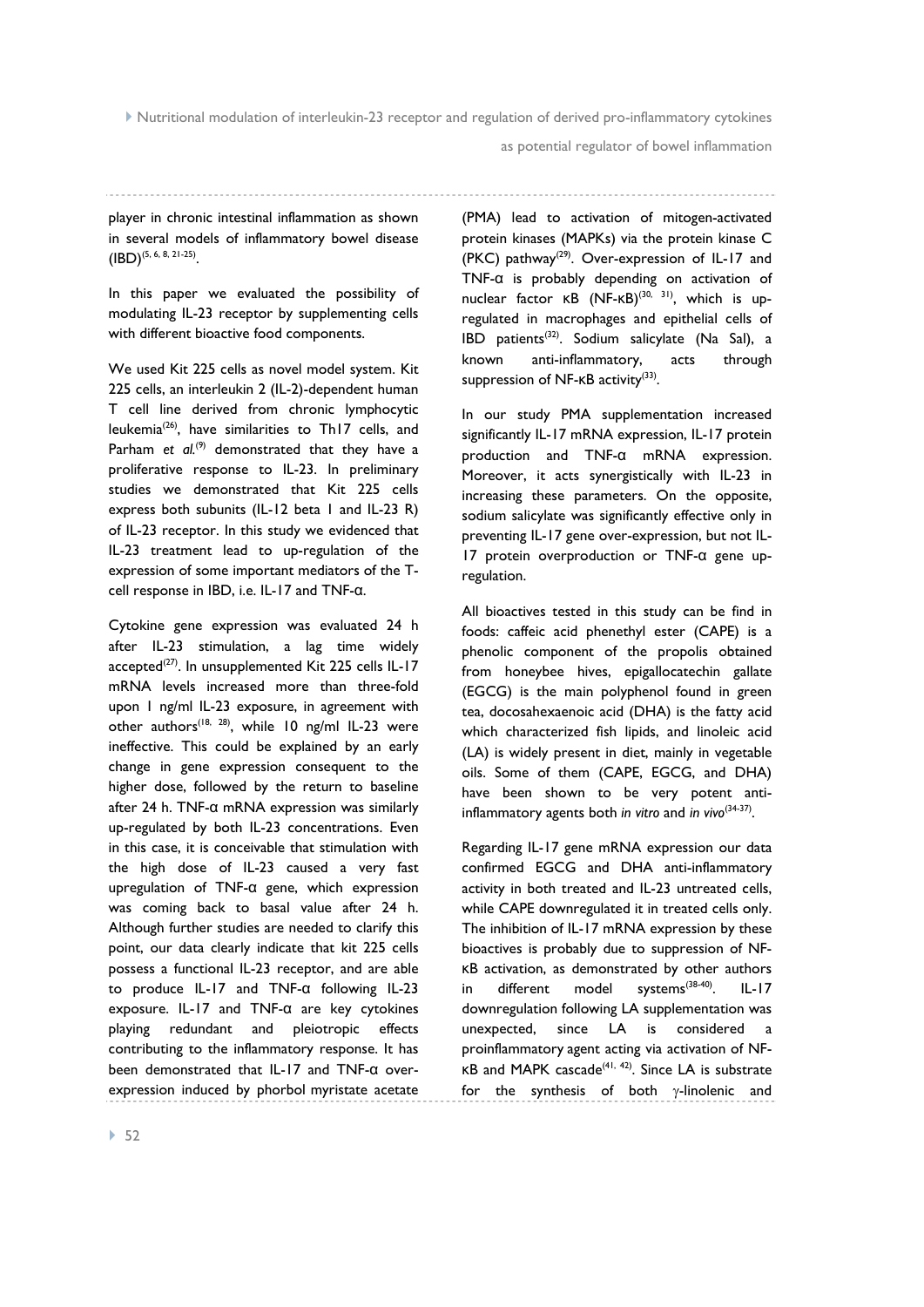` Nutritional modulation of interleukin-23 receptor and regulation of derived pro-inflammatory cytokines as potential regulator of bowel inflammation

arachidonic acid, which are precursors of anti- and pro-inflammatory eicosanoids respectively, our results could depend on the prevalence of γlinolenic acid production from LA in our experimental condition.

Comparing IL-17 mRNA expression analysis with protein expression profile, we evidenced a good correlation between these two parameters in CAPE, DHA and LA supplemented cells, as also verified by other authors<sup>(43-46)</sup>. This good correlation between IL-17 mRNA level, quantified by real-time PCR, and protein level, quantified by enzyme-linked immunosorbent assay, is probably due to the short half-life of cytokines. In fact, cytokine secretion depends on new protein synthesis, and the elaboration of cytokine response to inflammatory stimuli is ultimately regulated by the transcription rates of cytokine genes<sup>(47)</sup>. Regarding EGCG, downregulation of IL-17 gene mRNA expression was not accomplished with a decrease in protein synthesis. Further studies are needed to explain this result.

Regarding TNF-α gene expression, although various investigators have demonstrated that CAPE has anti-inflammatory properties both *in vitro* and *in vivo*(32, 48-51), in our study it was ineffective either in absence or presence of IL-23 treatment. Similar observations have been already reported in alveolar epithelial cells, where CAPE did not totally abrogate lipopolysaccharide (LPS) mediated TNF-α biosynthesis<sup>(40, 52)</sup>. CAPE has been demonstrated to be a specific inhibitor of the NFκB, this accounting for its anti-inflammatory actions<sup>(53)</sup>. It must be considered that TNF- $\alpha$  gene contains not only NF-κB binding sites, but also many other potential regulatory elements. In addition, MAPK regulation has been recently involved in the regulation of proinflammatory cytokine biosynthesis and transcription<sup> $(54)$ </sup>. Since cross-talk between MAPK and NF-κB signaling pathways is probable, all of these pathways may play a role in regulating TNF-α mRNA expression after inflammatory stimulus. The inhibition of NF-

κB alone may therefore be not sufficient for a significant reduction of the TNF-α overexpression due to IL-23. Further studies are necessary to evaluate CAPE effect on NF-κB inhibition and TNF-α protein production in IL-23 treated cells.

EGCG has been demonstrated to inhibit LPSinduced TNF-α production in mouse macrophages(55, 56). Our results confirmed the downregulation of TNF-α mRNA expression also in IL-23-stimulated Kit 225 cells. It is conceivable that also this down-regulation is due to the inhibition of the activation of NF- $KB$ <sup>(30, 56-59)</sup>.

Several studies suggest that n−3 PUFAs are potent anti-inflammatory, that act by down-regulation of NF-κB activity, both in animal and other cell models. In this study we evaluated the individual effect of DHA, without the contribution of EPA. Notwithstanding EPA anti-inflammatory activity related to its eicosanoid derivatives, DHA has been demonstrated to reduce TNF-α mRNA expression greater than EPA in a different system model<sup>(60)</sup>. Actually, DHA suppressed significantly the TNF-α mRNA expression also in Kit 225 cells. This effect could be ascribed to an alteration of the cellular redox status, which could in turn affect NF-κB activity. Komatsu et *al.*<sup>(61)</sup> demonstrated that DHA reduces oxidative stress and increases levels of the antioxidant glutathione (GSH), so suppressing nitric oxide production and inducible nitric oxide synthase expression in interferon-gamma plus LPS-stimulated murine macrophages. We hypothesize that DHA may inhibit NF-κB activation, and consequently TNF-α mRNA expression, by triggering antioxidant systems. In addition, DHA effect could be linked to D-series resolvins, DHA-derived lipid mediators with anti-inflammatory activity $(15, 62)$ .

In the absence of IL-23 stimulus, LA promoted an increase of TNF-α mRNA expression with respect to unsupplemented cells, according to other authors<sup> $(41, 42)$ </sup>. In IL-23 treated cells the pro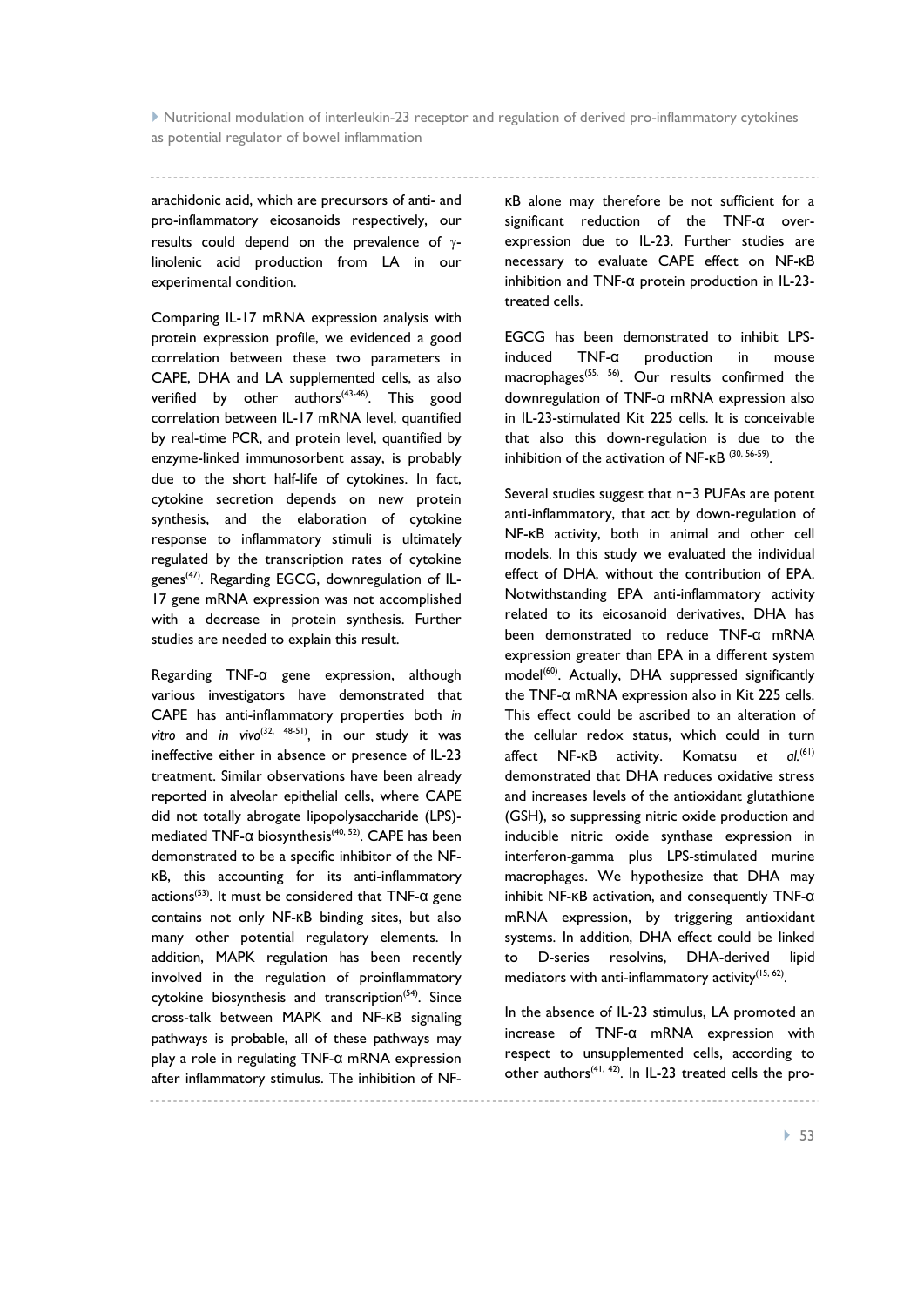` Nutritional modulation of interleukin-23 receptor and regulation of derived pro-inflammatory cytokines

as potential regulator of bowel inflammation

inflammatory effect of LA was not either additive or synergic to IL-23. The full nature of this result needs further investigation.

Overall, our data suggest some food bioactive compounds as possible anti-inflammatory agents, able to break down the newly identified inflammatory loop involving IL-23, IL-17 and all cytokine network. In some cases, tested bioactives were more effective than sodium salicylate in the modulation of pro-inflammatory IL-23-mediated stimulus.

It is interesting to note that all tested bioactives are recognized as peroxisome proliferatoractivated receptor (PPAR) ligands, and it is conceivable that their inhibitory effect results from a PPAR-mediated inhibition of NF-κB signaling pathway. Among PPAR isoforms, PPAR-γ is highly expressed in the colon, mainly in the crypts and surface of epithelial cells<sup>(63)</sup>, as well as in macrophages and  $T$  and  $B$  lymphocytes<sup>(63-71)</sup>. Recently, ligands for the PPAR-γ have been shown to inhibit the expression of various cytokines in monocytes and macrophages, principally by preventing the activation of NF-κB by an unclear mechanism<sup>(72, 73)</sup>. However, PPAR-γ levels are decreased during chronic inflammation in humans and animals<sup>(65-71, 74, 75)</sup>.

TNF-α is known to inhibit the ligand-dependent transcriptional activity of PPAR-γ with a mechanism not fully understood $(76)$ . Inhibition of PPAR-γ function by TNF-α can represent a molecular mechanism of the inflammation disorders, such as IBD. Recent reports indicate that PPAR-γ ligands decrease the degree of inflammation associated with experimental colitis(70, 71, 77-79). In fact, 5-aminosalicylic acid (5- ASA), one of the oldest anti-inflammatory chemicals used for the treatment of IBD, binds PPAR-γ, thus explaining its anti-inflammatory effects in the colon<sup>(80)</sup>. In this perspective, bioactives PPAR-γ ligands could represent a novel approach to the treatment of  $IBD^{(70)}$ .

In conclusion, targeting IL-23 receptor and his downstream signaling pathways, including PPAR-γ, could have preventive and therapeutic role against chronic inflammatory disorders, such as IBD.

In this light, some bioactives present in foods could be a new, interesting approach for the prevention and treatment of IBD.

# Acknowledgment

Nutrigenomics New Zealand is a collaboration between AgResearch Ltd., Crop & Food Research, HortResearch and The University of Auckland, with funding through the Foundation for Research Science and Technology. The authors thank Yaoyao Ding, Eunice Tan, and Philippa Dryland for skillful technical assistance.

# References

- 1. Xavier R.J. and Podolsky D.K. *Unravelling the pathogenesis of inflammatory bowel disease.* Nature 2007, **448**(7152): 427-34.
- 2. Bamias G. et al. *New concepts in the pathophysiology of inflammatory bowel disease.* Ann Intern Med 2005, **143**(12): 895-904.
- 3. Shteyer E. and Wilschanski M. *Novel therapeutic modalities in pediatric inflammatory bowel disease.* Isr Med Assoc J 2008, **10**(11): 816-20.
- 4. Elson C.O. et al. *Monoclonal antiinterleukin 23 reverses active colitis in a T cell-mediated model in mice.* Gastroenterology 2007, **132**(7): 2359-70.
- 5. Hue S. et al. *Interleukin-23 drives innate and T cell-mediated intestinal inflammation.* J Exp Med 2006, **203**(11): 2473-83.
- 6. Kullberg M.C. et al. *IL-23 plays a key role in Helicobacter hepaticus-induced T celldependent colitis.* J Exp Med 2006, **203**(11): 2485-94.
- 7. Uhlig H.H. et al. *Differential activity of IL-12 and IL-23 in mucosal and systemic innate immune pathology.* Immunity 2006, **25**(2): 309-18.
- 8. Yen D. et al. *IL-23 is essential for T cellmediated colitis and promotes inflammation*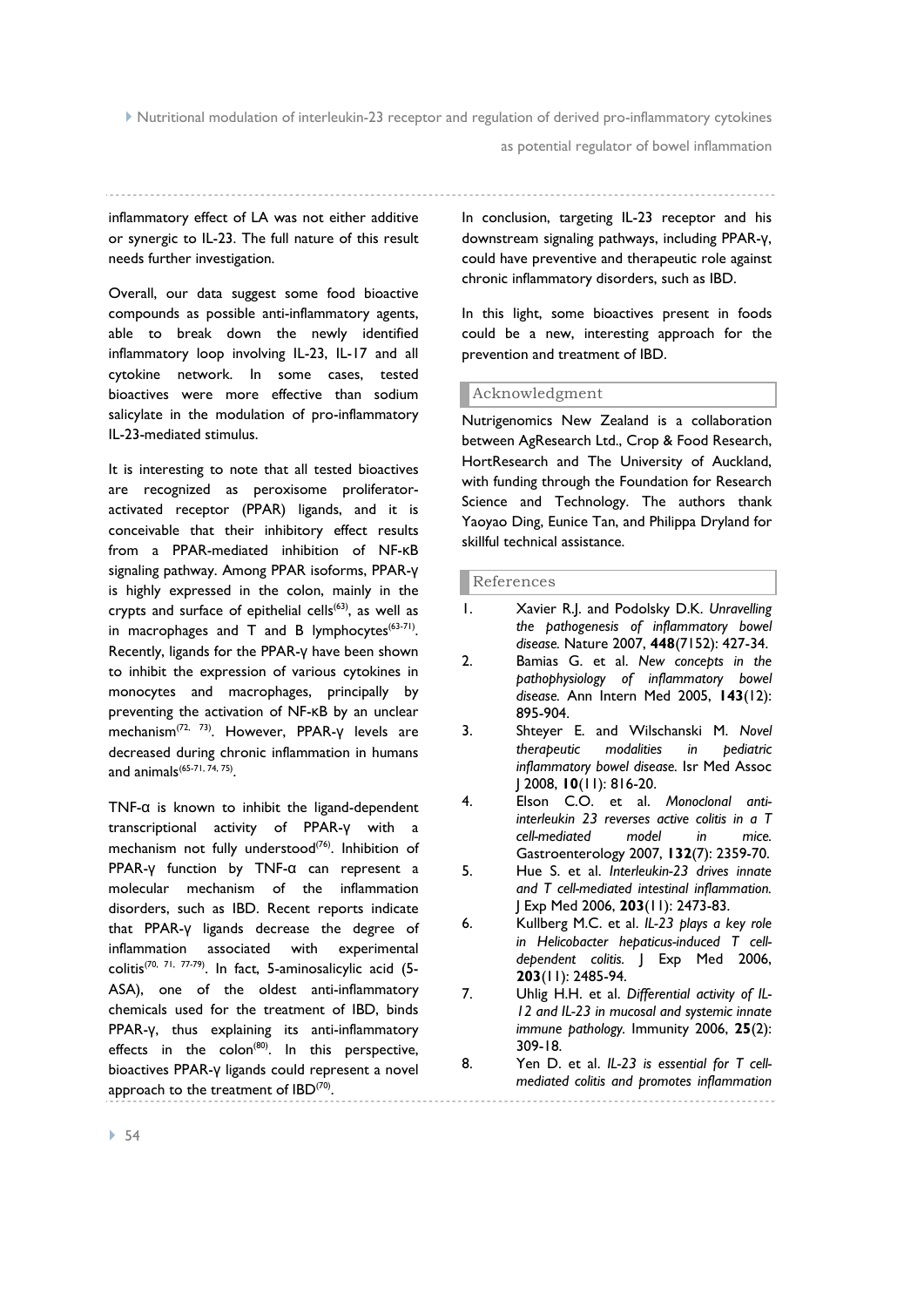` Nutritional modulation of interleukin-23 receptor and regulation of derived pro-inflammatory cytokines as potential regulator of bowel inflammation

*via IL-17 and IL-6.* J Clin Invest 2006, **116**(5): 1310-6.

- 9. Parham C. et al. *A receptor for the heterodimeric cytokine IL-23 is composed of IL-12Rbeta1 and a novel cytokine receptor subunit, IL-23R.* J Immunol 2002, **168**(11): 5699-708.
- 10. Oppmann B. et al. *Novel p19 protein engages IL-12p40 to form a cytokine, IL-23, with biological activities similar as well as distinct from IL-12.* Immunity 2000, **13**(5): 715-25.
- 11. Murphy C.A. et al. *Divergent pro- and antiinflammatory roles for IL-23 and IL-12 in joint autoimmune inflammation.* J Exp Med 2003, **198**(12): 1951-7.
- 12. Langrish C.L. et al. *IL-23 drives a pathogenic T cell population that induces autoimmune inflammation.* J Exp Med 2005, **201**(2): 233-40.
- 13. Calixto J.B. et al. *Anti-inflammatory compounds of plant origin. Part II. modulation of pro-inflammatory cytokines, chemokines and adhesion molecules.* Planta Med 2004, **70**(2): 93-103.
- 14. Gremy O., Benderitter M., and Linard C. *Caffeic acid phenethyl ester modifies the Th1/Th2 balance in ileal mucosa after gamma-irradiation in the rat by modulating the cytokine pattern.* World J Gastroenterol 2006, **12**(31): 4996-5004.
- 15. Calder P.C. *Polyunsaturated fatty acids, inflammatory processes and inflammatory bowel diseases.* Mol Nutr Food Res 2008, **52**(8): 885-97.
- 16. Calder P.C. *Immunoregulatory and antiinflammatory effects of n-3 polyunsaturated fatty acids.* Braz J Med Biol Res 1998, **31**(4): 467-90.
- 17. Dobryniewski J. et al. *Biology of essential fatty acids (EFA).* Przegl Lek 2007, **64**(2): 91-9.
- 18. Aggarwal S. et al. *Interleukin-23 promotes a distinct CD4 T cell activation state characterized by the production of interleukin-17.* J Biol Chem 2003, **278**(3): 1910-4.
- 19. Langrish C.L. et al. *IL-12 and IL-23: master regulators of innate and adaptive immunity.* Immunol Rev 2004, **202**: 96-105.
- 20. Weaver C.T. et al. *IL-17 family cytokines and the expanding diversity of effector T cell lineages.* Annu Rev Immunol 2007, **25**: 821-52.
- 21. Becker C. et al. *Constitutive p40 promoter activation and IL-23 production in the terminal ileum mediated by dendritic cells.* J Clin Invest 2003, **112**(5): 693-706.
- 22. Oliver J. et al. *Replication of an association between IL23R gene polymorphism with inflammatory bowel disease.* Clin Gastroenterol Hepatol 2007, **5**(8): 977- 81, 981 e1-2.
- 23. Zhang Z. et al. *After interleukin-12p40, are interleukin-23 and interleukin-17 the next therapeutic targets for inflammatory bowel disease?* Int Immunopharmacol 2007, **7**(4): 409-16.
- 24. Neurath M.F. *IL-23: a master regulator in Crohn disease.* Nat Med 2007, **13**(1): 26-8.
- 25. Waldner M.J. and Neurath M.F. *Cytokines in colitis associated cancer: potential drug targets?* Inflamm Allergy Drug Targets 2008, **7**(3): 187-94.
- 26. Hori T. et al. *Establishment of an interleukin 2-dependent human T cell line from a patient with T cell chronic lymphocytic leukemia who is not infected with human T cell leukemia/lymphoma virus.* Blood 1987, **70**(4): 1069-72.
- 27. Abdalla A.O. et al. *Kinetics of cytokine gene expression in human CD4+ and CD8+ Tlymphocyte subsets using quantitative realtime PCR.* Scand J Immunol 2003, **58**(6): 601-6.
- 28. Dong C. *IL-23/IL-17 biology and therapeutic considerations.* J Immunotoxicol 2008, **5**(1): 43-6.
- 29. Denys A., Hichami A., and Khan N.A. *n-3 PUFAs modulate T-cell activation via protein kinase C-alpha and -epsilon and the NFkappaB signaling pathway.* J Lipid Res 2005, **46**(4): 752-8.
- 30. Ichikawa D. et al. *Effect of various catechins on the IL-12p40 production by murine peritoneal macrophages and a macrophage cell line, J774.1.* Biol Pharm Bull 2004, **27**(9): 1353-8.
- 31. Hayden M.S., West A.P., and Ghosh S. *NF-kappaB and the immune response.* Oncogene 2006, **25**(51): 6758-80.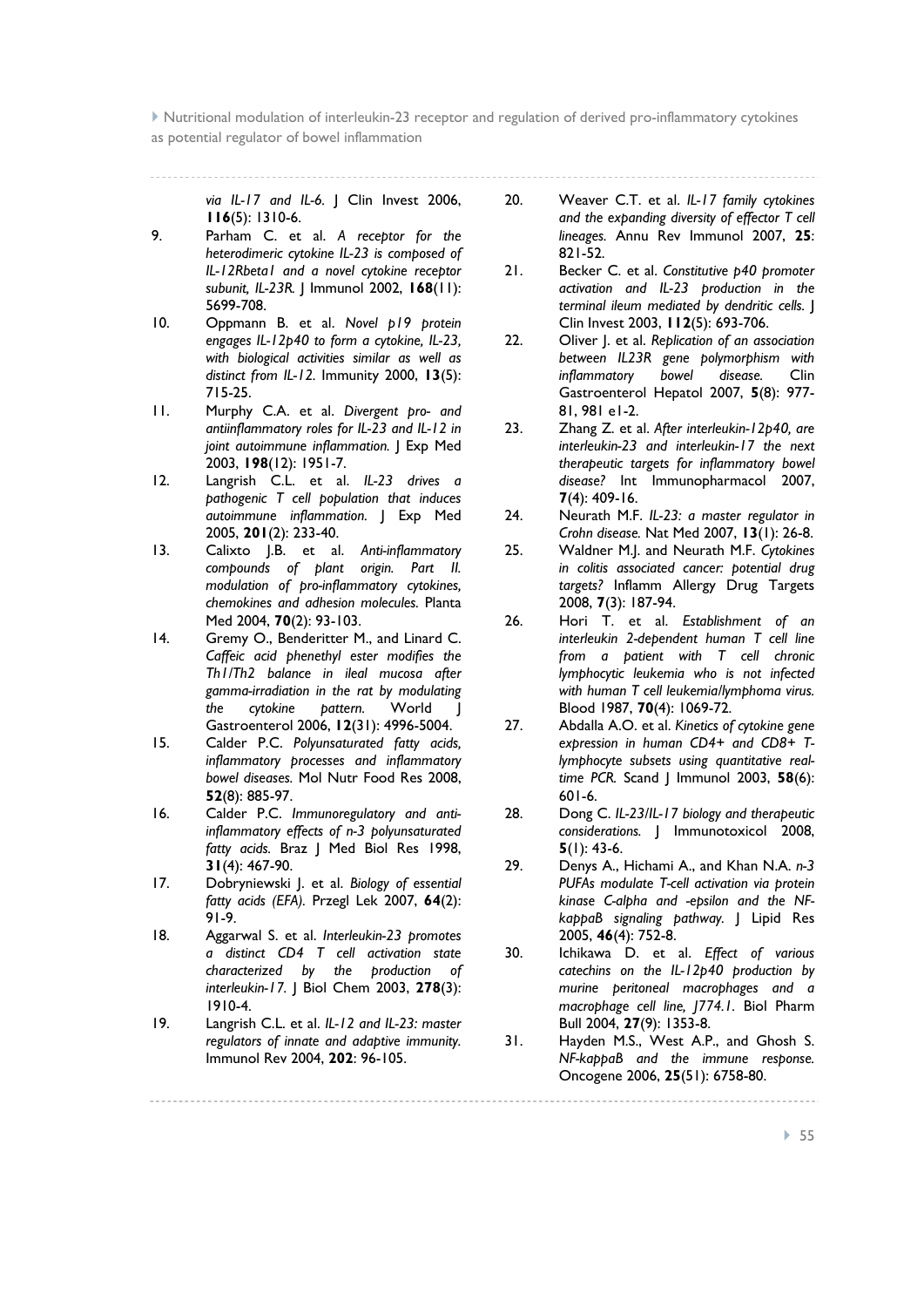` Nutritional modulation of interleukin-23 receptor and regulation of derived pro-inflammatory cytokines

as potential regulator of bowel inflammation

- 32. Fitzpatrick L.R., Wang J., and Le T. *Caffeic acid phenethyl ester, an inhibitor of nuclear factor-kappaB, attenuates bacterial peptidoglycan polysaccharide-induced colitis in rats.* J Pharmacol Exp Ther 2001, **299**(3): 915-20.
- 33. Yin M.J., Yamamoto Y., and Gaynor R.B. *The anti-inflammatory agents aspirin and salicylate inhibit the activity of I(kappa)B kinase-beta.* Nature 1998, **396**(6706): 77- 80.
- 34. da Cunha F.M. et al. *Caffeic acid derivatives: in vitro and in vivo antiinflammatory properties.* Free Radic Res 2004, **38**(11): 1241-53.
- 35. Feng W.Y. *Metabolism of green tea catechins: an overview.* Curr Drug Metab 2006, **7**(7): 755-809.
- 36. de Mejia E.G., Ramirez-Mares M.V., and Puangpraphant S. *Bioactive components of tea: cancer, inflammation and behavior.* Brain Behav Immun 2009.
- 37. Serhan C.N. *Resolution phase of inflammation: novel endogenous antiinflammatory and proresolving lipid mediators and pathways.* Annu Rev Immunol 2007, **25**: 101-37.
- 38. Navarro-Peran E. et al. *The antiinflammatory and anti-cancer properties of epigallocatechin-3-gallate are mediated by folate cycle disruption, adenosine release and NF-kappaB suppression.* Inflamm Res 2008, **57**(10): 472-8.
- 39. Zhao G. et al. *Anti-inflammatory effects of polyunsaturated fatty acids in THP-1 cells.* Biochem Biophys Res Commun 2005, **336**(3): 909-17.
- 40. Linard C. et al. *Acute induction of inflammatory cytokine expression after gamma-irradiation in the rat: effect of an NF-kappaB inhibitor.* Int J Radiat Oncol Biol Phys 2004, **58**(2): 427-34.
- 41. Gorjao R. et al. *Regulation of interleukin-2 signaling by fatty acids in human lymphocytes.* J Lipid Res 2007, **48**(9): 2009-19.
- 42. Young V.M. et al. *Effect of linoleic acid on endothelial cell inflammatory mediators.* Metabolism 1998, **47**(5): 566-72.
- 43. Prabhakar U. et al. *Correlation of protein and gene expression profiles of inflammatory proteins after endotoxin challenge in human subjects.* DNA Cell Biol 2005, **24**(7): 410- 31.
- 44. Overbergh L. et al. *The use of real-time reverse transcriptase PCR for the quantification of cytokine gene expression.* J Biomol Tech 2003, **14**(1): 33-43.
- 45. Hein J. et al. *Quantification of murine IFNgamma mRNA and protein expression: impact of real-time kinetic RT-PCR using SYBR green I dye.* Scand J Immunol 2001, **54**(3): 285-91.
- 46. Blaschke V. et al. *Rapid quantitation of proinflammatory and chemoattractant cytokine expression in small tissue samples and monocyte-derived dendritic cells: validation of a new real-time RT-PCR technology.* J Immunol Methods 2000, **246**(1-2): 79-90.
- 47. Blackwell T.S. and Christman J.W. *The role of nuclear factor-kappa B in cytokine gene regulation.* Am J Respir Cell Mol Biol 1997, **17**(1): 3-9.
- 48. Huang M.T. et al. *Inhibitory effects of caffeic acid phenethyl ester (CAPE) on 12-Otetradecanoylphorbol-13-acetate-induced tumor promotion in mouse skin and the synthesis of DNA, RNA and protein in HeLa cells.* Carcinogenesis 1996, **17**(4): 761-5.
- 49. Mirzoeva O.K. and Calder P.C. *The effect of propolis and its components on eicosanoid production during the inflammatory response.* Prostaglandins Leukot Essent Fatty Acids 1996, **55**(6): 441-9.
- 50. Michaluart P. et al. *Inhibitory effects of caffeic acid phenethyl ester on the activity and expression of cyclooxygenase-2 in human oral epithelial cells and in a rat model of inflammation.* Cancer Res 1999, **59**(10): 2347-52.
- 51. Orban Z. et al. *Caffeic acid phenethyl ester induces leukocyte apoptosis, modulates nuclear factor-kappa B and suppresses acute inflammation.* Neuroimmunomodulation 2000, **7**(2): 99-105.
- 52. Haddad J.J. and Land S.C. *Nuclear factorkappab blockade attenuates but does not abrogate lipopolysaccharide-dependent*

 $\triangleright$  56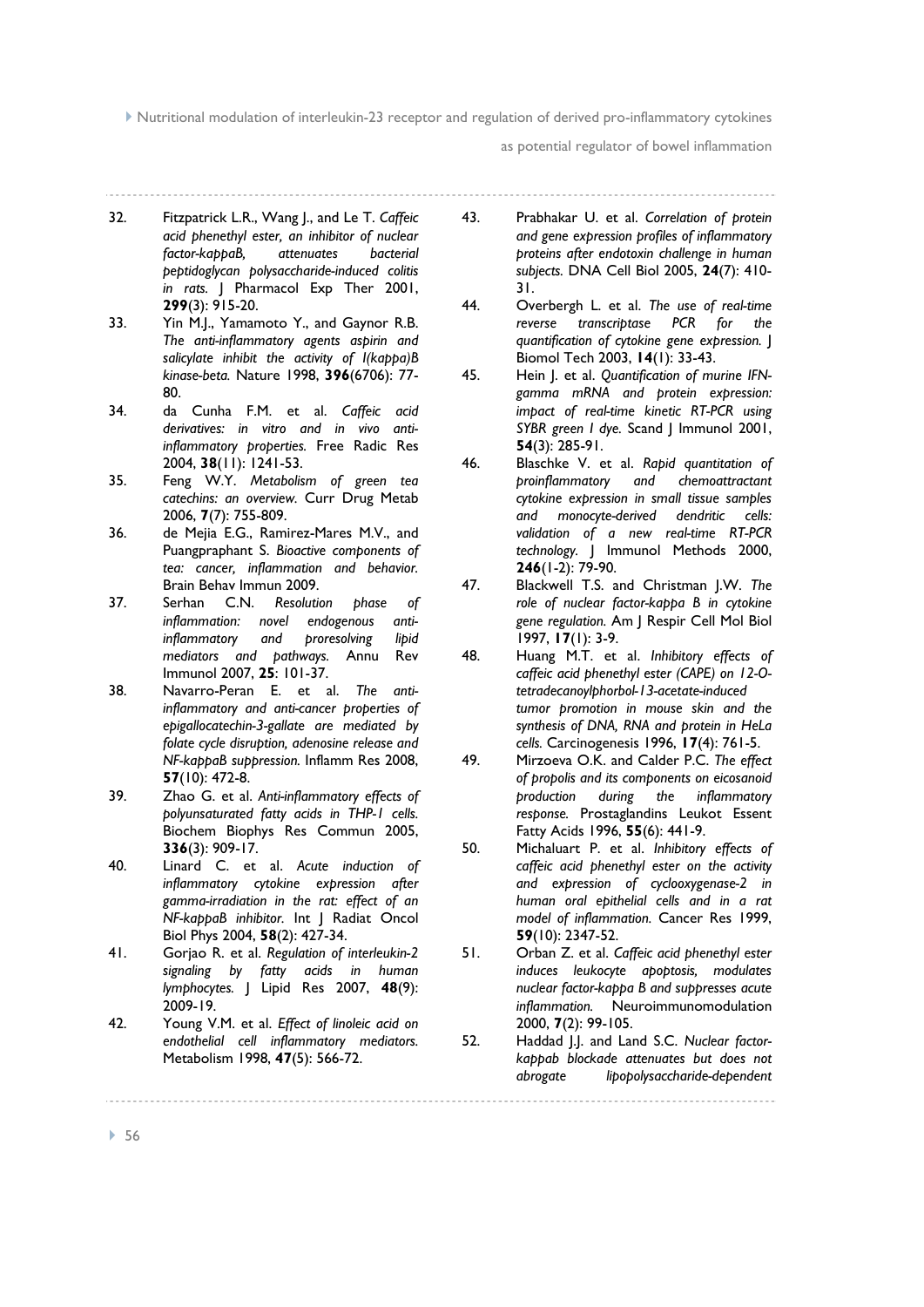` Nutritional modulation of interleukin-23 receptor and regulation of derived pro-inflammatory cytokines as potential regulator of bowel inflammation

*tumor necrosis factor-alpha biosynthesis in alveolar epithelial cells.* Biochem Biophys Res Commun 2001, **285**(2): 267-72.

- 53. Natarajan K. et al. *Caffeic acid phenethyl ester is a potent and specific inhibitor of activation of nuclear transcription factor NFkappa B.* Proc Natl Acad Sci U S A 1996, **93**(17): 9090-5.
- 54. Haddad J.J. *Cytokines and related receptormediated signaling pathways.* Biochem Biophys Res Commun 2002, **297**(4): 700- 13.
- 55. Yang F. et al. *Green tea polyphenols block endotoxin-induced tumor necrosis factorproduction and lethality in a murine model.* J Nutr 1998, **128**(12): 2334-40.
- 56. Lin Y.L. and Lin J.K. *(-)-Epigallocatechin-3 gallate blocks the induction of nitric oxide synthase by down-regulating lipopolysaccharide-induced activity of transcription factor nuclear factor-kappaB.* Mol Pharmacol 1997, **52**(3): 465-72.
- 57. Chen P.C. et al. *A green tea-derived polyphenol, epigallocatechin-3-gallate, inhibits IkappaB kinase activation and IL-8 gene expression in respiratory epithelium.* Inflammation 2002, **26**(5): 233-41.
- 58. Trompezinski S. et al. *Comparative effects of polyphenols from green tea (EGCG) and soybean (genistein) on VEGF and IL-8 release from normal human keratinocytes stimulated with the proinflammatory cytokine TNFalpha.* Arch Dermatol Res 2003, **295**(3): 112-6.
- 59. Yang F. et al. *The green tea polyphenol (-) epigallocatechin-3-gallate blocks nuclear factor-kappa B activation by inhibiting I kappa B kinase activity in the intestinal epithelial cell line IEC-6.* Mol Pharmacol 2001, **60**(3): 528-33.
- 60. Weldon S.M. et al. *Docosahexaenoic acid induces an anti-inflammatory profile in lipopolysaccharide-stimulated human THP-1 macrophages more effectively than eicosapentaenoic acid.* J Nutr Biochem 2007, **18**(4): 250-8.
- 61. Komatsu W. et al. *Docosahexaenoic acid suppresses nitric oxide production and inducible nitric oxide synthase expression in interferon-gamma plus lipopolysaccharidestimulated murine macrophages by inhibiting*

*the oxidative stress.* Free Radic Biol Med 2003, **34**(8): 1006-16.

- 62. Weylandt K.H. et al. *Lipoxins and resolvins in inflammatory bowel disease.* Inflamm Bowel Dis 2007, **13**(6): 797-9.
- 63. Lytle C. et al. *The peroxisome proliferatoractivated receptor gamma ligand rosiglitazone delays the onset of inflammatory bowel disease in mice with interleukin 10 deficiency.* Inflamm Bowel Dis 2005, **11**(3): 231-43.
- 64. Desreumaux P. et al. *Attenuation of colon inflammation through activators of the retinoid X receptor (RXR)/peroxisome proliferator-activated receptor gamma (PPARgamma) heterodimer. A basis for new therapeutic strategies.* J Exp Med 2001, **193**(7): 827-38.
- 65. Fajas L. et al. *The organization, promoter analysis, and expression of the human PPARgamma gene.* J Biol Chem 1997, **272**(30): 18779-89.
- 66. DuBois R.N. et al. *The nuclear eicosanoid receptor, PPARgamma, is aberrantly expressed in colonic cancers.* Carcinogenesis 1998, **19**(1): 49-53.
- 67. Sarraf P. et al. *Differentiation and reversal of malignant changes in colon cancer through PPARgamma.* Nat Med 1998, **4**(9): 1046-52.
- 68. Saez E. et al. *Activators of the nuclear receptor PPARgamma enhance colon polyp formation.* Nat Med 1998, **4**(9): 1058-61.
- 69. Lefebvre A.M. et al. *Activation of the peroxisome proliferator-activated receptor gamma promotes the development of colon tumors in C57BL/6J-APCMin/+ mice.* Nat Med 1998, **4**(9): 1053-7.
- 70. Su C.G. et al. *A novel therapy for colitis utilizing PPAR-gamma ligands to inhibit the epithelial inflammatory response.* J Clin Invest 1999, **104**(4): 383-9.
- 71. Sanchez-Hidalgo M. et al. *Rosiglitazone, a PPARgamma ligand, modulates signal transduction pathways during the development of acute TNBS-induced colitis in rats.* Eur J Pharmacol 2007, **562**(3): 247- 58.
- 72. Ricote M. et al. *The peroxisome proliferator-activated receptor-[gamma] is a*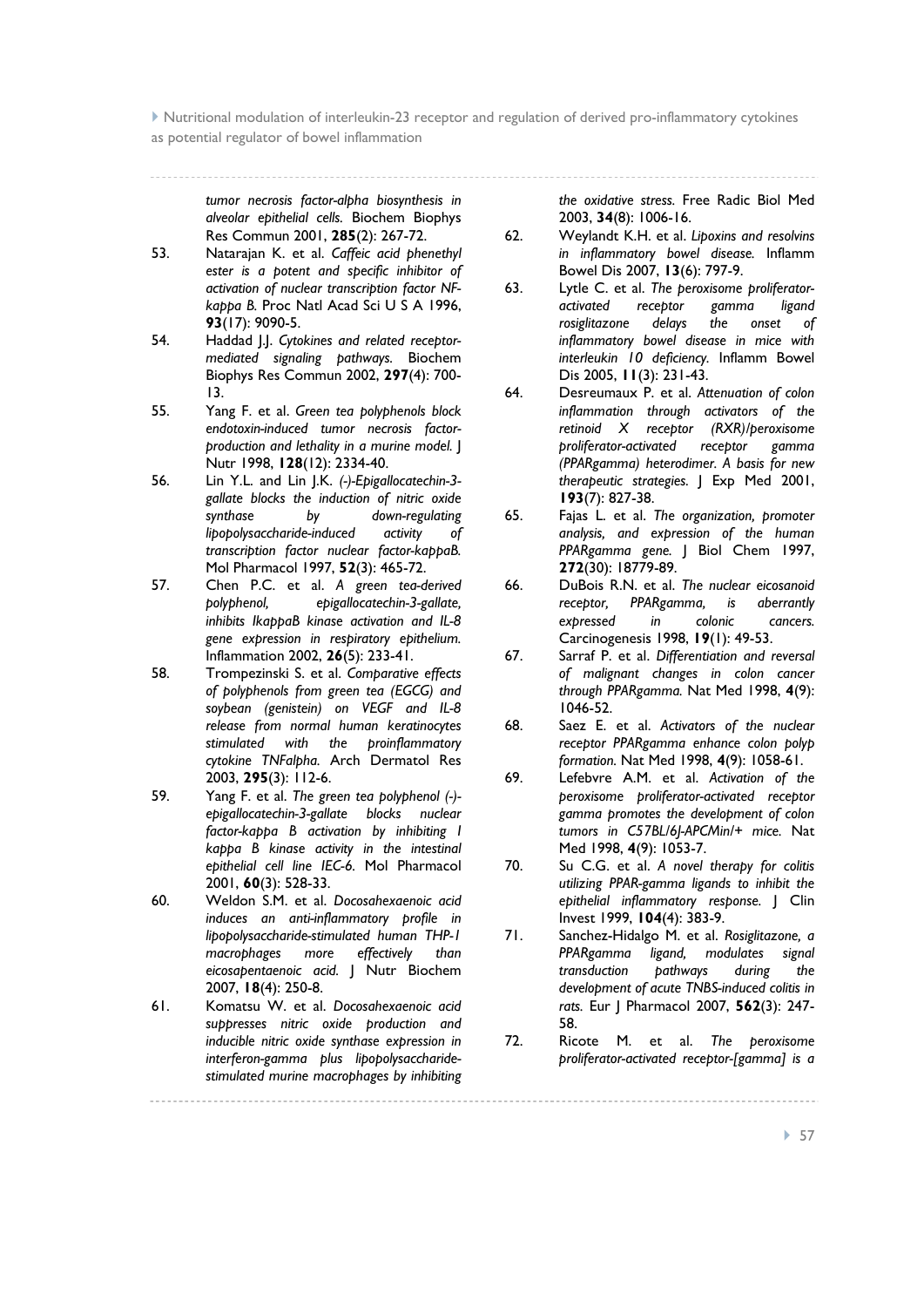` Nutritional modulation of interleukin-23 receptor and regulation of derived pro-inflammatory cytokines

as potential regulator of bowel inflammation

*negative regulator of macrophage activation.* Nature 1998, **391**(6662): 79-82.

- 73. Jiang C., Ting A.T., and Seed B. *PPARgamma agonists inhibit production of monocyte inflammatory cytokines.* Nature 1998, **391**(6662): 82-6.
- 74. Lefebvre M. et al. *Peroxisome proliferatoractivated receptor gamma is induced during differentiation of colon epithelium cells.* J Endocrinol 1999, **162**(3): 331-40.
- 75. Katayama K. et al. *A novel PPAR gamma gene therapy to control inflammation associated with inflammatory bowel disease in a murine model.* Gastroenterology 2003, **124**(5): 1315-24.
- 76. Ye J. *Regulation of PPARgamma function by TNF-alpha.* Biochem Biophys Res Commun 2008, **374**(3): 405-8.
- 77. Sanchez-Hidalgo M. et al. *Rosiglitazone, an agonist of peroxisome proliferator-activated receptor gamma, reduces chronic colonic inflammation in rats.* Biochem Pharmacol 2005, **69**(12): 1733-44.
- 78. Cuzzocrea S. et al. *Rosiglitazone and 15 deoxy-Delta12,14-prostaglandin J2, ligands of the peroxisome proliferator-activated receptor-gamma (PPAR-gamma), reduce ischaemia/reperfusion injury of the gut.* Br J Pharmacol 2003, **140**(2): 366-76.
- 79. Takagi T. et al. *Pioglitazone, a PPAR-gamma ligand, provides protection from dextran sulfate sodium-induced colitis in mice in association with inhibition of the NF-kappaBcytokine cascade.* Redox Rep 2002, **7**(5): 283-9.
- 80. Rousseaux C. et al. *Intestinal antiinflammatory effect of 5-aminosalicylic acid is dependent on peroxisome proliferator-activated receptor-gamma.* J Exp Med 2005, **201**(8): 1205-15.

 $\triangleright$  58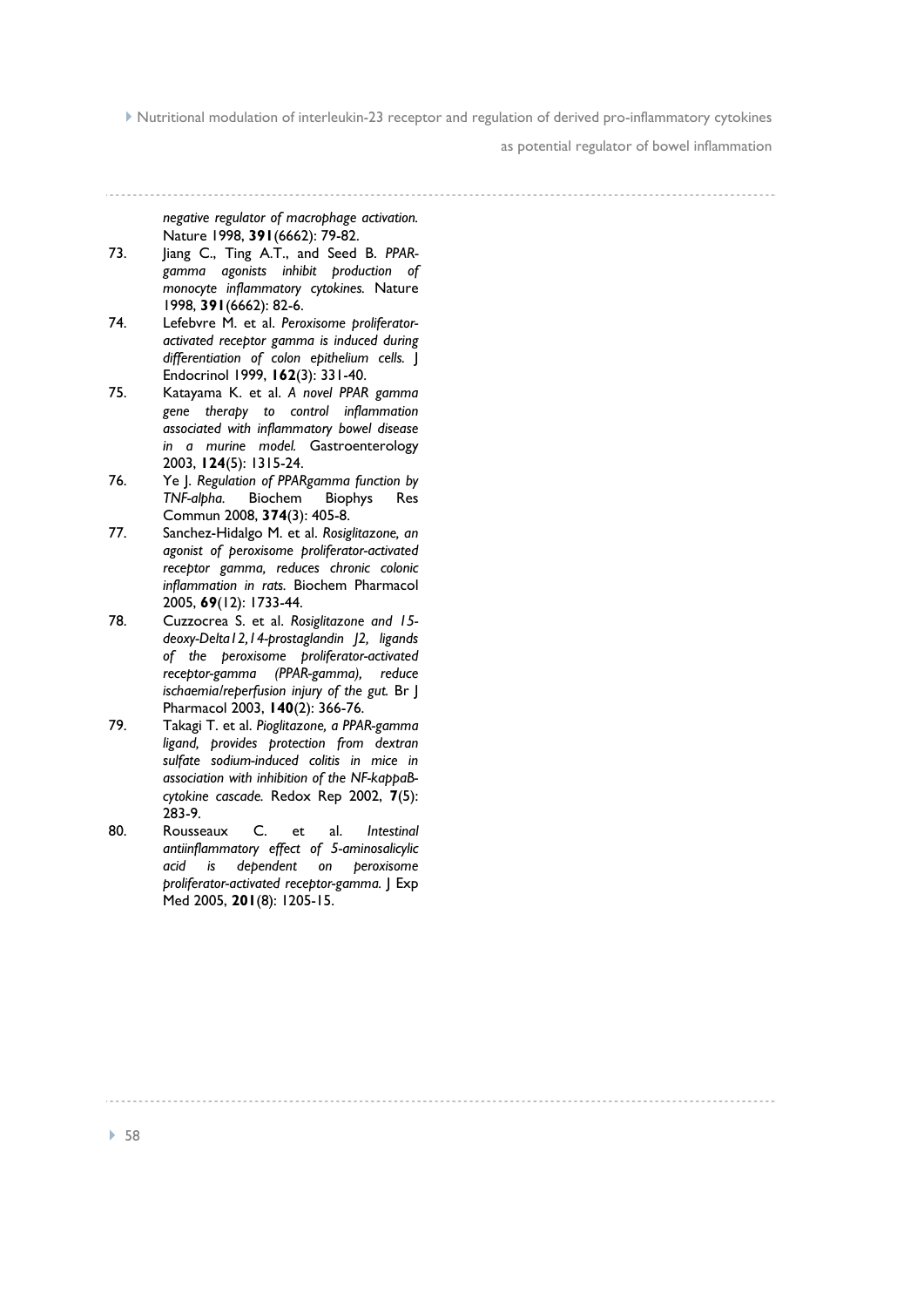$\blacktriangleright$  Biological effects of bioactive components and extracts derived from edible plants commonly used in human nutrition